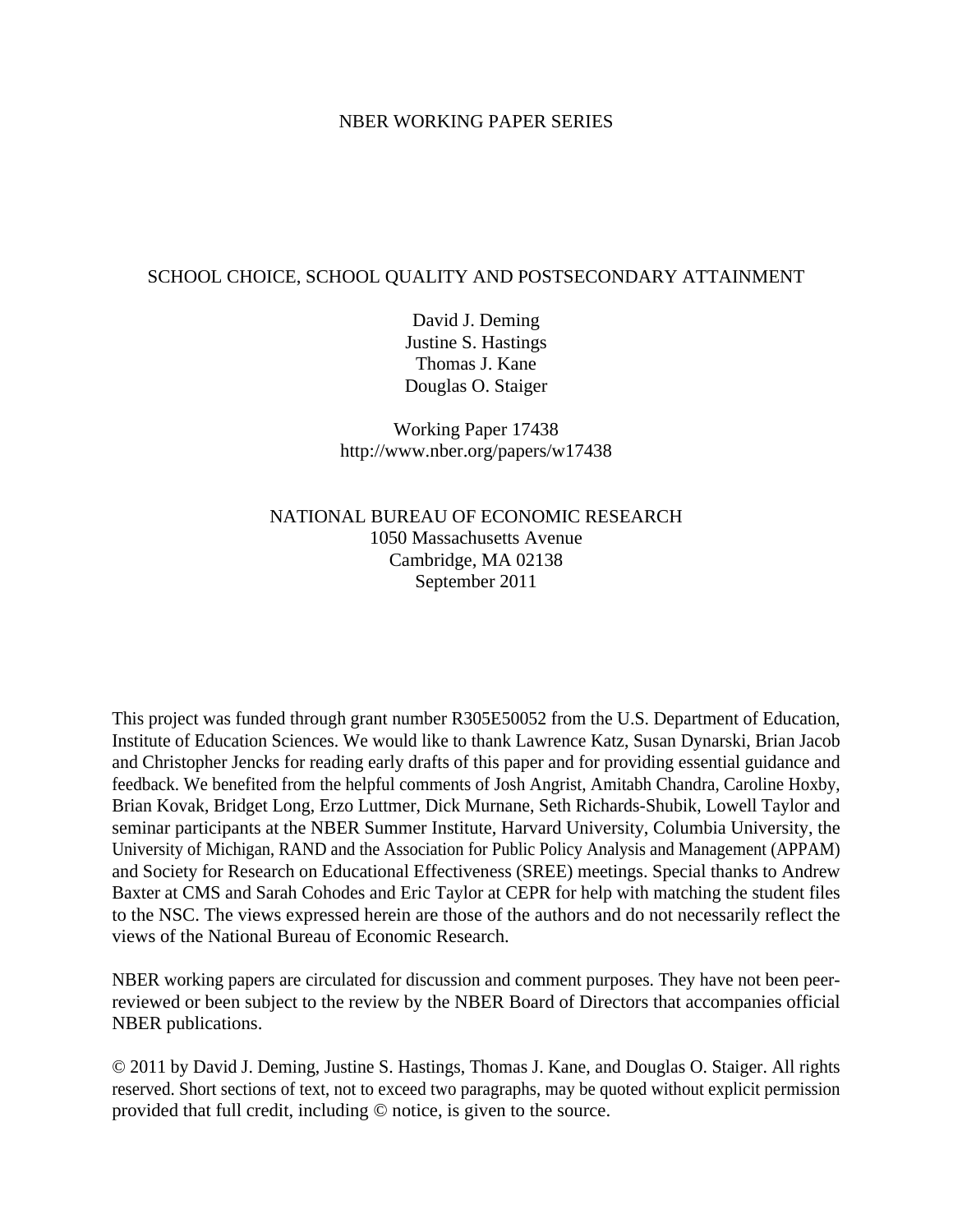School Choice, School Quality and Postsecondary Attainment David J. Deming, Justine S. Hastings, Thomas J. Kane, and Douglas O. Staiger NBER Working Paper No. 17438 September 2011 JEL No. H4,I2,I21

## **ABSTRACT**

We study the impact of a public school choice lottery in Charlotte-Mecklenburg (CMS) on postsecondary attainment. We match CMS administrative records to the National Student Clearinghouse (NSC), a nationwide database of college enrollment. Among applicants with low-quality neighborhood schools, lottery winners are more likely than lottery losers to graduate from high school, attend a four-year college, and earn a bachelor's degree. They are twice as likely to earn a degree from an elite university. The results suggest that school choice can improve students' longer-term life chances when they gain access to schools that are better on observed dimensions of quality.

David J. Deming Harvard Graduate School of Education Gutman 411 Appian Way Cambridge MA 02138 david deming@gse.harvard.edu

Justine S. Hastings Brown University Department of Economics 64 Waterman Street Providence, RI 02912 and NBER justine\_hastings@brown.edu Thomas J. Kane Harvard Graduate School of Education Center for Education Policy Research 50 Church St., 4th Floor Cambridge, MA 02138 and NBER kaneto@gse.harvard.edu

Douglas O. Staiger Dartmouth College Department of Economics HB6106, 301 Rockefeller Hall Hanover, NH 03755-3514 and NBER douglas.staiger@dartmouth.edu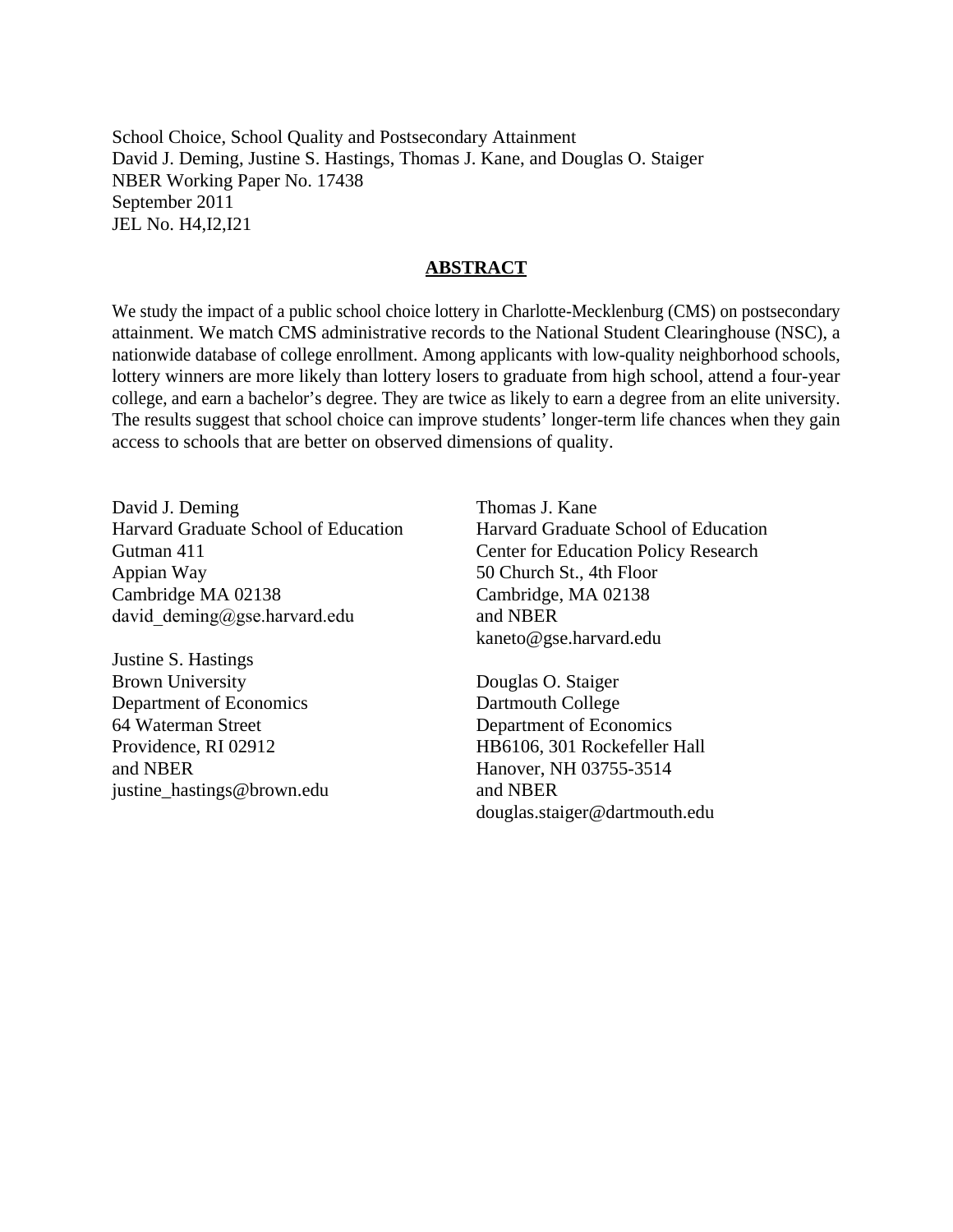Today's urban schools face increasing pressure to matriculate students who are ready for college. Growing returns to post-secondary education and shrinking middle-wage employment make college degree completion necessary for upward mobility into the American middle class (Goldin and Katz 2007; Autor, Katz and Kearney 2008). While the racial achievement gap in math and reading for elementary and middle school students has steadily decreased since 1990, there has been no such decline in the achievement gap for 17-year-old students.<sup>1</sup> Overall, the U.S. high school graduation rate is actually lower than its peak in the late 1960s, and while college enrollment rates have increased, degree completion has not kept pace. Importantly, racial gaps in educational attainment remain large. Over 40 percent of African American and Latino students in the United States attend high schools that graduate less than 60 percent of incoming  $9<sup>th</sup>$ graders (Balfanz and Legters 2004). Thus improving the quality of education in these high school "dropout factories" (Balfanz and Legters 2004) is a first-order issue for economic growth, national competitiveness (U.S. Department of Education 2006; Roderick, Nagaoka and Coca 2009), and equality of economic opportunity in light of the increasing wage returns to higher education (Turner 2004; Dynarski 2008; Heckman and LaFontaine 2010; Acemoglu and Autor 2010).

 Yet, with a few exceptions, progress in urban high schools has been disappointing compared to elementary and middle schools (Murnane 2008). A series of recent studies of school choice policies such as intra-district open enrollment, charter schools and vouchers for private school tuition have found impacts on test scores for disadvantaged students from urban areas that range from modest to large (Rouse 1998; Howell and Peterson 2002; Krueger and Zhu 2004; Hoxby and Rockoff 2004; Cullen and Jacob 2009; Hastings, Kane and Staiger 2008; Hoxby and Murarka 2009; Wolf et al. 2008 Abdulkadiroğlu et al. 2011; Dobbie and Fryer 2011; Angrist et al. 2011; Hastings, Neilson and Zimmerman 2011). These studies, while promising, focus almost entirely on elementary and middle school students, and as a result they are largely limited to test score gains as outcome measures.

In this paper we study the impact of winning a lottery to attend a public high school in Charlotte-Mecklenburg Schools (CMS) on college matriculation and degree completion.

<sup>1</sup> Authors' calculations using the National Assessment of Educational Progress (NAEP) Long-Term Trend data.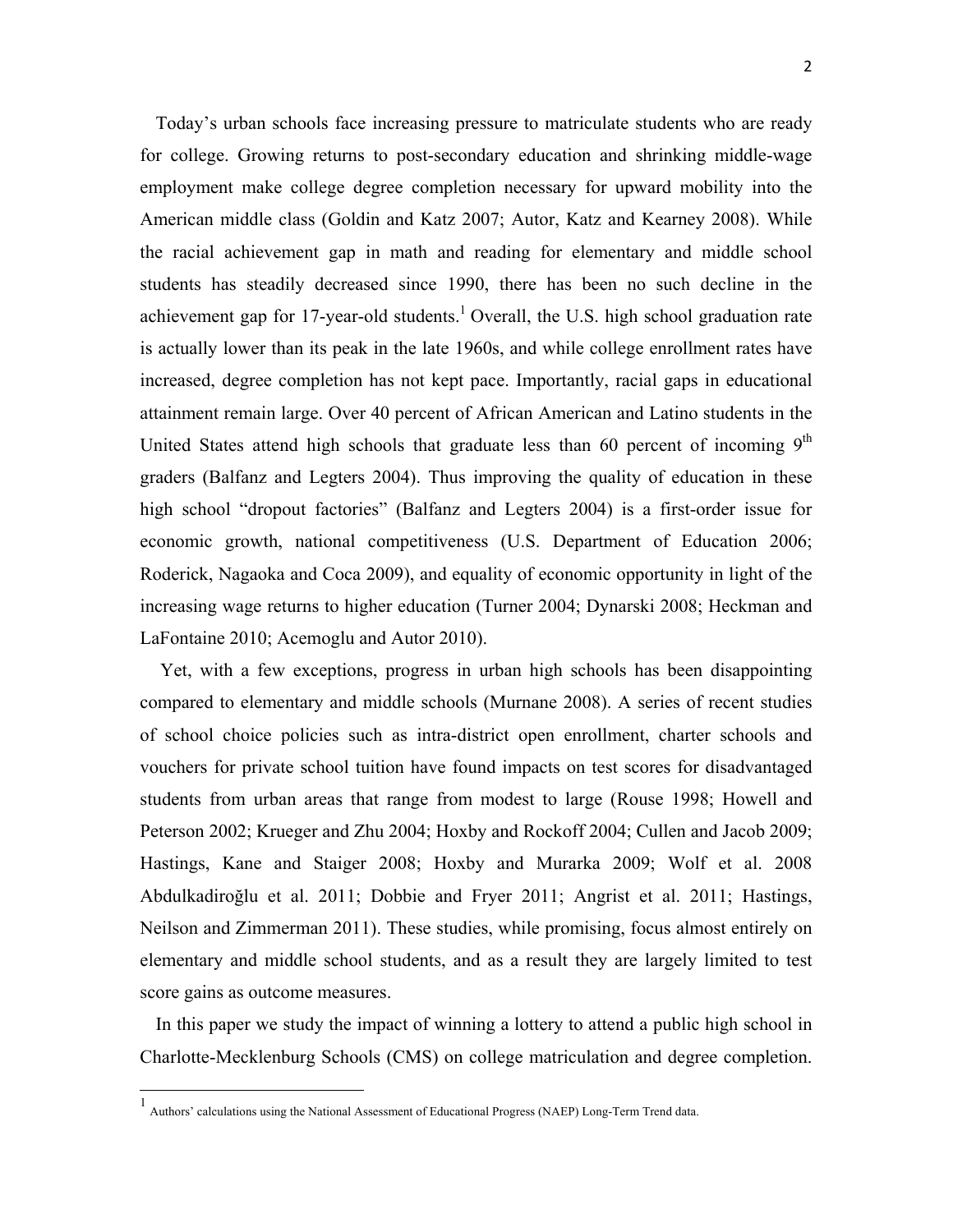CMS implemented an open enrollment public school choice program in the Fall of 2002. Students were guaranteed admission to their neighborhood school but were allowed to choose and rank up to three other schools in the district, including magnet schools. When demand for school slots exceeded supply, allocation was determined by lottery. Unlike many other studies, school choice in CMS was broad-based. Nearly half of all rising 9<sup>th</sup> graders listed a non-guaranteed school as their first choice. Furthermore, lottery applicants came disproportionately from the inner-city neighborhoods of Charlotte, and there is no evidence of "cream skimming" of the best students from these neighborhoods into the applicant pool, resulting in a sample of applicants with similar observable characteristics to those typical for large urban school districts.

We match student-level administrative data from CMS to the National Student Clearinghouse (NSC), a national database of postsecondary enrollment. The match is done directly using personal identifying information, so dropouts and transfers can be followed and attrition from the sample is limited only by the coverage of the NSC.<sup>2</sup> Rising  $9<sup>th</sup>$  graders in the Fall of 2002, the first year of new school choice assignments, could have completed up to five years of post-secondary enrollment, enabling us to measure both matriculation and degree completion over a reasonable horizon.

Our central finding is that students from low-quality neighborhood schools benefit greatly from choice. Lottery winners are more likely to graduate from high school, attend a four-year college and earn a bachelor's degree. They are about twice as likely to earn a degree from an elite institution such as UNC-Chapel Hill or Duke. For these students, the impact of winning the lottery is large; closing nearly 75 percent of the black-white gap in high school graduation and 25 percent of the gap in bachelor's degree completion. We also estimate the impact of winning a school choice lottery on high school test scores, graduation, and other school outcomes. We find no impact on  $9<sup>th</sup>$  grade test scores, but relatively large improvements in other school outcomes such as grade point average, math course-taking, and absences.

We measure school quality and performance using a value-added approach. We estimate a variety of school value-added measures and in our preferred specification, we

 $^2$  The NSC covers over 90 percent of 4-year college enrollment nationwide and in North Carolina. CMS sent every student who had ever been enrolled in any grade to the NSC for matching.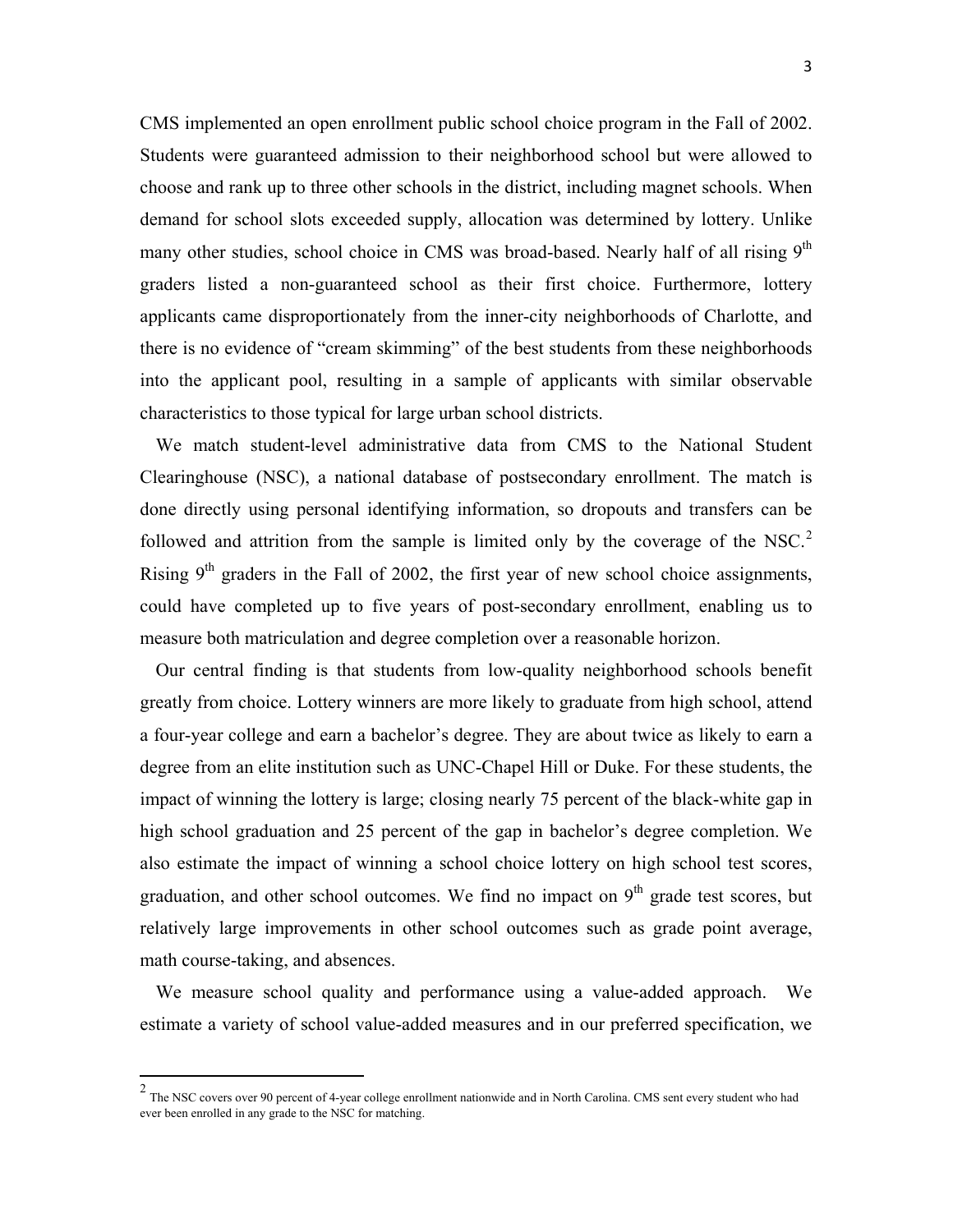cannot reject the hypothesis that school quality estimates equal the lottery-based treatment effects for the main educational attainment outcomes in the paper. Thus in addition to providing the first evidence of the impact of school choice on the college achievement gap, our results suggest an additional validation of the value-added approach using lottery-based evidence in a broad and highly-subscribed school choice program (Raudenbush and Bryk 2002; Kane and Staiger 2008). 3

Our results show that access to a higher-quality school can improve students' longerterm educational attainment. Importantly, the pattern of results is consistent with real and persistent skill gains among lottery winners from low-quality neighborhood schools. For example, we find large improvements in math-course completion and grades for lottery winners, consistent with real gains in college preparedness rather than better application assistance among students moving from low- to high-performing high schools. Increased college matriculation and degree completion also point to increased preparedness rather than simply decreased costs of applying as the primary channel through which higherperforming schools benefit the long-term outcomes for their students. Taken together, the results suggest that attending a better high school increases long-run educational attainment primarily through improved preparation for college-level coursework.

## **I. Background and Data Description**

Charlotte-Mecklenburg is the  $20<sup>th</sup>$  largest school district in the nation. The school district encompasses all of Mecklenburg County, which includes both the inner city areas of Charlotte and the more affluent suburbs surrounding it. Thus neighborhoods in CMS vary widely by race and income. In 1971, the Supreme Court (in *Swann v. Charlotte-Mecklenburg Board of Education)* ruled that this variation resulted in neighborhood schools that were *de facto* segregated, and for over 30 years CMS schools were desegregated under a court order that bused students all over the district to preserve racial balance in the schools. Particularly at the high school level, this meant in practice that

<sup>&</sup>lt;sup>3</sup> Evidence of the benefits of high school choice on academic outcomes is scant. Cullen, Jacob and Levitt (2006) and Deming (2011) use lottery assignments and find some evidence of choice on crime and misbehavior. Booker et al. (2011) and Lavy (2010) uses difference-in-difference, instrumental variable and regression discontinuity approaches to estimate the impact of public school choice on high school graduation. We are aware of no study that examines the impact of choice on postsecondary attainment using a lotterybased design.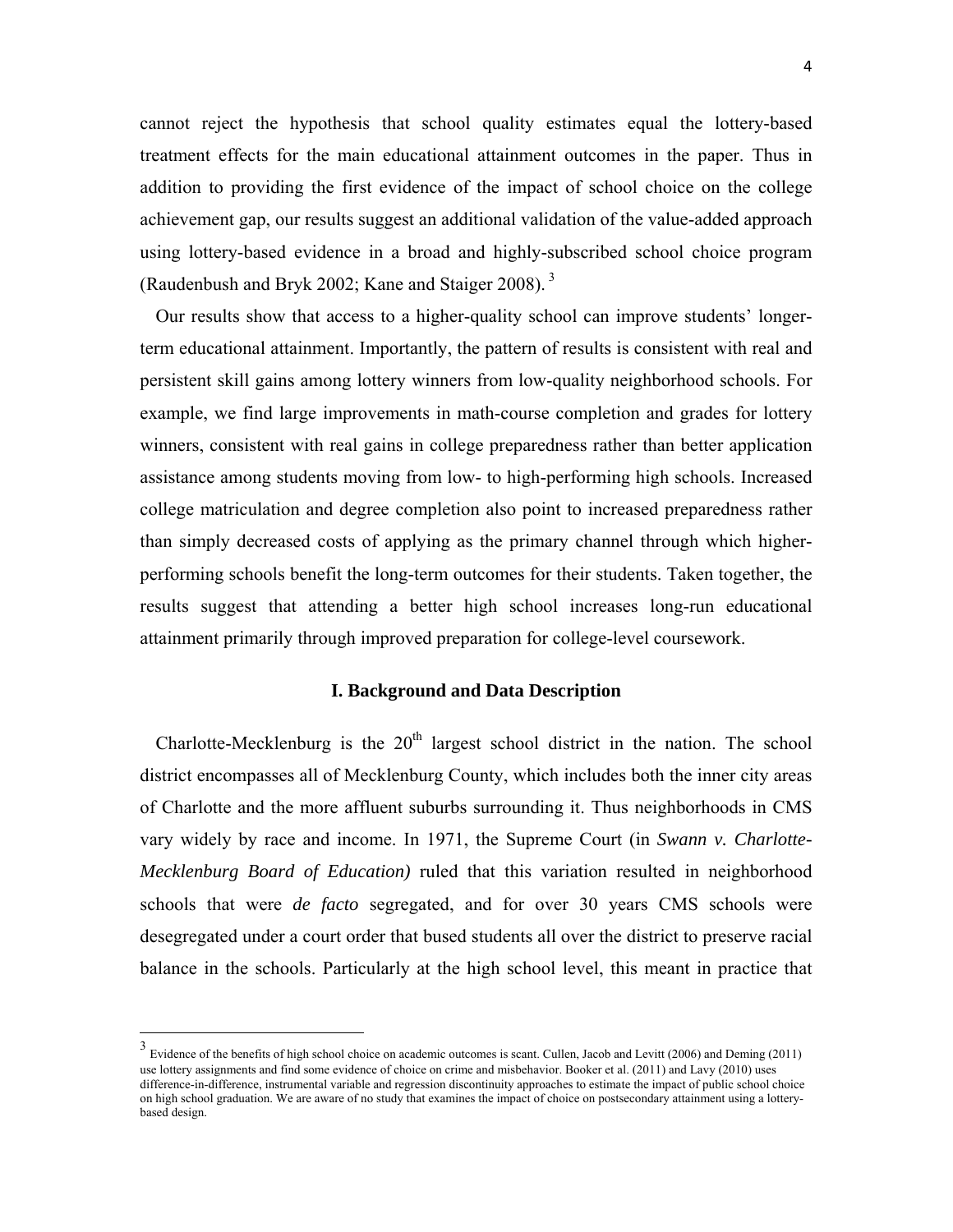inner-city and largely African American neighborhoods were divided up and bused out to more affluent and white suburbs or to "midpoint schools" in different parts of the county.

After several years of legal challenges, the historic court order was overturned and the busing plan was terminated. In December of 2001 the CMS School Board voted to move forward with district-wide open enrollment for the 2002-2003 school year. Because CMS was no longer allowed to use race explicitly in student assignments, the school boundaries were redrawn as contiguous neighborhood school zones. Children who lived within each zone received guaranteed access to their neighborhood school, which was usually (but not always) the closest to their home address. This resulted in a change in assigned neighborhood high school for about 35 percent of households.

The school choice lottery took place in the spring of 2002. To maximize the number of parents that exercised choice, CMS conducted an extensive information campaign. They held a well-advertised fair at the Charlotte convention center, set up "choice booths" in local shopping malls, and sent volunteers door-to-door in low-income and non-English speaking neighborhoods to talk to families about the plan (Hastings, Kane and Staiger 2008). CMS also developed a comprehensive booklet with information about each school, as well as smaller brochures for individual schools. As a result, over 95 percent of parents submitted a choice application in the spring of 2002.

Parents were allowed to submit up to three choices, which included schools as well as special programs within schools.<sup>4</sup> Students were assigned to their neighborhood school by default, and admission for all other students was subject to grade-specific capacity limits that were set by the district beforehand but were not known to families at the time of the lottery (Hastings, Kane and Staiger 2008).<sup>5</sup> Children with siblings already in enrolled in a school also received guaranteed access. CMS was also divided into four "choice zones" and free transportation was provided by the district only within each zone, although families could provide their own transportation to any school.<sup>6</sup> The district

 $^4$  Parents who listed three non-guaranteed choices were automatically assigned their "home school" as a  $4<sup>th</sup>$  choice.

<sup>5</sup> Indeed, the fact that the home school was guaranteed even if one did not submit an application was not clear. The district communicated to parents that if they did not submit a choice form, it was unclear which school their child would be assigned to. Thus parents who wanted their child's home school submitted a choice form with the home school listed as their first choice.<br>  $\frac{6}{12}$ 

The choice zones were constructed so that there was at least one predominately white suburban and at least one predominantly black inner-city school in each zone.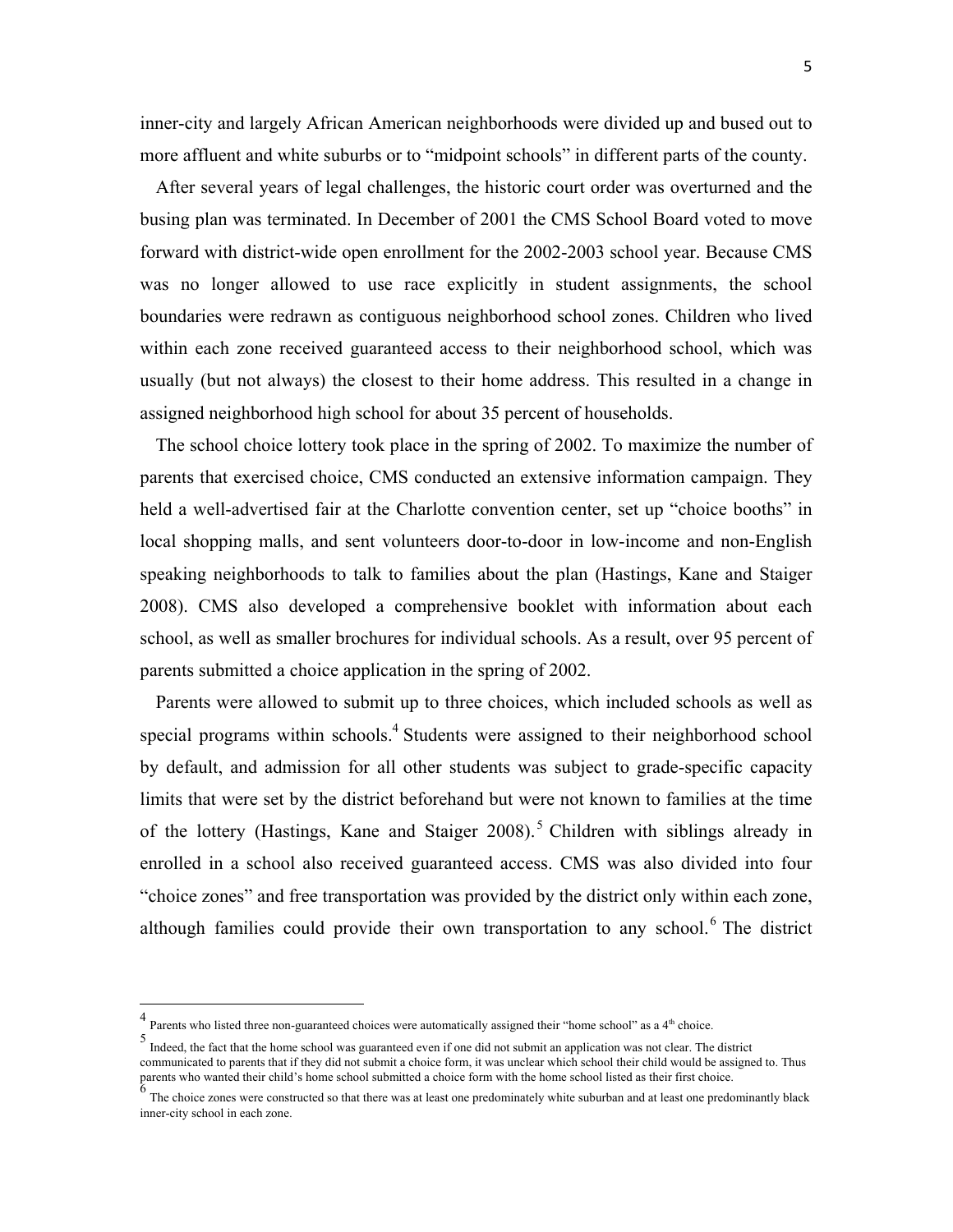expanded capacity at schools where they anticipated high demand in an attempt to give everyone their first choice. Still, many high schools were oversubscribed.

When demand for slots among non-guaranteed applicants exceeded supply, admission was allocated by random lotteries that occurred within the following lexicographic priority groups:

- (i) Students that attended the school in the previous year and their siblings.
- (ii) Free- or reduced-price-lunch-eligible (i.e. low-income, "FRPL") students applying to schools where less than half of the previous year's school population was FRPL.
- (iii) Students applying to a school within their own choice zone.

Applicants were sorted by priority group according to these rules, and then assigned a random lottery number. Slots at each school were first filled by students with guaranteed access, and then remaining slots were allocated within each priority group according to students' lottery numbers. If all members of a priority group could be offered admission, slots were allocated to the next priority group in the order of lottery numbers. CMS administered the lottery centrally and applied an algorithm known as a "first choice maximizer" (Abdulkadiroğlu and Somnez 2003). This meant that CMS first allocated slots to all those who listed a school as their first choice and only then moved to second choices. As the name indicates, this maximized the percentage of students who received their first choice, but it also meant that students who lost the lottery to attend their first choice school often found that their second choice had already been filled up in the previous round. While there is the potential for strategic choice with this type of lottery mechanism, Hastings, Kane and Staiger (2008) show that this is not likely to have been a large problem in CMS, at least in the first year of the choice plan.

We match these files to information on college attendance from the National Student Clearinghouse (NSC), a non-profit organization that maintains enrollment information for over 90 percent of colleges nationwide. In collaboration with CMS, we provided each student's full name, date of birth and (when applicable) high school graduation date,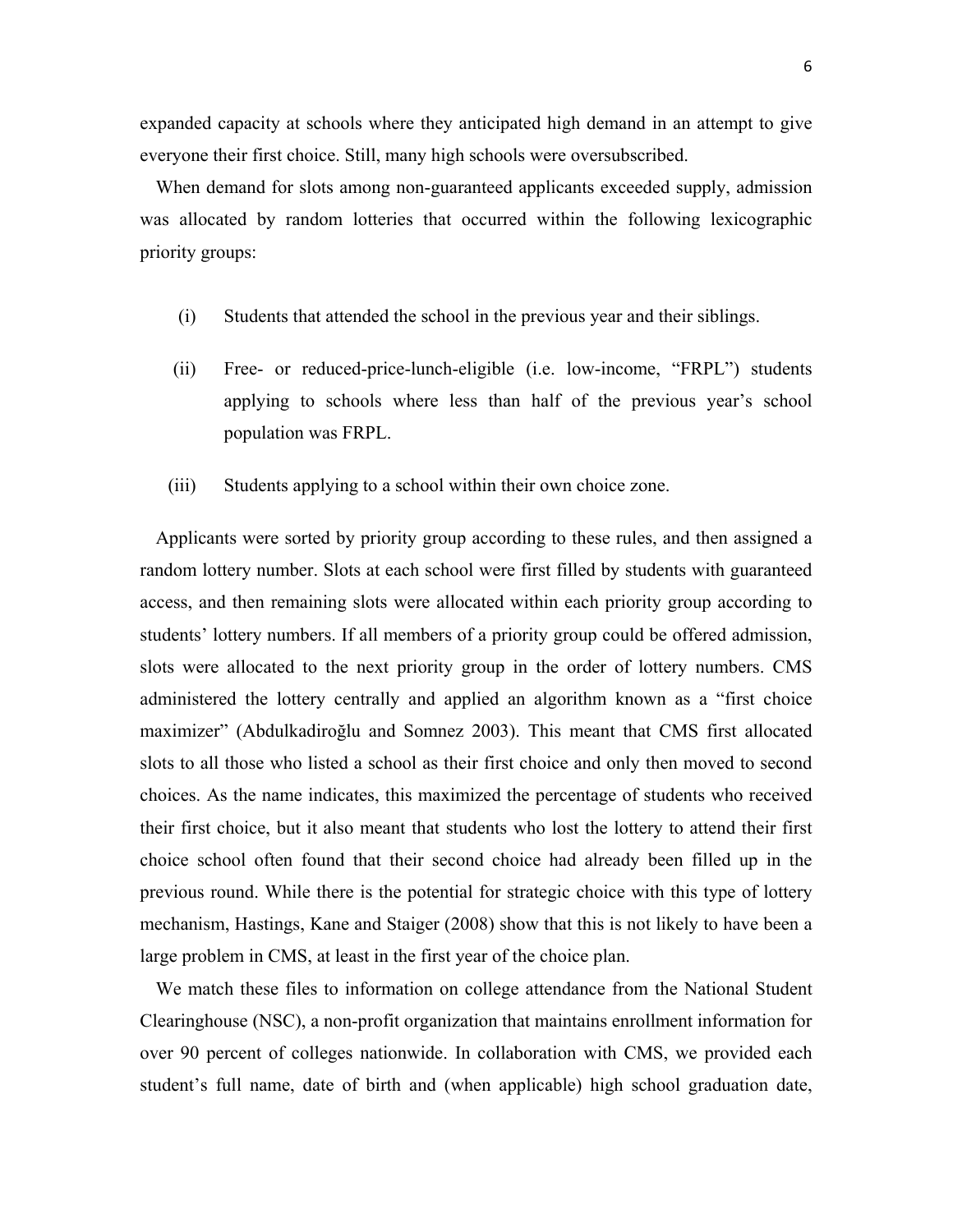which the NSC used to match to its database. Rather than restricting to CMS graduates, we matched all students who were old enough to have been enrolled in college, regardless of the last grade they been enrolled in CMS. The NSC data contain information on enrollment spells and degrees for all covered colleges that a student attended. Information is available on full or part-time status and degree receipt in some cases. Unfortunately, we have no information about college experiences such as grades or choice of major. Although not all colleges provide information to the NSC, the coverage is very good in North Carolina and the surrounding states. The Data Appendix contains a list of colleges by coverage and a detailed analysis of the match process using data from the Department of Education's Integrated Postsecondary Data Source (IPEDS) as a reference.<sup>7</sup> Students who leave CMS are followed in these data. Attrition is subject only to the NSC's coverage and the quality of the match. Unless coverage is differential for lottery winners and losers, the results may be attenuated but will not be biased.

We match the lottery applicant file, with individual lottery numbers and priority groupings, to a panel of administrative data from CMS. Our data span the years 2000 to 2009 and contain detailed information on students' enrollment histories, test scores, course-taking and other outcomes of interest. The North Carolina Department of Public Instruction requires all school districts to assemble and send them a standardized set of files under the state's accountability regime. In addition to enrollment records, this includes students' scores on standardized End-of-Grade (EOG) exams in math and reading for grades 3-8 and End-of-Course (EOC) exam scores in high school subjects such as Algebra I and II, Geometry, English I, Biology and Chemistry. These tests are administered to all public school enrollees and schools are required to use the scores as some component of students' grades. Importantly, these reporting requirements help to ensure that CMS's records are of high quality, with longitudinally linked and consistent student records.

<sup>&</sup>lt;sup>7</sup> The major two-year college in Charlotte, Central Piedmont Community College (CPCC), did not provide information to the NSC until 2006. To fill in this gap, we obtained enrollment data directly from CPCC for all years. This data was more detailed than what colleges typically provide to the NSC. The data from CPCC contain information on type of enrollment (i.e. degree-seeking or correspondence course), credit accumulation and GPA. We also used the CPCC data to verify the NSC's match process. See the Data Appendix for details.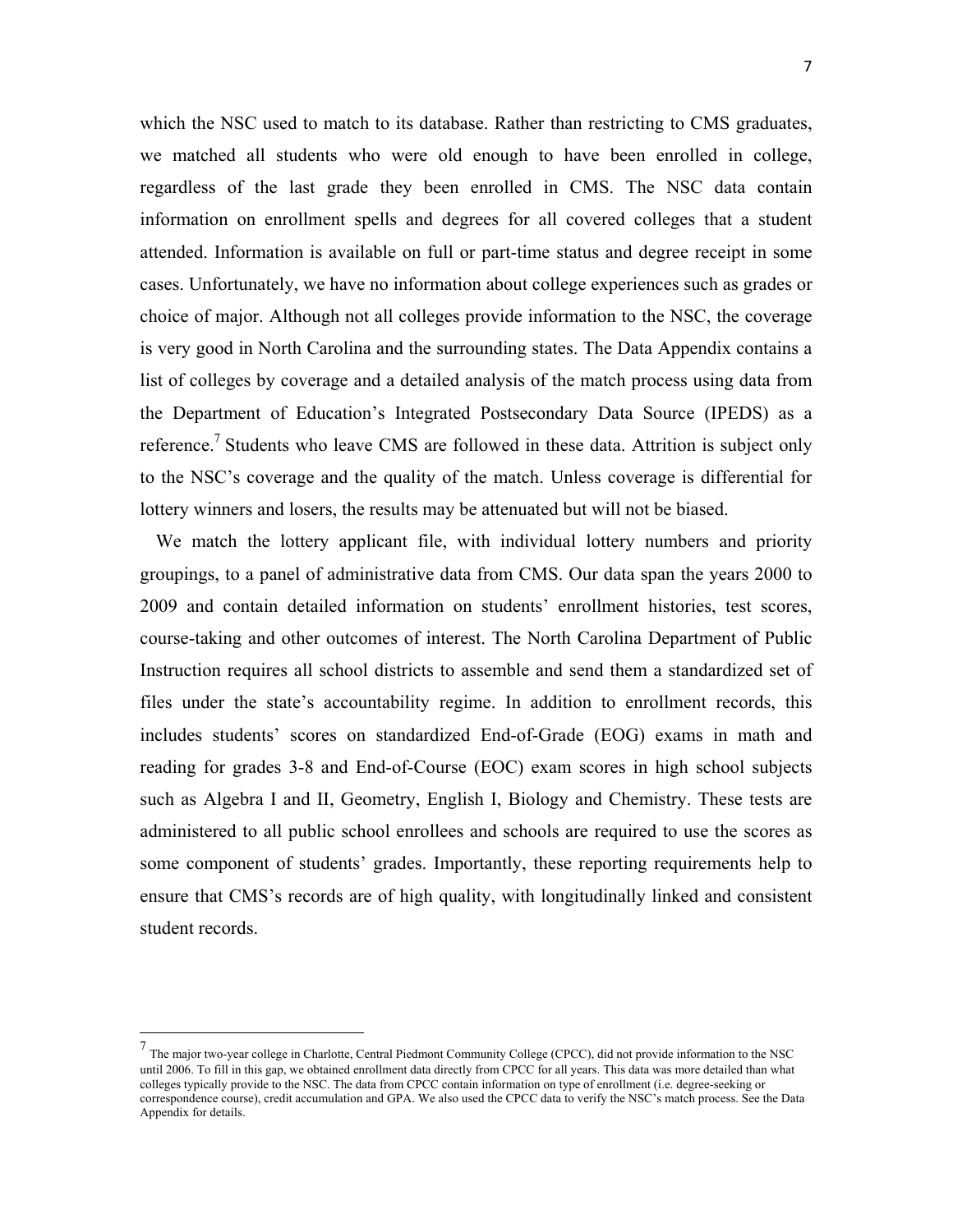#### **II. Sample Characteristics and School Quality Measures**

CMS received high school lottery applications from 29,584 high school students. We first limit the sample to students who were enrolled in any CMS school in the previous year. About six percent of applicants come from outside the district, and these students are much less likely to be enrolled in CMS the following fall. Since previous enrollment status is fixed at the time of the lottery, this sample restriction does not affect the validity of the randomization. We also exclude from the sample the small number of students who apply to special education programs. Finally, about five percent of this remaining sample does not show up in any CMS school in the fall of 2002. Although these students can still be matched to the NSC data and are included in those analyses, we have no other outcome information for them. This restriction results in a sample of 25,564 rising  $9<sup>th</sup>$ .  $12<sup>th</sup>$  graders, or 86 percent of the original sample. Finally, we exclude rising  $12<sup>th</sup>$  graders from the analysis sample because of concerns about correct randomization.<sup>8</sup> This leaves an analysis sample of 20,021 students.

Table 1 presents descriptive statistics for the 14 neighborhood school zones in CMS. School zones vary widely in income, demographic composition, average student test scores and postsecondary attainment. Median household income ranges from \$94,799 (in 2000 dollars) in Providence to \$27,278 in West Charlotte.<sup>9</sup> Similarly, the share of nonwhite students and those receiving lunch-subsidies (an indicator of poverty) ranges from less than 10 percent to over 90 percent. Average  $9<sup>th</sup>$  grade test scores in math and English have a range of around 1.5 standard deviations. Most strikingly, the share of students attending a college that is judged as "very competitive" or better by the 2009 Barron's Profile of American Colleges ranges from nearly 50 percent in the highest income neighborhood to 2 percent in the poorest neighborhood.<sup>10</sup>

 $8\,$  We have analyzed the individual choice lotteries to confirm that random numbers determine offers of admission, and have found that they hold perfectly except for in the 12<sup>th</sup> grade. In reviewing the historical documentation and in conversation with CMS, we have some concern that additional slots may have been made available at schools for rising 12<sup>th</sup> grade applicants. Thus we exclude from the analysis the 85 rising  $12<sup>th</sup>$  grade applicants who were in marginal priority groups (about 4 percent of the lottery sample).

We assign each student the median household income in their 2000 census tract and calculate the school measures as the average of each student's median tract household income.

<sup>10&</sup>lt;br>School in North Carolina with a rating of "very competitive" or higher include Appalachian State University, Duke University, Elon University, North Carolina State University, UNC-Asheville, UNC-Chapel Hill, UNC-Wilmington, and Wake Forest University. Four year colleges in North Carolina that are less than "very competitive" include East Carolina University, Fayetteville State University, North Carolina A&T University, North Carolina Central University, UNC-Charlotte, UNC-Greensboro, UNC-Pembroke, Western Carolina University and Winston-Salem State University. "Most competitive" schools in North Carolina are Davidson, Duke, UNC-Chapel Hill and Wake Forest.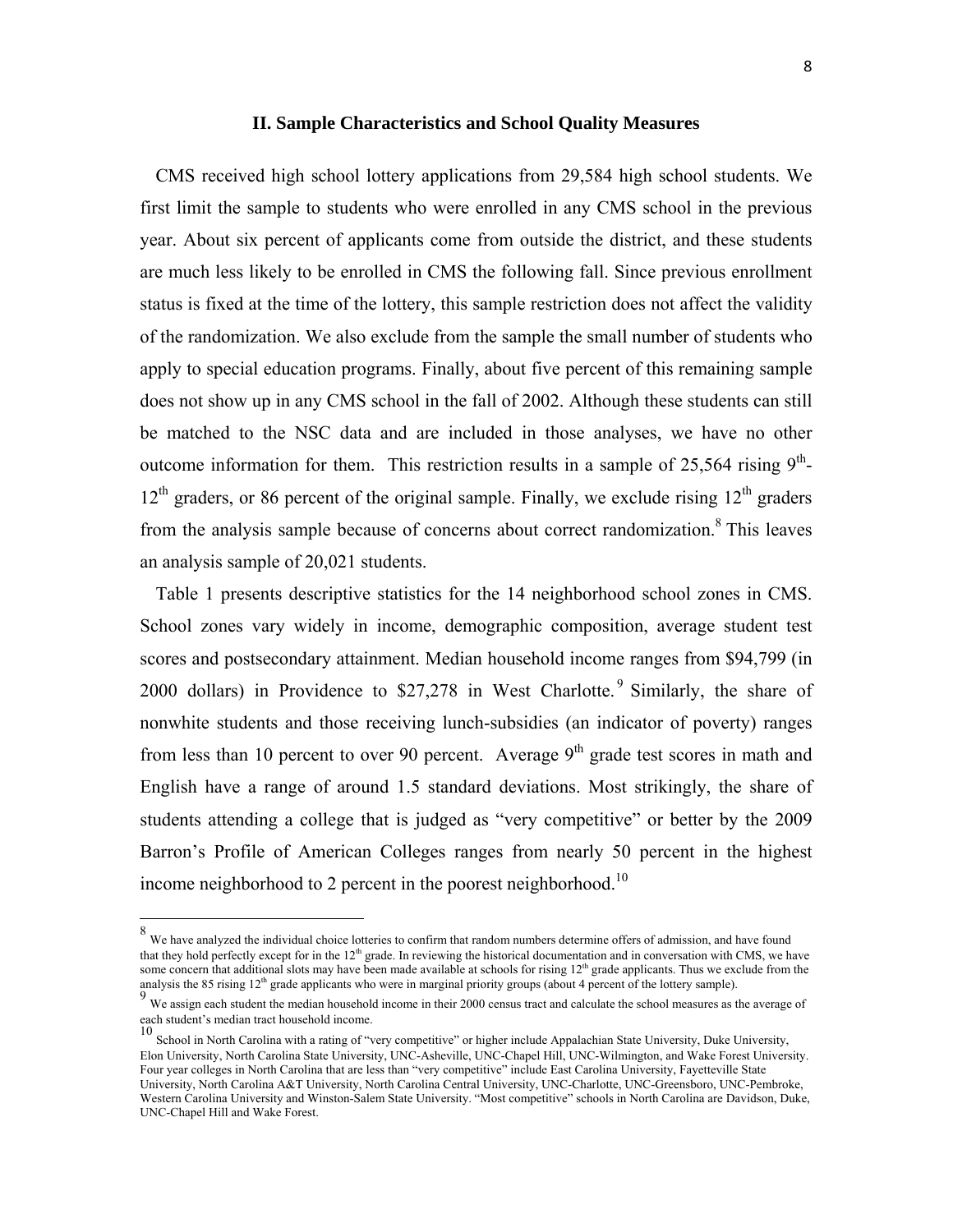The last three rows show the same measures for students who attend one of the three magnet high schools in CMS. Since these schools have no neighborhood zones, they are attended by students from one of the other 14 school zones in CMS. Magnet high schools serve predominately nonwhite students in the lower end of the income distribution. This is due in part to their location in the central city, whereas many of the higher-income schools are located in the surrounding suburbs. Magnet schools rank around the district average on measures such as average test scores, high school graduation and college attendance.

Despite having higher average test scores and higher rates of college attendance, schools in higher-income neighborhoods are not necessarily better. Families that choose to live in these neighborhoods are likely to make other investments in their children that improve academic outcomes. Thus a simple comparison of mean outcomes across neighborhood school zones will overstate differences in school quality. We estimate each school's contribution to student outcomes using a general value-added framework:

(1) 
$$
A_{ij} = \beta X_{ij} + v_{ij}, \text{ where } v_{ij} = \mu_j + \varepsilon_{ij}.
$$

The  $X_{ij}$  vector includes basic demographic controls and third-order polynomials in statestandardized 8<sup>th</sup> grade math and reading EOG exams.<sup>11</sup> The residual  $v_{ij}$  is a linear combination of a school effect  $\mu_i$  (which is constant for all students in the school by assumption) and an idiosyncratic student-level error term  $(\varepsilon_{ij})$ . Under the strong assumption that there is no sorting on the unobserved determinants of  $A_{ij}$  after conditioning on  $X_{ij}$ , the parameter  $\mu_j$  is a causal estimate of a school's mean impact on the academic achievement of its students (Raudenbush and Willms 1995, Kane and Staiger 2008, Rothstein 2010).

We estimate equation (1) by ordinary least squares (OLS) and take the mean residual across students as our estimate of  $\mu_j$ .<sup>12</sup> We estimate equation (1) separately for two

<sup>11</sup> The demographic covariates are median household income in Census tract, and indicators for race (African American, Asian, Latino, white), gender, free or reduced price lunch, special education and limited English proficiency. All covariates are collected in the  $8<sup>th</sup>$  grade year.

<sup>&</sup>lt;sup>12</sup> In principle, a more efficient alternative to OLS would be to use a hierarchical linear model (HLM) that accounts for the nested<br>For the nested seeds as a second set of the nested seeds as a second set of the new seco random effects implicit in our error structure (Raudenbush and Bryk, 2002). Because of the large number of students in each school, HLM and OLS yield virtually identical estimates.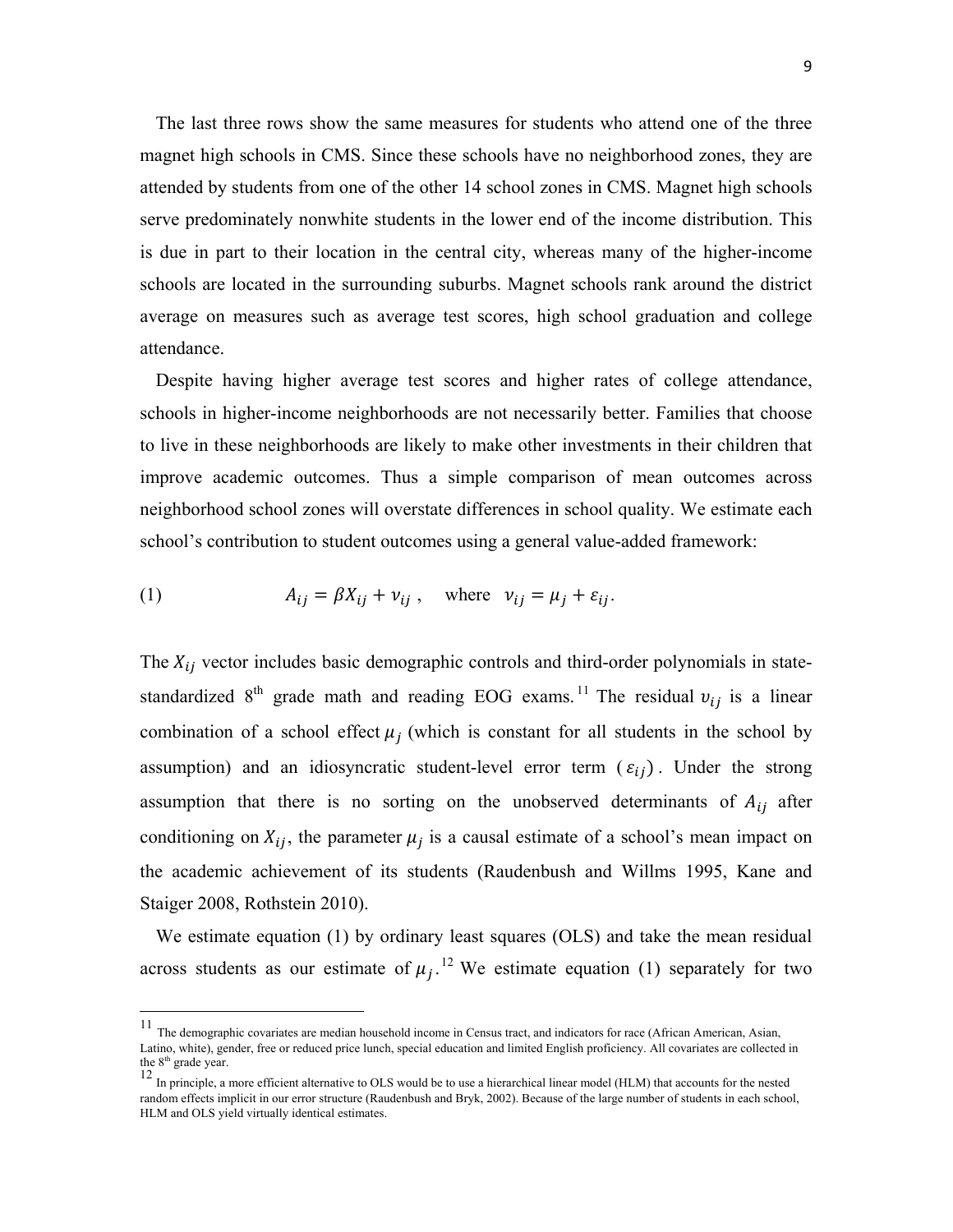cohorts of first-time  $9<sup>th</sup>$  graders in Fall 2002 and 2003,<sup>13</sup> and we take the average of the two estimates as our measure of school quality.<sup>14</sup> We attribute each student only to the first high school that they attended, and we exclude students from grades 10-12 from the estimates to prevent bias from differential rates of grade attainment and dropout. Finally, we exclude the approximately 1,800 students who are in our lottery sample to avoid any mechanical correlation between  $\mu_i$  and the lottery treatment effects.

Our estimates of school quality (value-added) for the five main outcomes of the paper are in columns 2 through 6 of Table 2. The test score measures are state standardized performance on End-of-Course (EOC) Math and English exams. While these exams are required for graduation, not all students take them at the same time. Among rising  $9<sup>th</sup>$ graders in the Fall of 2002, 50 percent took the Algebra I exam, 33 percent took Geometry, 7 percent took Algebra II, and 10 percent did not take an exam (either because they were enrolled in some other course, or because they were no longer in CMS) in the Spring of 2003. To construct the  $9<sup>th</sup>$  grade Math score variable, we assign each student the (standardized) score for the exam they took and we include fixed effects for the prior year's exam (i.e. the student's math "track") in our models. Since about 92 percent of  $9<sup>th</sup>$ graders took the English exam, tracking is not an issue for that outcome. We also estimate school value-added for three educational attainment measures: high school graduation rates (measured as the percent of first-time  $9<sup>th</sup>$  grade students who obtain a diploma from a CMS high school), the fraction who go on to attend any four-year college, and the fraction who attend a four-year college that is defined as very competitive by the 2009 Barron's Profile of American Colleges. If the value-added estimates are unbiased, they can be interpreted as the expected change in each outcome for a randomly chosen student attending that school, relative to the average school in CMS. Column 7 reports the average of the five school quality measures, scaled to have a mean of zero and standard deviation of one. The neighborhood school zones are sorted by the average quality measure in Column 7.

<sup>&</sup>lt;sup>13</sup> In principle, we could use data from earlier cohorts of  $9<sup>th</sup>$  grade students to make our value-added estimates more precise. However, the school choice program introduction was accompanied by the opening of a new high school and sharp capacity and staffing changes at many schools in addition to student compositional changes from the large-scale neighborhood rezoning and choice. Thus our preferred specification is based only on the post-rezoning cohorts of 2003 and 2004, as school effects may have changed pre- to post-redistricting.

 $14$  For the remainder of the paper, we will refer to our value-added estimates as measures of "school quality". We recognize that there are many different dimensions of quality that we cannot measure.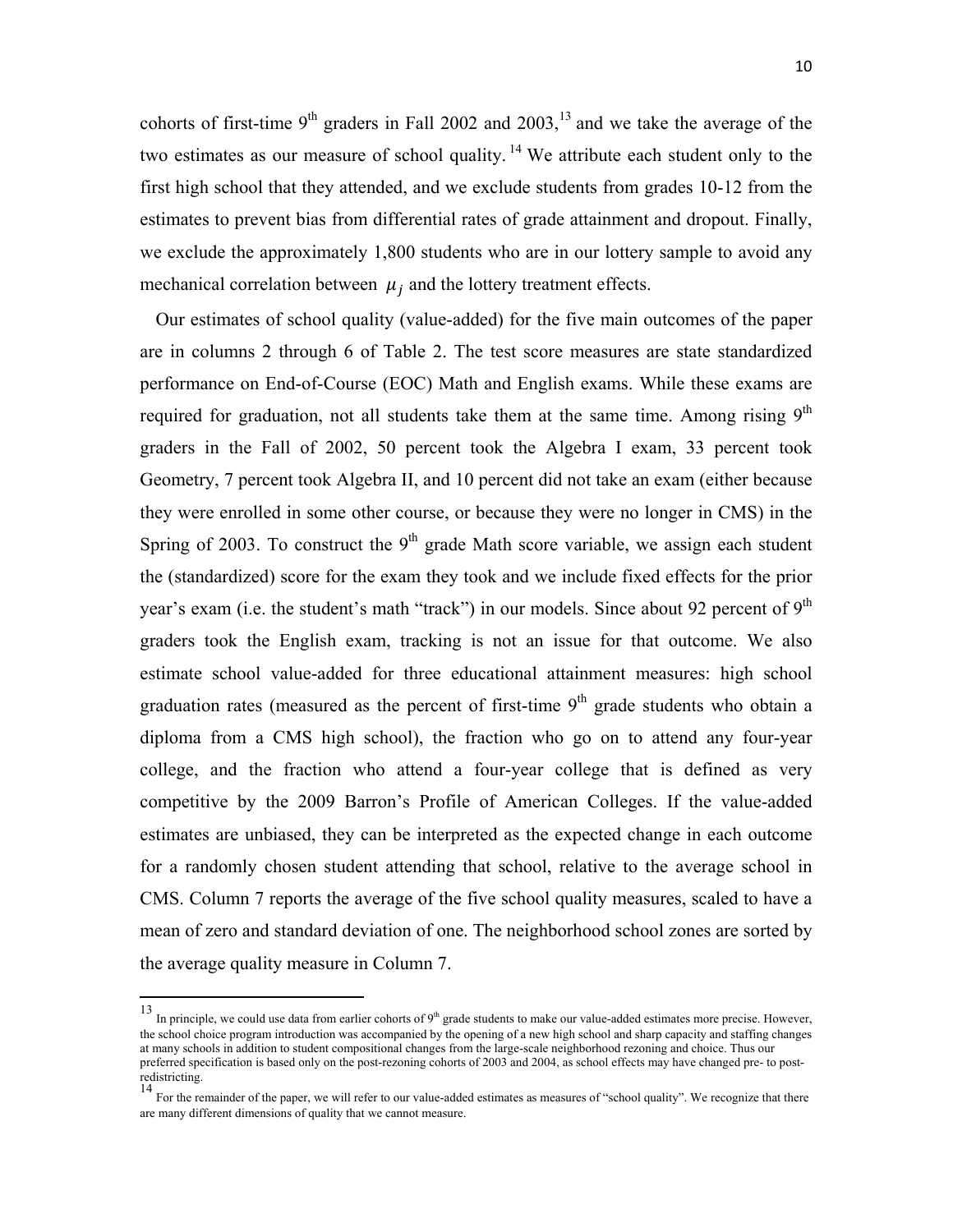The correlation between median household income of families assigned by default to each zone school and the average quality measure in Column  $7$  is 0.49.<sup>15</sup> Column 8 shows the average of standardized outcomes of students without regression adjustment. The correlation between income and mean unadjusted outcomes is higher – at 0.86. Interestingly, there is a positive correlation of 0.57 between unadjusted mean outcomes and our value-added measure of quality. This could reflect remaining bias from failure to fully adjust for differences in student characteristics across schools, but it could also be evidence that higher-income families sort into neighborhoods with better schools, or schools in such neighborhoods are able to attract better inputs.

A final way we consider measuring school quality is by using parent's revealed preferences, under the assumption that parents know school's value-added, and uniformly place high weights on this school characteristic. Column 9 shows the share of students assigned to each neighborhood school that list that school as their first choice. Families who are already guaranteed access to a high-quality school will be less likely than others to want to leave it.<sup>16</sup> Reassuringly, the probability that a student will choose their neighborhood school is positively correlated (0.27) with the school's average quality estimate. However, choosing one's neighborhood school is much more strongly correlated with both income (0.86) and the standardized measure of average outcomes (0.79) in Column 8. This raises the question of how much parents actually observe about quality and their motivations for choice. Recent evidence indicates that providing information on basic measures of quality can have a significant impact on parental decision-making (Hastings and Weinstein 2008; Andrabi et al. 2009).<sup>17</sup>

In this first year of choice, many families in underperforming schools used the opportunity to move their children to different high schools. Table 3 presents descriptive statistics on the types of students who exercised choice. Column 1 presents coefficients from a single linear regression of the probability of choosing a non-guaranteed school on

<sup>15</sup> As in Table 1, the median household income measure for magnet schools is among attendees, not assigned students, since magnet schools do not have catchment areas.

<sup>16</sup> It is not a perfect measure of quality, for 3 reasons: 1) If a family lives much closer to the neighborhood school than to any other, they may find it too costly to switch to a better school; 2) Families may care about factors other than quality when selecting a school (friends, sports teams, etc.) 3) Families may not observe school quality – in fact, they may sort directly on observed but imperfect  $\sim$ ,  $\sim$   $\mu$  $\omega$ , is it canns, etc.) 3) Family such as income.<br>17.

<sup>17</sup> In fact, in modeling school choice, Hastings, Kane and Staiger (2008) test several measures of elementary and middle school achievement within their choice model and find no impact of traditional value-added calculations on choice, though parents do place significant implicit weights on average test scores and racial composition of schools.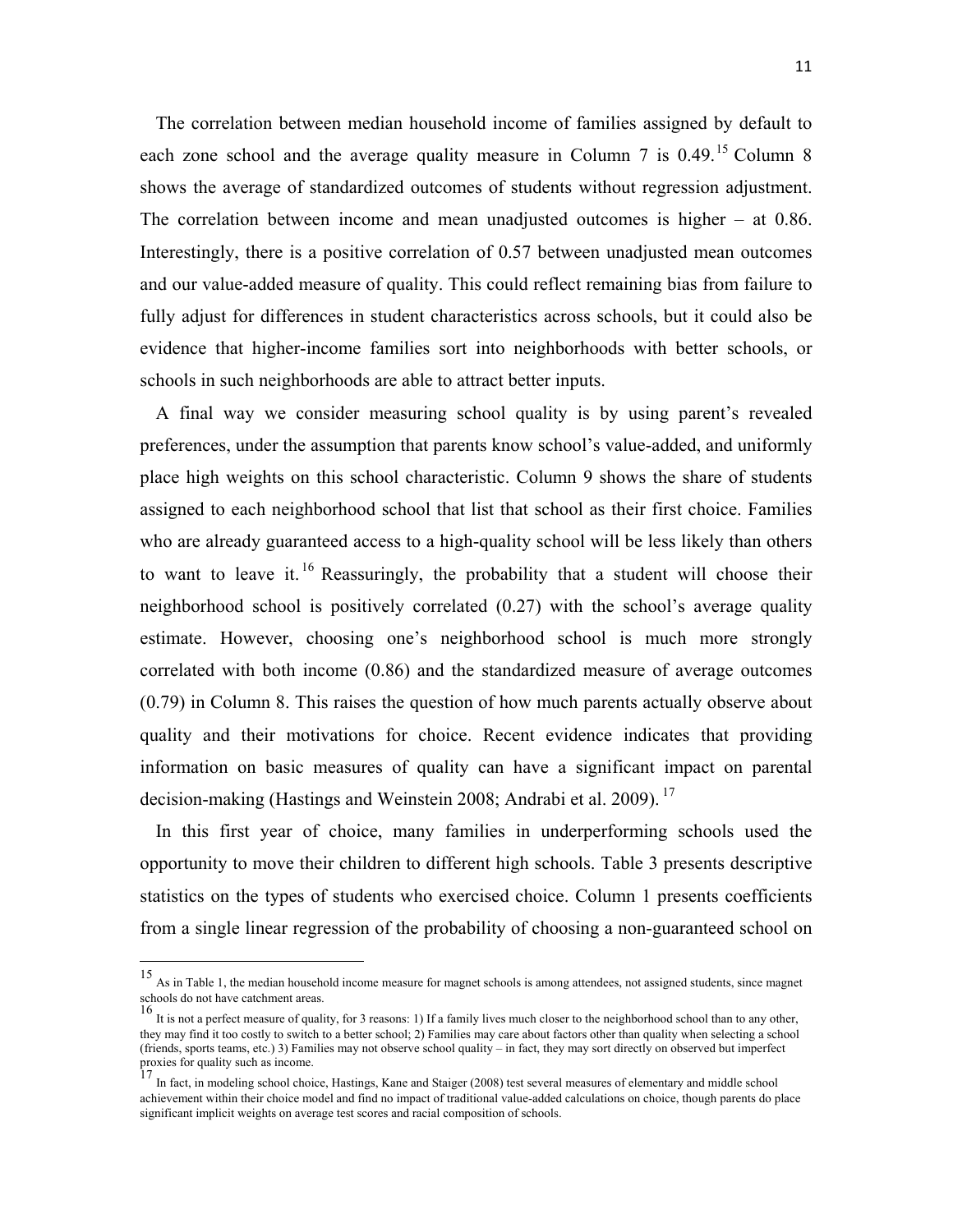each independent variable of interest (labeled in each row). The first column of results pools all students, while the second column examines students who are assigned to one of the four lowest-performing schools on the value-added measures in Table 2. These four schools (Waddell, West Mecklenburg, Olympic and Vance) rank at the bottom on both the average quality measure in Column 7 of Table 2 and an average of our two main educational attainment quality measures – high school graduation and four year college attendance value-added (Columns 4 and 5 of Table 2). The patterns of sample selection are very similar across the two columns. Lottery applicants live significantly farther away than students who choose their neighborhood school - each mile of distance decreases the probability that a student will choose their neighborhood school by 2.6 percentage points in the pooled sample, and 5.5 percentage points in the "low-quality" subsample. Applicants are much more likely to be African American and FRPL, indicating that choice in CMS is serving families that cannot afford to vote with their feet (Epple and Romano 2003). The pattern of results is nearly identical when we include neighborhood school fixed effects rather than restricting the sample to low-quality neighborhood schools. Overall, while there is clear sample selection on race and income, lottery applicants in both groups have very similar prior test scores as well as disciplinary outcomes such as absences and suspensions.

# **III. Empirical Strategy**

Of the 20,021 students in the analysis sample, about 48 percent (9,719) chose a school other than the neighborhood school to which they were assigned. About 49 percent (4,736) of these students applied to schools that were not oversubscribed, and thus were automatically admitted. Another 32 percent (3,118) were in priority groups where no one was admitted. That leaves the remaining 19 percent (1,865) of students who applied to schools where admission was determined by random lottery numbers. Our main results are based on this sample of students.

We begin by following the standard approach in lottery-based studies of school choice, which estimate the average impact of winning the lottery across multiple schools and grades (Rouse 1998; Hoxby and Rockoff 2004; Cullen, Berry, Jacob and Levitt 2006;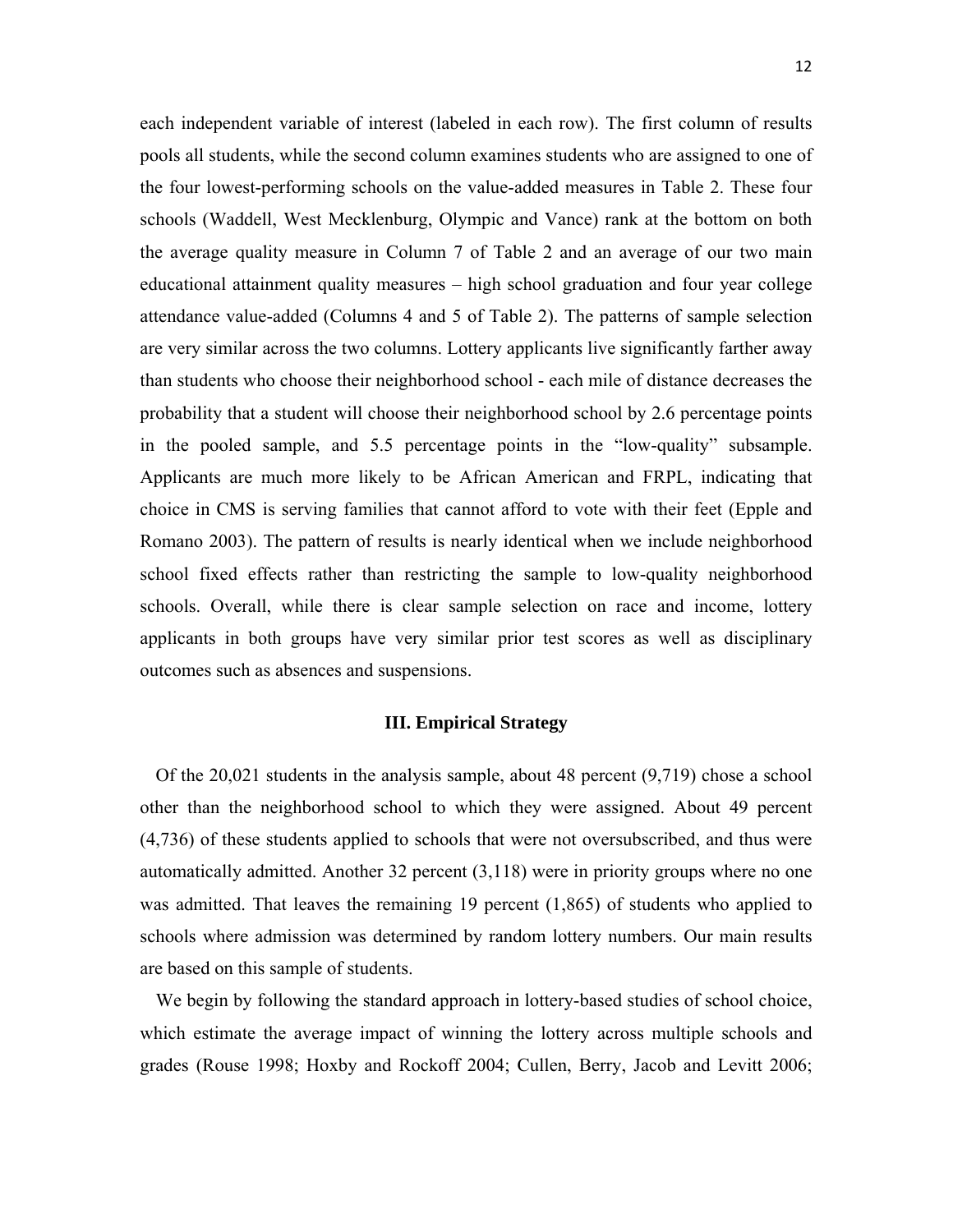Hastings, Kane and Staiger 2008; Hoxby and Murarka 2009; Abdulkadiroglu et al. 2011; Deming 2011; Hastings, Neilson and Zimmerman 2011). We estimate:

(2) 
$$
A_{ij} = \delta W_{ij} + \beta X_{ij} + \Gamma_j + \varepsilon_{ij}
$$

where  $W_{ij}$  is an indicator variable that is equal to one if student *i* has a winning lottery number for admission to school  $j$ ,  $X_{ij}$  is a vector of pre-lottery covariates that is included only for balance,  $\Gamma_i$  is a set of lottery fixed effects, and  $\varepsilon_{ij}$  is a stochastic error term.<sup>18</sup> We use only first choices in the model, so the number of observations in the regression is simply equal to the number of students in the sample. In principle we could estimate a nested model that incorporates multiple choices and accounts for students' "risk sets" (Abdulkadiroglu et al. 2011). However, since students who lost the lottery to attend their first choice school were generally shut out of other oversubscribed schools, there is almost no randomization on  $2<sup>nd</sup>$  and  $3<sup>rd</sup>$  choices.

Lottery fixed effects  $\Gamma_i$  are necessary to ensure that the *ex ante* probability of admission to a first-choice school does not differ between lottery winners and losers (Rouse 1998). If, for example, savvy families had some prior knowledge about the chance of admission, they might apply to schools with a higher probability of acceptance. Thus comparing winners and losers across lotteries might induce bias. In equation (2),  $\delta$  gives the weighted average of outcome differences summed over each individual lottery, with weights equal to  $N * [p(1-p)]$  where N is the number of applicants and p is the probability of admission (Cullen, Berry, Jacob and Levitt 2006). We can test the validity of the randomization by replacing the outcomes  $A_{ij}$  in equation (2) with predetermined covariates such as race, gender and prior test scores. If the randomization was conducted correctly, winners and losers should be balanced on all characteristics that are fixed at the time of the lottery. We test this in Appendix Table 1 and find that only 2 of 20

<sup>18</sup> The lotteries were actually conducted at the school-grade-priority group level, so the number of lotteries is greater than the number of schools. We suppress subscripts for grade and priority group for notational convenience. The  $X_{ij}$  vector includes controls for race, gender, free or reduced price lunch,  $8<sup>th</sup>$  grade math and reading test scores, and indicators for the level of math taken in  $8<sup>th</sup>$  grade (since some students are already enrolled in advanced math).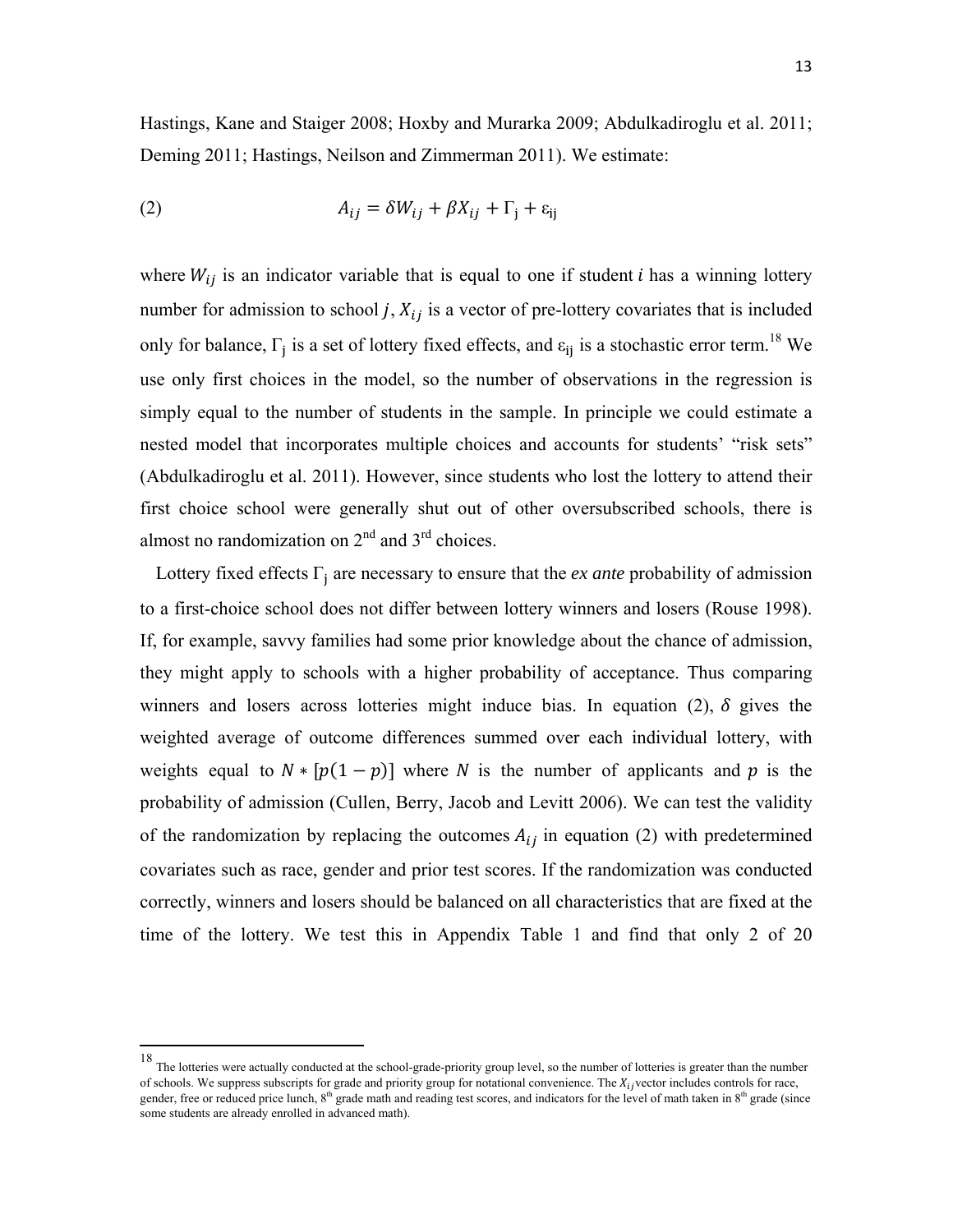coefficients are significant at the 10 percent level, which is consistent with sampling variability.<sup>19</sup>

In Table 4 we show estimates from equation (2) for our five key outcomes of interest –  $9<sup>th</sup>$  grade Math and English test scores, high school graduation, and college attendance and persistence.<sup>20</sup> Column 1 shows the mean value of each outcome for students who lost the lottery (the "control mean"), and Column 2 shows the mean effect of winning the lottery on each outcome with the standard error below in brackets. Standard errors are clustered at the individual lottery level. We find no average impact of winning the lottery on math or English test scores. Imputing the (standardized)  $8<sup>th</sup>$  grade math score for students who did not take a  $9<sup>th</sup>$  grade exam results in a point estimate of 0.000 with a standard error of 0.039. Thus we can rule out even relatively small  $(0.05\sigma)$  impacts on test scores of winning the lottery. We also find no difference in English test-taking by lottery. However, lottery winners are significantly more likely than lottery losers to take an end-of-course (EOC) math exam at all, an important step in preparation for taking further advanced math courses and matriculation into post-secondary institutions.<sup>21</sup>

Turning to impacts on post-secondary educational attainment, we find small, positive, but only marginally significant impacts of winning the lottery on various measures of attainment. Lottery winners are 3.6 percentage points more likely to graduate from high school, but this impact is only marginally significant (at the 10% level). Lottery winners are 3.2 percentage points more likely to attend a 2-year college, and 2.4 percentage points more likely to ever attend a four-year college, but neither estimate is statistically significant. However, when we examine the impact on quality of college attended, we do we see a relatively large proportional impact on college quality. Lottery winners are 2.4 percentage points more likely to attend a very competitive college. That estimate is a 25% increase from the control mean baseline of 9.6 percentage points, and is statistically significant at the 5 percent level. Although the 0.8 percentage point increase in most

<sup>19</sup> In addition, because we have the lottery numbers, priority groups, and admission outputs from the lottery computer algorithm, we are able to verify lottery-by-lottery that indeed lottery numbers were randomly assigned and admission complied with the lottery

procedures.<br><sup>20</sup> We only estimate test score impacts for rising 9<sup>th</sup> graders (N=1,146), but we show results for educational attainment outcomes for the full sample (N=1,865) of rising 9<sup>th</sup> through 11<sup>th</sup> grade students.

<sup>&</sup>lt;sup>21</sup> Lottery winners are only about 2.5 percentage points more likely to remain in a CMS school, so selective attrition can only explain about 25% of the difference in test-taking. The remainder is explained by students who are enrolled but not taking math, or taking math in a non-standard (usually remedial) course such as pre-Algebra.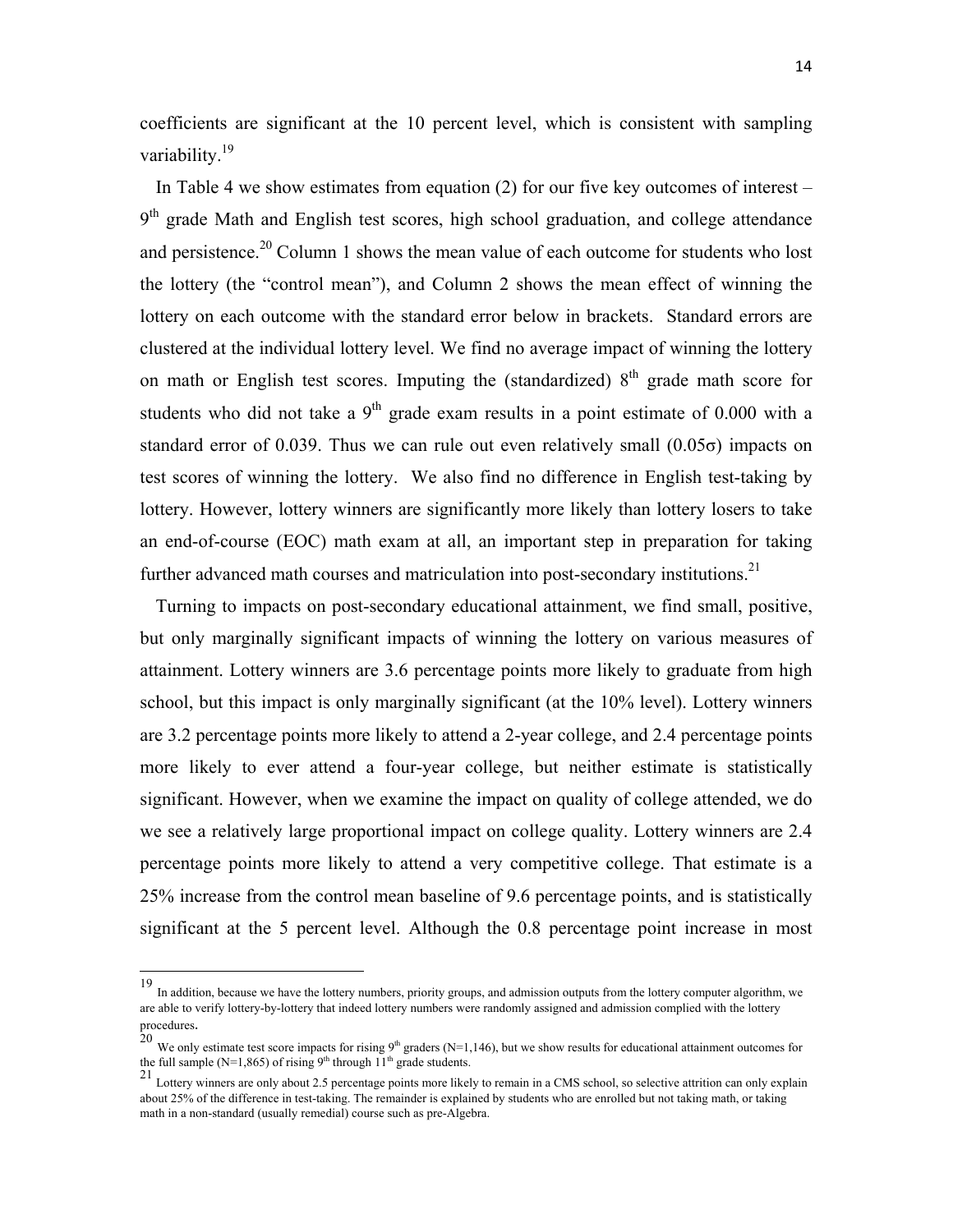competitive college attendance is small and statistically insignificant, it is a 33% increase from the 2.4 percentage point baseline among lottery losers.

This impact carries through to matriculation through college as well as degree completion. We have college attendance data from the NSC through the Spring of 2011. This means that rising  $9<sup>th</sup>$  grade students who progress normally through high school would be able to attend a maximum of 10 semesters (Fall 2006 to Spring 2011) of college. Thus for rising  $9<sup>th</sup>$  grade students in 2002 our outcome is completion of a degree within 5 years of high school graduation, with additional years available for  $10^{th}$  and  $11^{th}$ graders. We construct two measures of college persistence  $-1$ ) enrollment in at least 4 semesters; 2) completion of a degree by the Spring of 2011. In the third panel of Table 4 we examine impacts of winning the lottery on these two measures of persistence. The results are similar to the attendance outcomes. The impacts on persistence are proportionally very similar to the impacts on attendance for very competitive colleges, while the impact of winning the lottery on persistence in any 4 year college is near zero and statistically insignificant.

Next we examine the impact of winning the lottery for different groups of students. We estimate equation (2) for the five main outcomes in the paper, and we add interactions between winning the lottery and indicator variables for race (nonwhite/white), free or reduced price lunch, and gender. Table 5 presents those results in a similar format to Table 3, with the addition in Column 5 of an F-test for equality of coefficients across groups. The point estimates for all five outcomes are greater for white students than for nonwhite students, although only the difference for  $9<sup>th</sup>$  grade English score is significant at even the 10 percent level. The two measures of college attendance are positive and significantly different from zero for free-lunch-eligible students. Interestingly, free-luncheligible students gain on all three measures of educational attainment despite negative impacts on both Math and English test scores. Finally, we note the large and statistically significant difference in impacts on four-year college attendance for girls versus boys. Girls who win the lottery are about 7 percentage points more likely to attend a four year college. In contrast, boys are actually slightly less likely (but not significant) to attend a four year college. This matches the growing body of evidence that girls benefit academically more than boys from educational interventions (Hastings et al. 2006;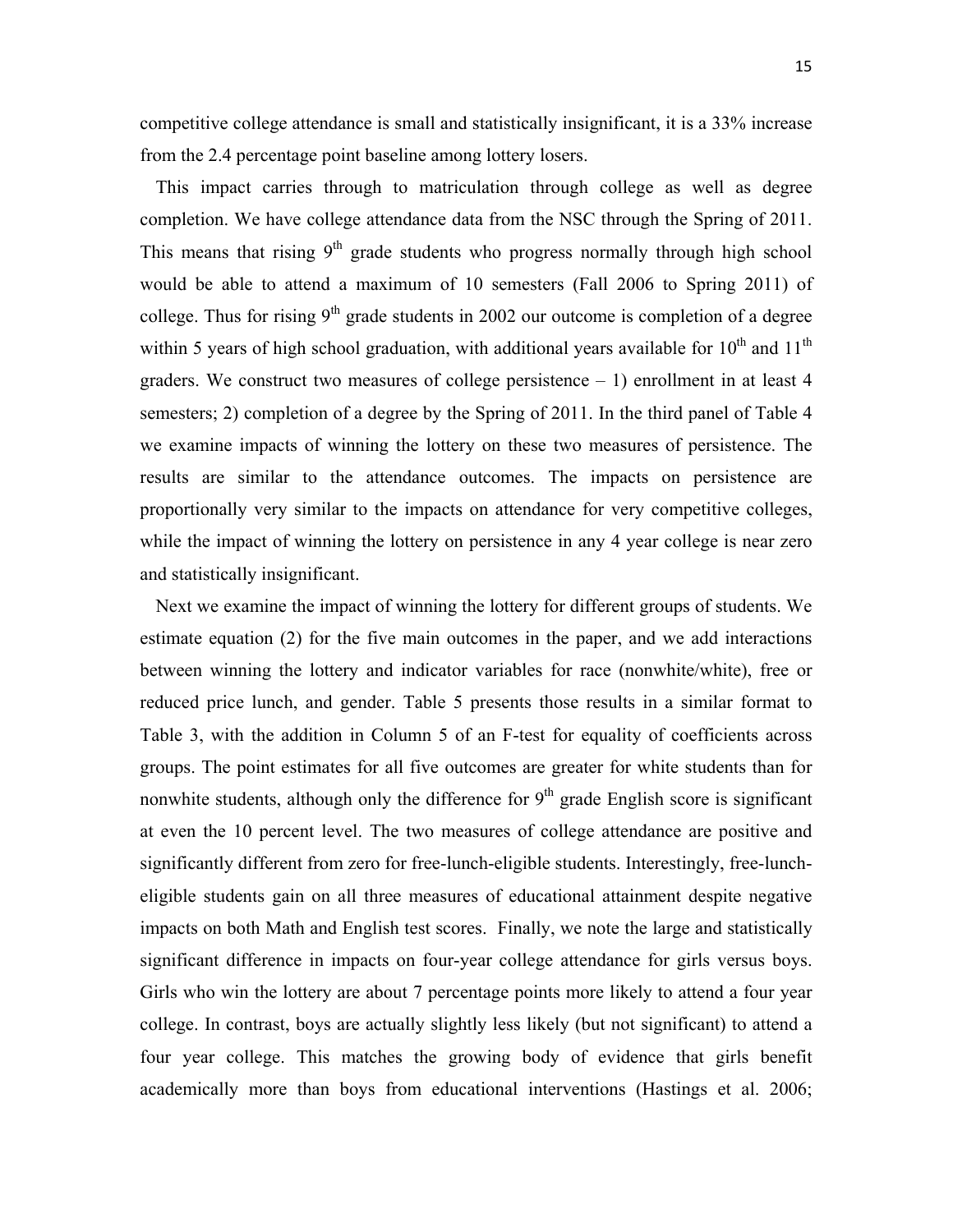Anderson 2008; Angrist, Lang and Oreopoulos 2009; Deming 2009; Jackson 2010; Lavy, Silva and Weinhardt 2009). Overall, while there are some interesting differences in outcomes across groups, most do not pass the threshold of statistical significance.

Moreover, interpreting the pattern of results across outcomes and groups of students is difficult absent a theory linking demographics to reasons for school selection, to school characteristics to academic outcomes. If parents choose schools for both academic and non-academic outcomes (e.g. graduation rates versus proximity or athletics), then choice can lead to gains or losses in academic outcomes (Hastings, Kane and Staiger 2008). In a simple selection model of school choice based on expected gains on academic and nonacademic dimensions, if student academic gains are increasing in school quality, we would expect to see gains among students who choose to attend much higher quality schools. More generally, since the impact of winning the lottery can be thought of as the difference in quality between a student's choice school and the quality of their outside option, significant treatment effects may be hard to detect if the treatment size is small. In other words, if students who lose the lottery to attend a high quality school are able to find another comparable alternative, the estimated impacts will be small even if the school itself is quite good.

For these reasons we split the sample of lottery applicants by the quality of their neighborhood school, where quality is defined by the value-added estimates in Table 2. Because every student who applies to the same school (within a given priority group) has the same *ex ante* chance of admission, the quality of an applicant's neighborhood school is a valid covariate on which to split the sample, similar to race or prior test scores. Furthermore, this setup allows us to compare treatment effects for students who applied to the same school but had outside options of different quality. Specifically, we estimate:

(3) 
$$
A_{ij} = \delta(W_{ij} * S_{in}^{LQ}) + \theta(W_{ij} * S_{in}^{HQ}) + \eta S_{in}^{LQ} + \beta X_{ij} + \Gamma_j + \varepsilon_{ij}.
$$

 $S_{in}^{LQ}$  and  $S_{in}^{HQ}$  are indicator variables equal to one if a student is zoned to neighborhood schools of "low" and "high" quality respectively, and the rest of the notation is identical to equation (2). Since equation (3) controls for lottery fixed effects, allowing the impact of winning the lottery to vary with  $S_n$  is equivalent to allowing it to vary with  $(S_i - S_n)$ .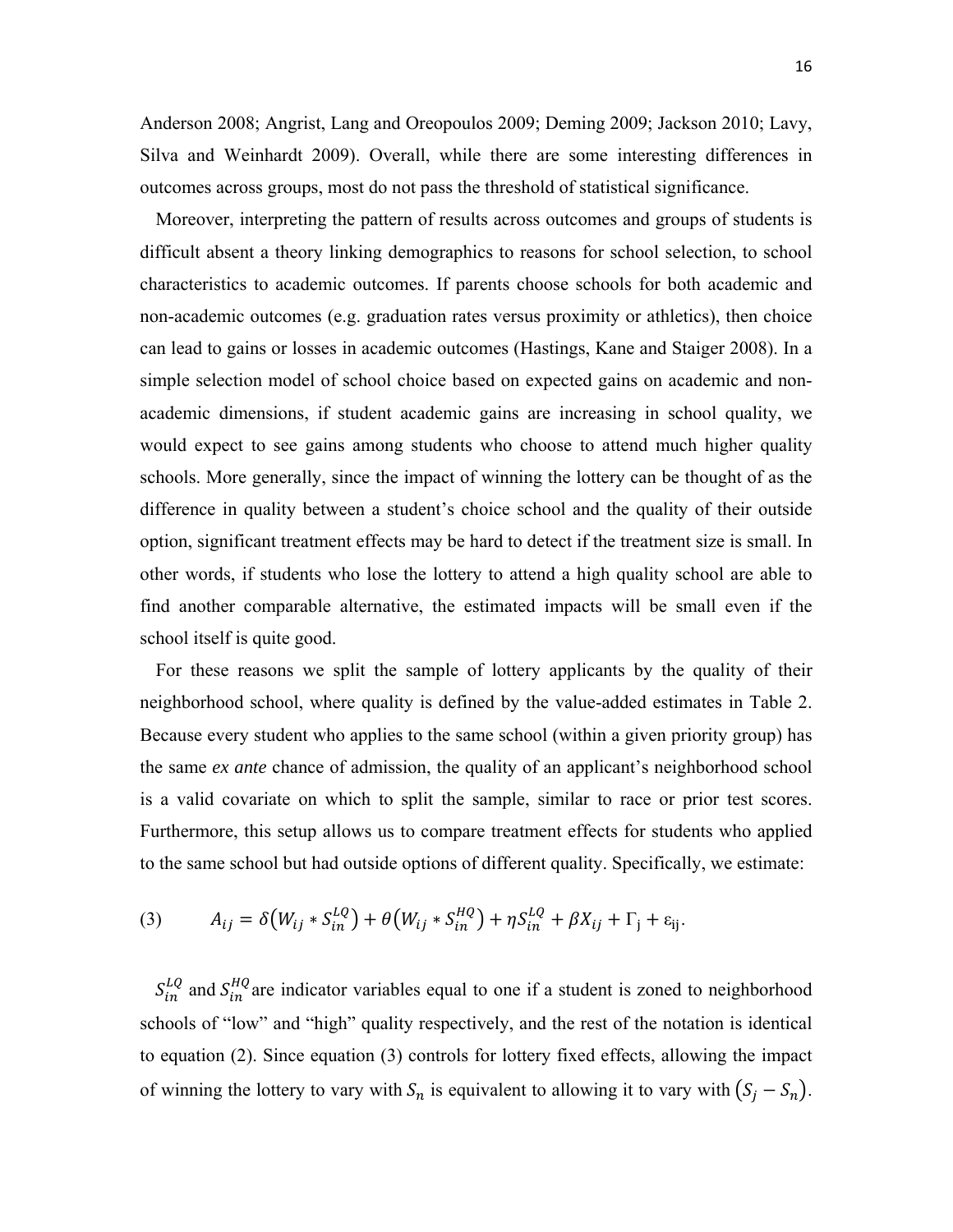We stratify every school into one of the two categories based on several different metrics, including our value-added estimates of school quality and revealed preference. We classify the four lowest-ranked schools on the average value-added "quality" measure in Column 7 of Table 2 as the "low quality" sample. Students from all other neighborhood school zones are in the "high quality" sample. Notably, the bottom four schools on the overall quality measure are also the bottom four on the two main measures of matriculation – high school graduation and four-year college attendance, and they are near the bottom in terms of revealed preference as well. We can interpret  $(\delta - \theta)$  as a differences-in-differences (DID) estimate of the relative impact of coming from a low quality neighborhood school on winning the lottery. Since equation (9) includes lottery fixed effects, we are comparing applicants *to the same school and in the same grade* who came from different neighborhood schools. Thus, the results allow for a direct test of the differential impact of choice for students whose neighborhood schools do a poor job of graduating their students and sending them to college. In addition to stratifying the analysis by neighborhood school quality, we can allow the lottery treatment effect to vary continuously with our estimate of the school quality differential  $(\widehat{S}_j - \widehat{S_n})$ :

(4) 
$$
A_{ij} = \delta W_{ij} + \eta (\widehat{S}_j - \widehat{S}_n) + \theta [W_{ij} * (\widehat{S}_j - \widehat{S}_n)] + \beta X_{ij} + \Gamma_j + \varepsilon_{ij}.
$$

Intuitively, if the estimated school quality difference is a good approximation of the impact that each school has on its students, then the impact of winning the lottery should be larger for applicants with a larger estimated quality difference. If all students were randomly assigned to schools, then the impact of switching a student from school  $j$  to school *n* would be  $S_i - S_n$ . In that case the specification in equation (4) would yield a coefficient of zero on the main effect and one on the interaction term. On the other hand, if the quality differential does not do a good job of explaining the lottery treatment effect, the slope coefficient  $\theta$  will be close to zero and  $\delta$  in equations (2) and (4) will be similar. This specification will also address whether school choice programs can effectively raise matriculation rates for students slated to attend schools with poor matriculation records.<sup>22</sup>

 $22$  We also estimate similar specifications where winning the lottery is interacted with the probability that students choose their neighborhood school. We could think of this as an alternative "revealed preference" measure of school quality that is robust to misspecification of *S*, and find similar results.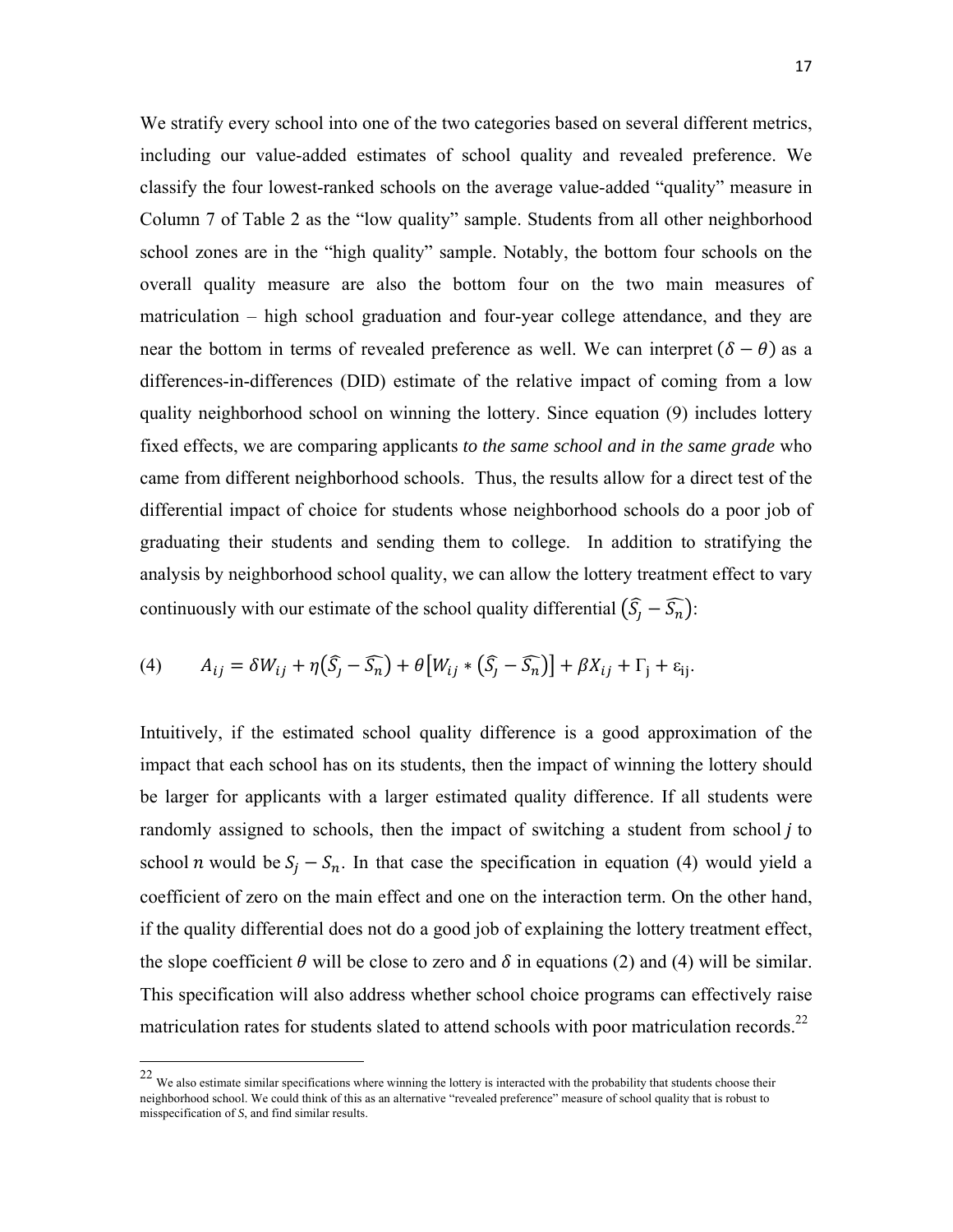#### **IV. Results**

The four lowest-ranked schools on the measure of average quality in Column 7 of Table 2 are Waddell, West Mecklenburg, Olympic and Vance. Students who live in one of these four schools' neighborhood catchment areas are in the "low quality" sample, and all other students are in the "high quality" sample. In Appendix Tables 2 we report results for the four lowest-ranked schools on the revealed preference measure of quality. Overall, the pattern of results is not sensitive to small changes in the choice of schools.

Table 6 shows the impact of winning the lottery on enrollment and school characteristics. The first row examines selective attrition from the lottery sample. We find that lottery winners in both samples are about 2.5 to 3 percentage points more likely to still be enrolled in a CMS school in the Fall of 2002. Neither coefficient is statistically significant. While the impact on selective attrition is small, it could bias our results. However, we find that the main results are relatively robust to a variety of assumptions about attrition.<sup>23</sup> In the second row we see that the first stage impact of winning the lottery on fall enrollment is strong in both samples, suggesting that the offer of admission was relatively attractive. As indicated by the control means, however, a significant share of lottery losers still managed to enroll in their chosen school. This could happen because the student moved into the neighborhood over the summer, or because they were admitted subsequently off of a waitlist that we do not observe. Among lottery losers, students who subsequently enroll in their chosen school ("always takers" in the terminology of Angrist, Imbens and Rubin (1996)) have higher family incomes, are more likely to be white, and have substantially higher average test scores and rates of high school graduation and college attendance. This holds even with the low quality neighborhood school sample. Lottery winners with low-quality neighborhood schools are about 36 percentage points more likely to attend a magnet school, compared to about 25 percentage points in the "high quality" sample. This helps to explain why there is little change in the demographic composition of lottery winners' schools, in either group.

<sup>23</sup> We re-estimate the results in Table 7 assuming values of zero for students who were missing in the Fall of 2002. The impact on high school graduation drops by about 35 percent but is still statistically significant in the "low-quality" sample. This assumption is probably too restrictive, especially since we possess information on the college-going of students who leave prior to the Fall of 2002 and we still find impacts on four-year college attendance.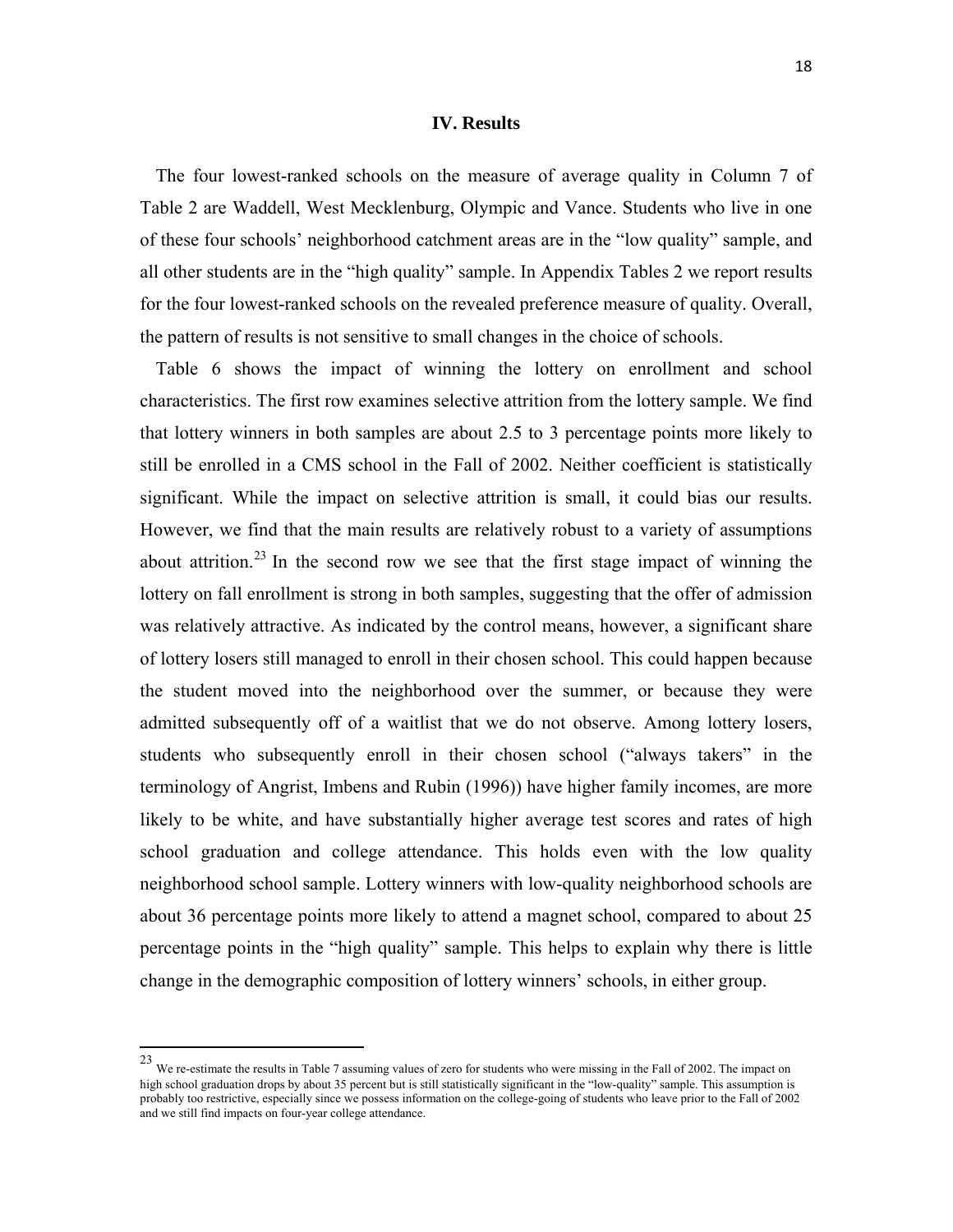Finally, we examine the impact of winning the lottery on school quality. In the last five rows of Table 6, the outcome is the "value-added" school quality estimate from Table 2 for each of the five main outcomes in the paper. If these measures were unbiased estimates of school quality, they would represent the average impact of the school on student outcomes. Overall, lottery winners in the "low-quality" sample attend schools with similar math and English value-added but significantly higher value-added on measures of educational attainment compared to their peers who lost the lottery. In contrast, lottery winners in the "high-quality" sample did not attend schools with higher value-added on any of the five measures, and the impact on  $9<sup>th</sup>$  grade math value-added is negative and statistically significant. This may suggest that by high school, parents are focused more on matriculation from high school and to college than on standardized test scores as a measure of school quality.

Recall that because these are value-added measures, we would expect the impact for a randomly chosen (not self-selected) student to be simply equal to the coefficient on each outcome if the assumptions under which the value-added is calculated hold. Thus the estimates in Table 6 predict that lottery winners in the low-quality sample will be about 5 percentage points more likely to graduate from high school and attend a four-year college, but will score no higher on math and English tests. They also predict that in the "high-quality" sample, lottery winners will have modestly lower test scores and show no gains on measures of educational attainment.

Table 7 presents the results from estimation of equation (3) for the main outcomes of the paper. The pattern of results is striking. Nearly all of the impacts are larger in the low quality neighborhood school subsample, and the difference between the samples is statistically significant for over half of the outcomes and all of our main measures of educational attainment – high school graduation, four-year college attendance and degree completion. The impact of winning the lottery on  $9<sup>th</sup>$  grade test scores is indistinguishable from zero for students in both samples. The main findings of this paper are that lottery winners from low quality neighborhood school zones are 8.7 percentage points more likely to graduate from high school, 6.6 percentage points more likely to attend a fouryear college, and 5.7 percentage points more likely to earn a four-year college degree. However, unlike the results for high school graduation and college attendance, lottery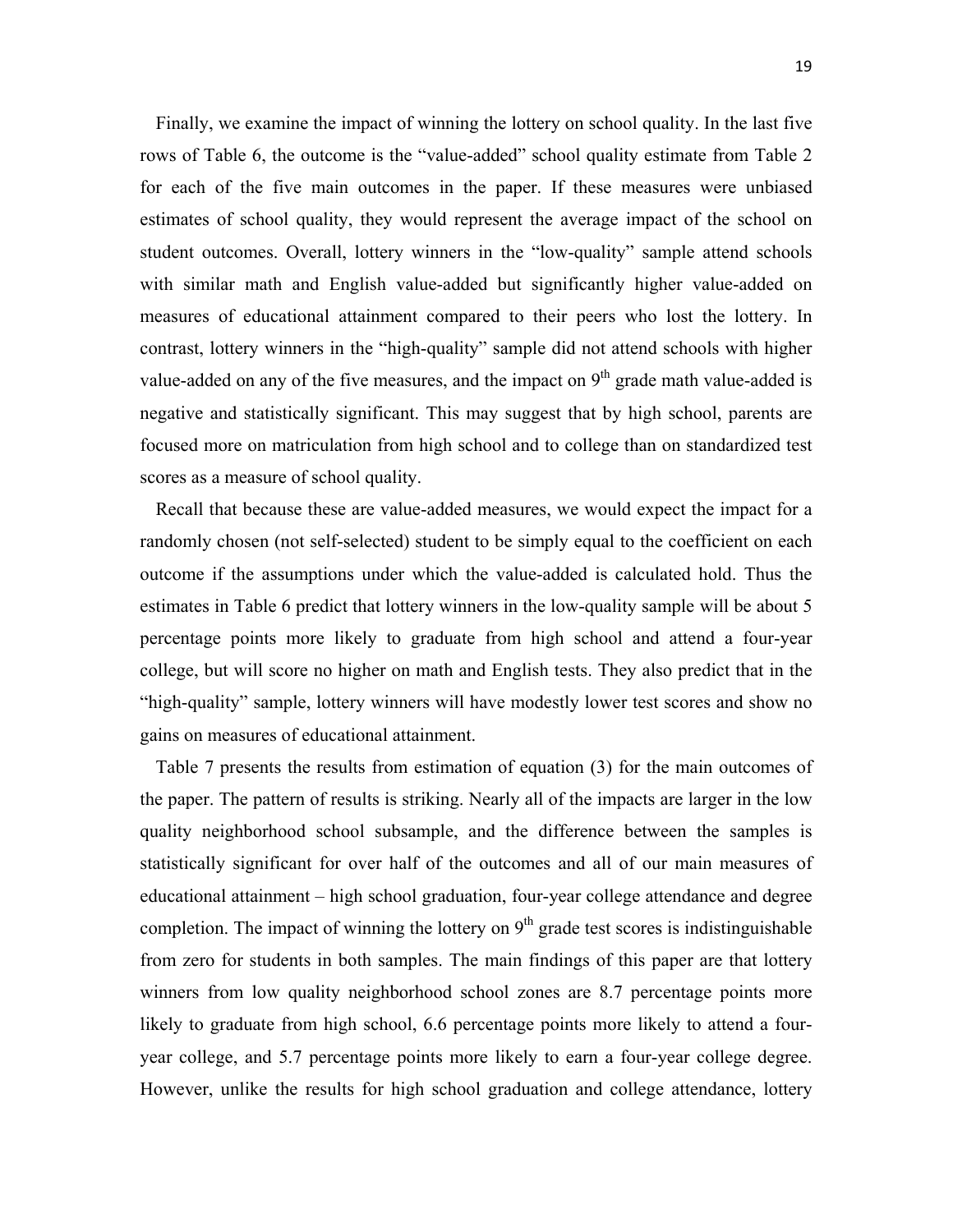winners from high-quality neighborhood schools are actually more likely to attend a very competitive college, although we cannot reject that the two coefficients are equal. Furthermore, the gap between the two samples for very competitive colleges narrows for the persistence measure and actually reverses for degree completion.

While the impact on four-year college attendance and degree completion for lottery winners from low-quality neighborhood school zones is proportionally fairly large (about 20 percent and 35 percent of the respective control means), the impacts for most competitive colleges are an order of magnitude larger. The point estimates for attendance, persistence and completion are small (between 1.7 and 2.1 percentage points), they represent more than a doubling of the probability that a student will attend and obtain a degree from one of these elite institutions. Lottery winners in the high quality sample are about 3.5 percentage points less likely to complete a four-year college degree and 2.1 percentage points more likely to complete a two-year degree, although neither estimate is significantly different from zero.

While we have limited evidence on the things that schools did to increase the educational attainment of their students, we find that lottery winners from low-quality neighborhood schools had better performance in high school on a range of mediating outcomes. We investigate these outcomes in Table 8. When looking at course-taking, we restrict our attention to math since the courses were more likely to have a standard curriculum, and because of recent evidence that mathematics courses may increase earnings later in life (Goodman 2009). Lottery winners from low-quality neighborhood schools had significantly higher grade point averages overall and in math and science courses, and they took more math courses overall. They also had significantly fewer absences from school in the first school year after the lottery. We find some evidence of reductions in absences in later years, but the estimates are imprecise. In contrast, we found no evidence of any impacts on mediating outcomes in the "high quality" sample. Notably, the differences across the two samples on the mediating outcomes are fairly large, which makes sense because schools have much more control over outcomes such as course-taking and academic preparation than over the college selection and attendance process.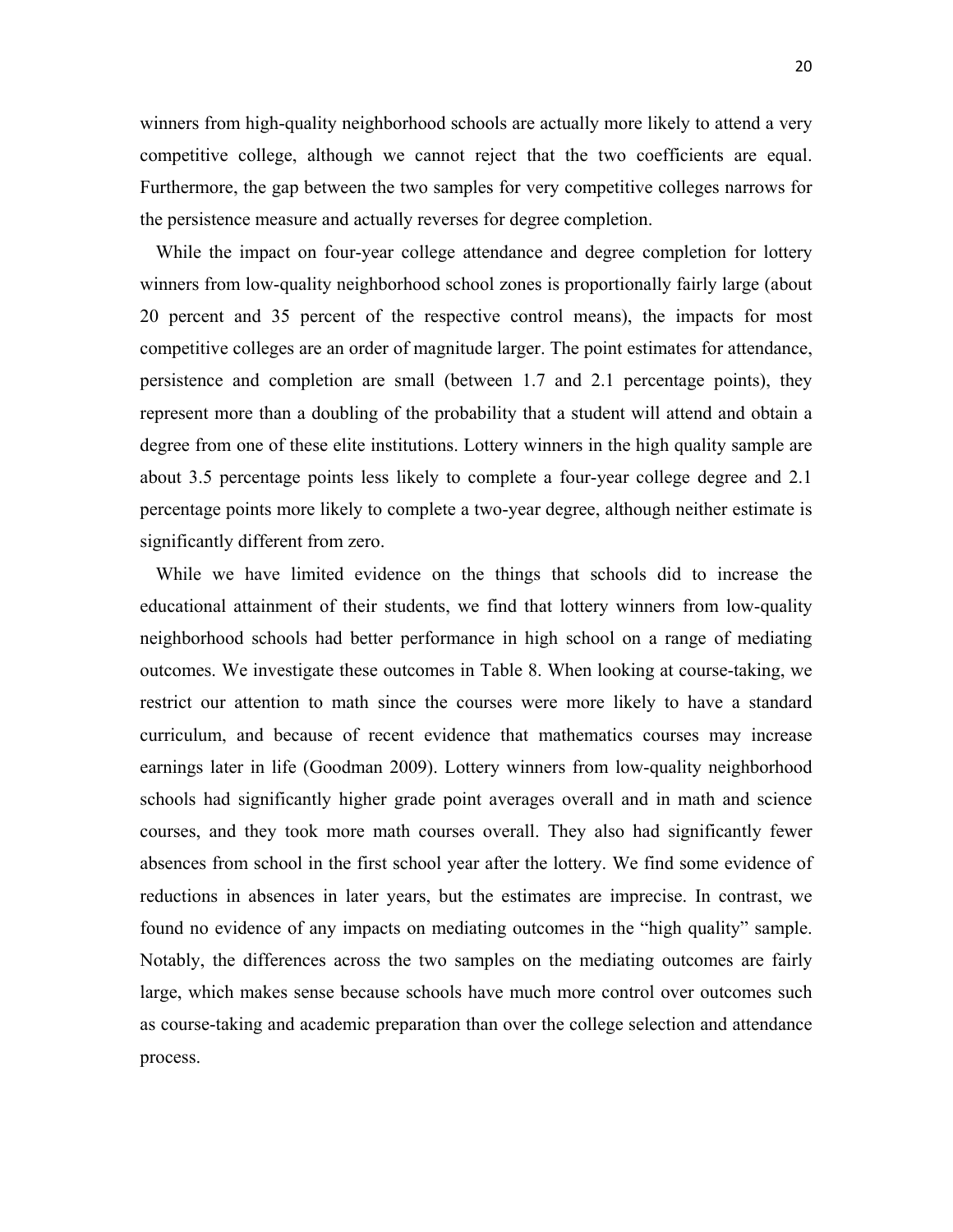The evidence on mediating outcomes in Table 8 suggests that lottery winners in the low-quality sample experience real human capital gains that make them more collegeready. We investigate this further in the bottom panel of Table 8 by estimating impacts on persistence and degree completion, conditional on enrollment. All else equal, we might think that students who are on the margin of college enrollment would have lower rates of persistence since they are on average less prepared. Thus, if "better" schools raise college enrollment by shepherding more marginal students into college, we might expect to see lower conditional persistence rates among lottery winners in the "low quality" sample. In fact, we find the opposite. Among students who attend a four-year college, lottery winners in the "low-quality" sample are about 7.5 percentage points *more* likely to complete a degree, although the estimate is not significantly different from zero. Among very competitive college attendees, however, lottery winners are nearly 30 percentage points more likely to earn a bachelor's degree, although the standard error is large because of the small sample. Interestingly, conditional completion rates are lower in the high-quality sample, although the estimates are imprecise.

Finally, we formalize the comparison between school value-added and the lottery treatment effects by allowing for a continuous relationship between the estimated school quality difference and the impact of a randomly assigned offer of admission. We estimate equation (4), where the impact of winning the lottery is interacted with  $\widehat{S}_j - \widehat{S}_n$ , the difference between the value-added of the school to which a student applies and their neighborhood school. If all students were randomly assigned to schools, then the impact of switching a student from school *j* to school *n* would be  $(S_i - S_n)$ . In that case the specification in equation (4) would yield a coefficient of zero on the main effect  $\delta$ , and one on the interaction term  $\theta$ . A rejection of this "random assignment" joint hypothesis can be interpreted in two related ways: 1) that our estimates of school quality are biased by unobserved sorting, or 2) that the impact of winning the lottery for applicants differs from the impact for non-applicants. This would be true if, for example, students apply because they expect to have a particularly good idiosyncratic match with their choice school that would not generalize to a randomly selected student in CMS.

One potential complication is that students who lose the lottery to attend their first choice often attended another school that was not oversubscribed (as explained in Section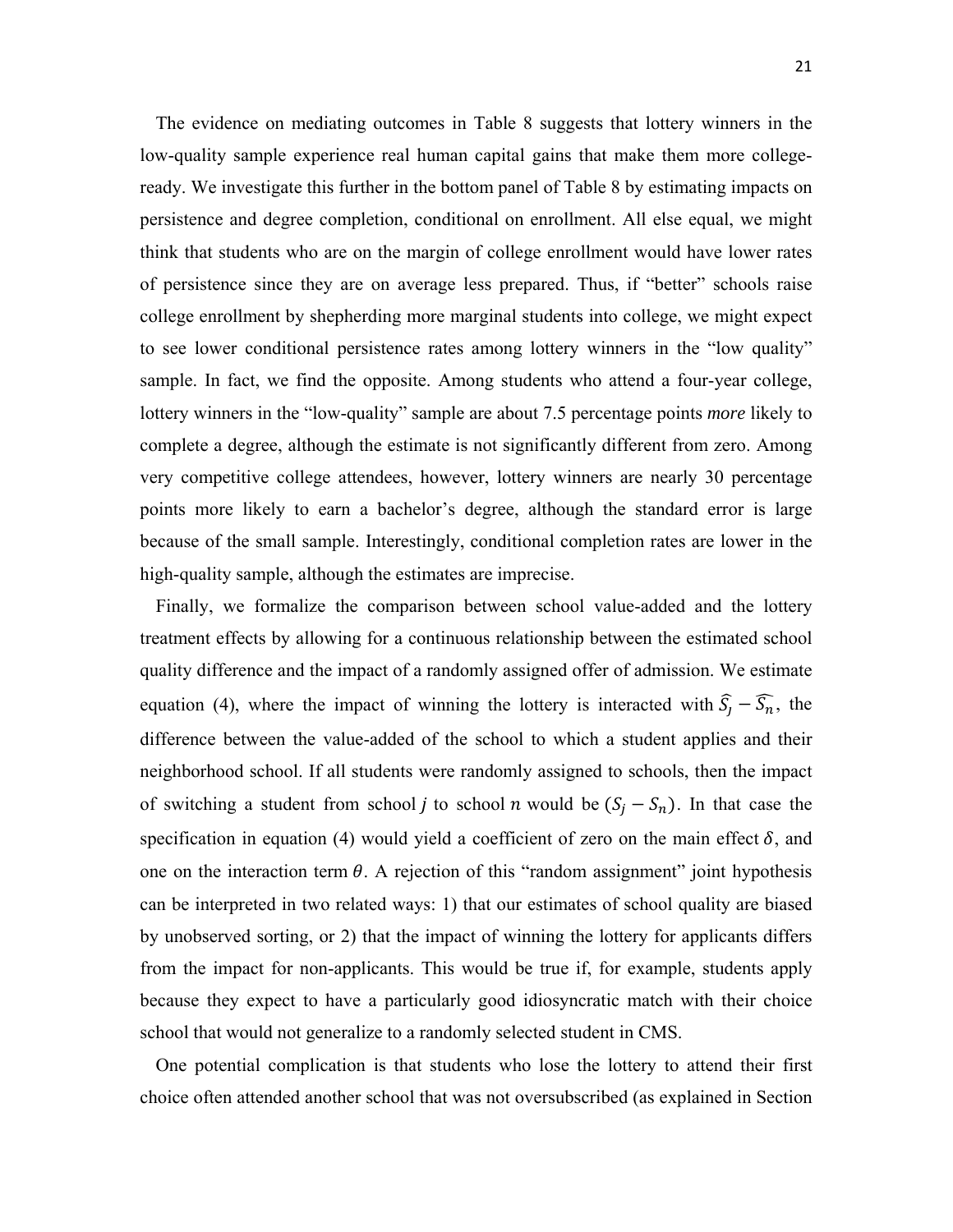I, virtually no students were admitted to oversubscribed schools unless they listed that school as their first choice). Since we are interested in the school quality lottery winners would have experienced had they lost, we construct an estimate of counterfactual school quality by using applicants' second and third choices. If their second choice was not oversubscribed (or if it was their neighborhood school), then we use the quality difference between their first and second choice in equation (4). Similarly, if their second choice was oversubscribed, and no one was admitted, we move to their third choice, and then to their neighborhood school (the implicit fourth choice for all students). In the small number of cases where there was a lottery in the  $2<sup>nd</sup>$  or  $3<sup>rd</sup>$  rounds, we use a weighted average quality difference where the weights are the probability of admission.<sup>24</sup>

In Table 9 we estimate versions of equation (4) that differ only in the covariates used to adjust the estimates of  $\widehat{S_n}$  that we produced in equation (1) and Table 2. Column 1 contains the baseline model without any interaction term and is identical to the results in Table 4. Column 2 interacts an indicator for winning the lottery with unadjusted schoollevel means for each outcome, which are just demeaned versions of the descriptive statistics in Table 1. The coefficients on the interactions are significantly different from zero only for the  $9<sup>th</sup>$  grade math and high school graduation outcomes, and the "random" assignment" hypothesis is strongly rejected for all five outcomes.

Column 3 shows results where winning the lottery is interacted with the school quality estimates in Table 2, which include demographic covariates and polynomials in  $8<sup>th</sup>$  grade math and reading test scores. The performance of the model improves dramatically, and we fail to reject the "random assignment" hypothesis for  $9<sup>th</sup>$  grade math, high school graduation and four-year college attendance. The school quality estimates do a particularly good job of predicting gains in high school graduation and four-year college attendance. The coefficients on the main effects are 0.015 and 0.005 respectively, and the interaction terms are 0.937 and 0.866. This says that students who win the lottery to attend a school with identical estimated quality to the school they would have attended if they lost are 1.5 percentage points more likely to graduate and 0.5 percentage points more

<sup>&</sup>lt;sup>24</sup> Formally, we estimate the school quality differential as VA(W)-VA(L) where VA(L) =  $p2*(VA2) + (1-p2)*[(p3*VA2) + (1-p2)*[p3*VA2]$ p3)\*VA(n)]. VA(W) and VA(L) are value-added if the students wins and loses the lottery respectively, p2 and p3 are the probability of admission to the students'  $2^{nd}$  and  $3^{rd}$  choices, and VA2, VA3 and VA(n) are value-added for the  $2^{nd}$  choice,  $3^{rd}$  choice and neighborhood schools respectively. Because students list their choices prior to randomization, examining treatment effect heterogeneity by variation in pre-lottery choice sets does not bias the results. Estimates using just the neighborhood school as the counterfactual are very similar.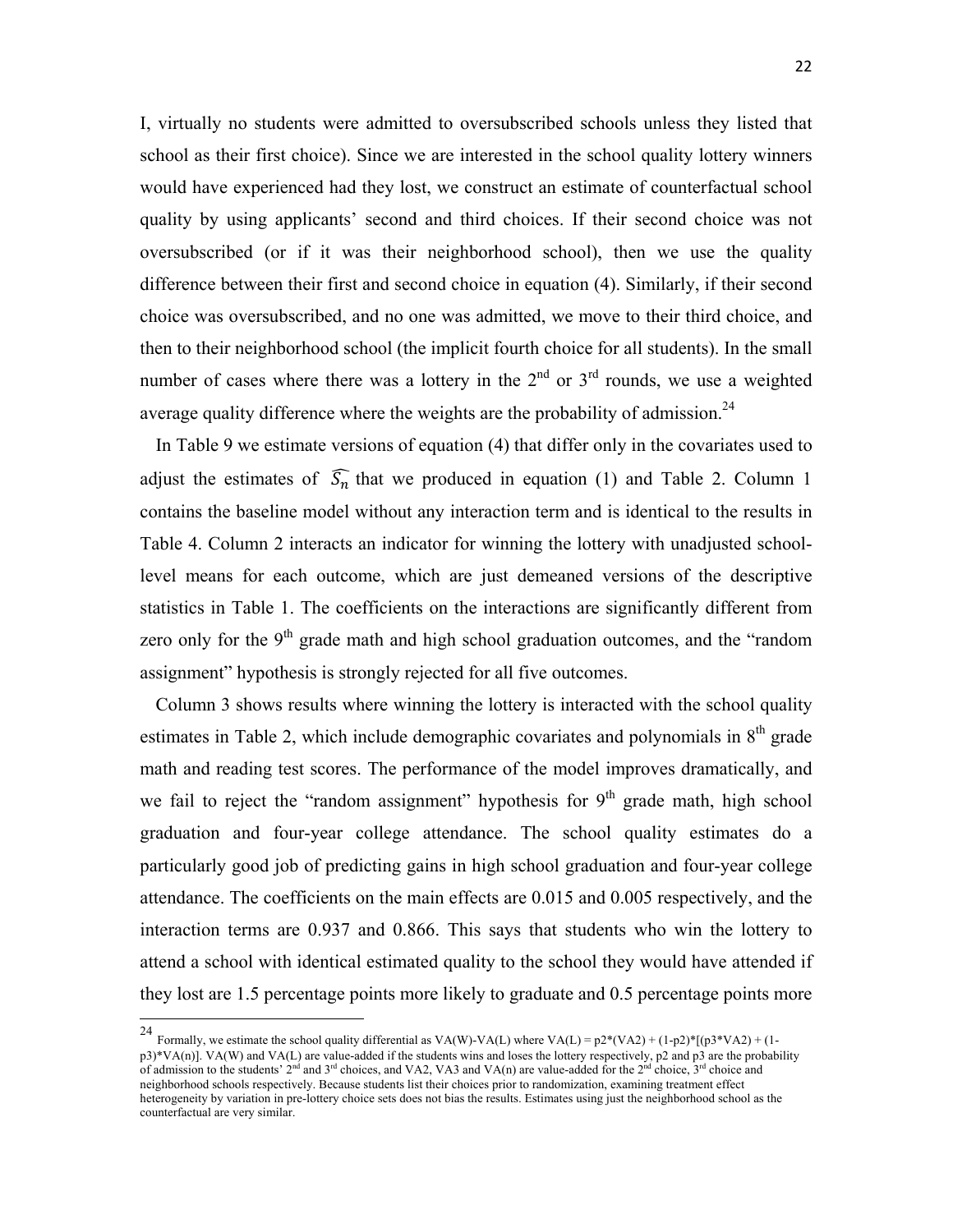likely to attend a four-year college (so some self-selection on match quality or misspecification or remains). However, for every 1 percentage point of value-added gained, lottery winners are 0.94 and 0.87 percentage points more likely to graduate from high school and attend a four-year college. The fact that both are significantly different from zero is a rejection of the null hypothesis that value-added estimates have no power to predict the treatment effect of winning the lottery.

Column 4 makes use of a richer model of value-added that controls for  $3<sup>rd</sup>$  through  $8<sup>th</sup>$ grade test scores plus absences, out-of-school suspensions and grade repetition in middle school. Perhaps surprisingly, these additional covariates have very little impact, suggesting that a basic set of controls adequately controls for selection for three of the five main outcomes. Column 5 presents estimates from a model where winning the lottery is interacted with the share of students assigned to a neighborhood school that apply to attend another school. Here we measure school quality by relying on applicants' revealed preferences for schools other than their own. The pattern of results closely mirrors Columns 3 and 4, suggesting that our estimates of school quality conform closely to parental preferences for schools.

While school value-added does a good job of predicting treatment effects for  $9<sup>th</sup>$  grade math, high school graduation and four-year college attendance, it does a very poor job of predicting  $9<sup>th</sup>$  grade English scores and very competitive college attendance. This could be because other factors such as family influence or an idiosyncratic match between the student and the school are important, or because we cannot adequately control for the determinants of those outcomes, and so  $\widehat{S_n}$  is misspecified. More generally, families that choose schools which appear no better on our measures of school quality may benefit from choice in ways that we do not observe.

For our main results, we interpret the within-lottery difference in outcomes for students who are assigned to "low-quality" neighborhood schools as evidence of the importance of school quality. One possible problem with this interpretation is that students from lowquality neighborhood schools might also have much better idiosyncratic matches than students from high-quality neighborhood schools, *within each lottery.* Since about 43 percent of first choices were one of the three magnet schools located in the inner city, we might be concerned that applicants from low-quality neighborhood schools had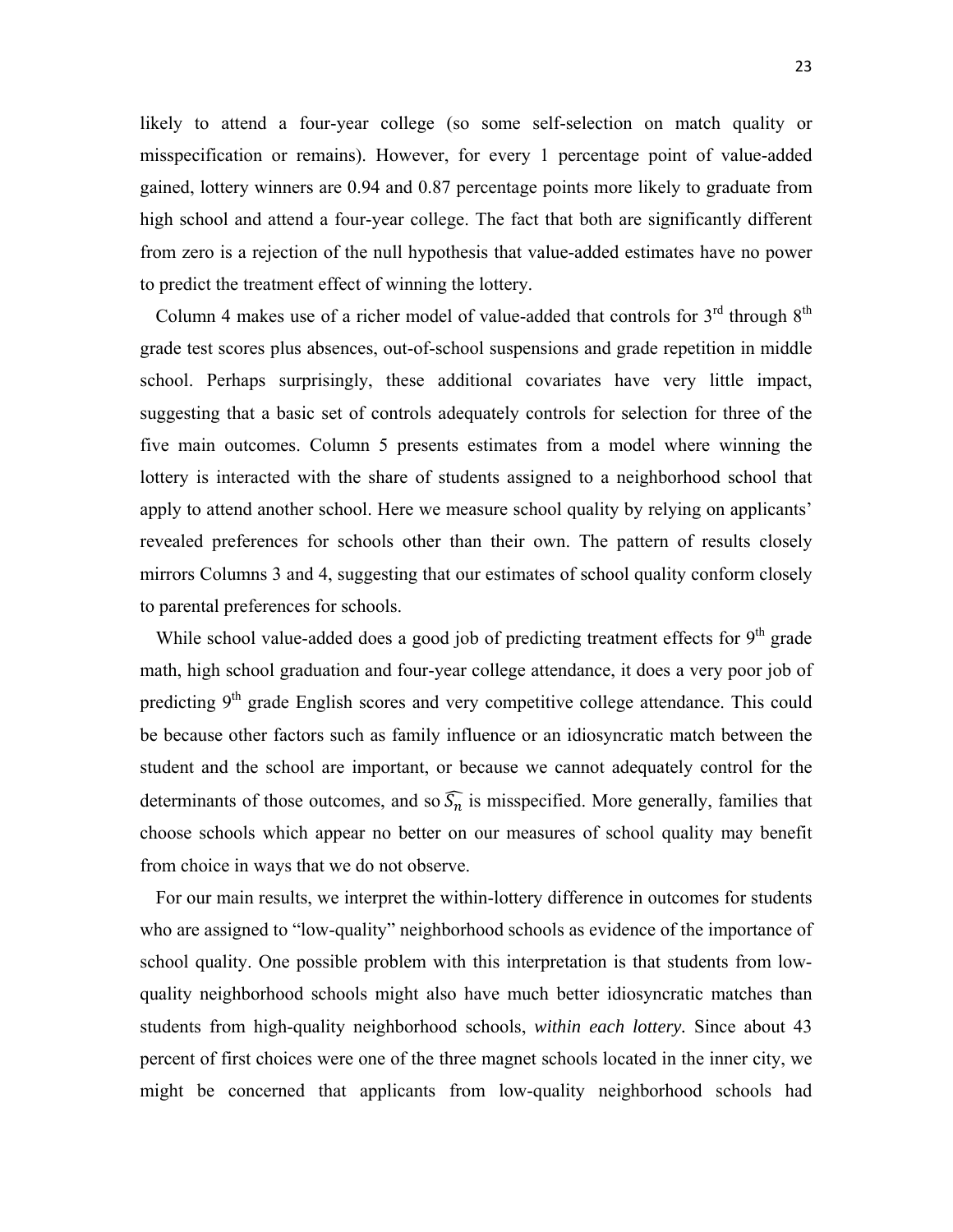particularly good potential matches in these schools and programs, compared to the other students from their neighborhoods. However, nearly all the main results in the paper hold up when we exclude magnet applications from the analysis.<sup>25</sup> A related concern is that  $10<sup>th</sup>$  and  $11<sup>th</sup>$  grade applicants might be more likely to sort on idiosyncratic matches, yet we find that the pattern of results holds when we restrict everything to rising  $9<sup>th</sup>$  grade applicants.

## **V. Discussion and Conclusion**

In this paper we study the impact of winning an admissions lottery to attend a public high school in Charlotte-Mecklenburg. Students who exercised choice were more likely to come from minority and low-income backgrounds, and from low-performing homeschool neighborhood assignment zones. We match school choices and lottery outcomes to data on college enrollment and degree completion from the National Student Clearinghouse (NSC), and we estimate the impact of winning the lottery to attend a student's first choice school on long-term measures of educational attainment. We find that lottery winners who are assigned to low-quality neighborhood schools are more likely to graduate from high school, attend a four-year college, and earn a bachelor's degree. They are about twice as likely to earn a degree from an elite institution such as UNC-Chapel Hill or Duke. In contrast, we find no evidence of benefits for lottery winners from higher-quality neighborhood schools. This represents the first evidence of the causal impact of a school choice policy on long-run postsecondary attainment.

Furthermore, we find that value-added measures of school quality which control for a prior test score and a basic set of demographic covariates do a good job of predicting the treatment effects from lottery-based random assignment. If it can be replicated in other settings, this finding has important implications for the external validity of studies of school choice that exploit lottery-based randomization. The focus on students with lowquality neighborhood schools may also have important implications for the patterns of heterogeneity in other studies. The quality of a student's default option matters just as much as the quality of the school they choose.

<sup>25</sup> Results are available upon request. The only difference is in selective college enrollment and degree completion, where excluding the magnets makes the estimates in the low quality sample insignificant but still significantly larger than for the HQ sample in many cases.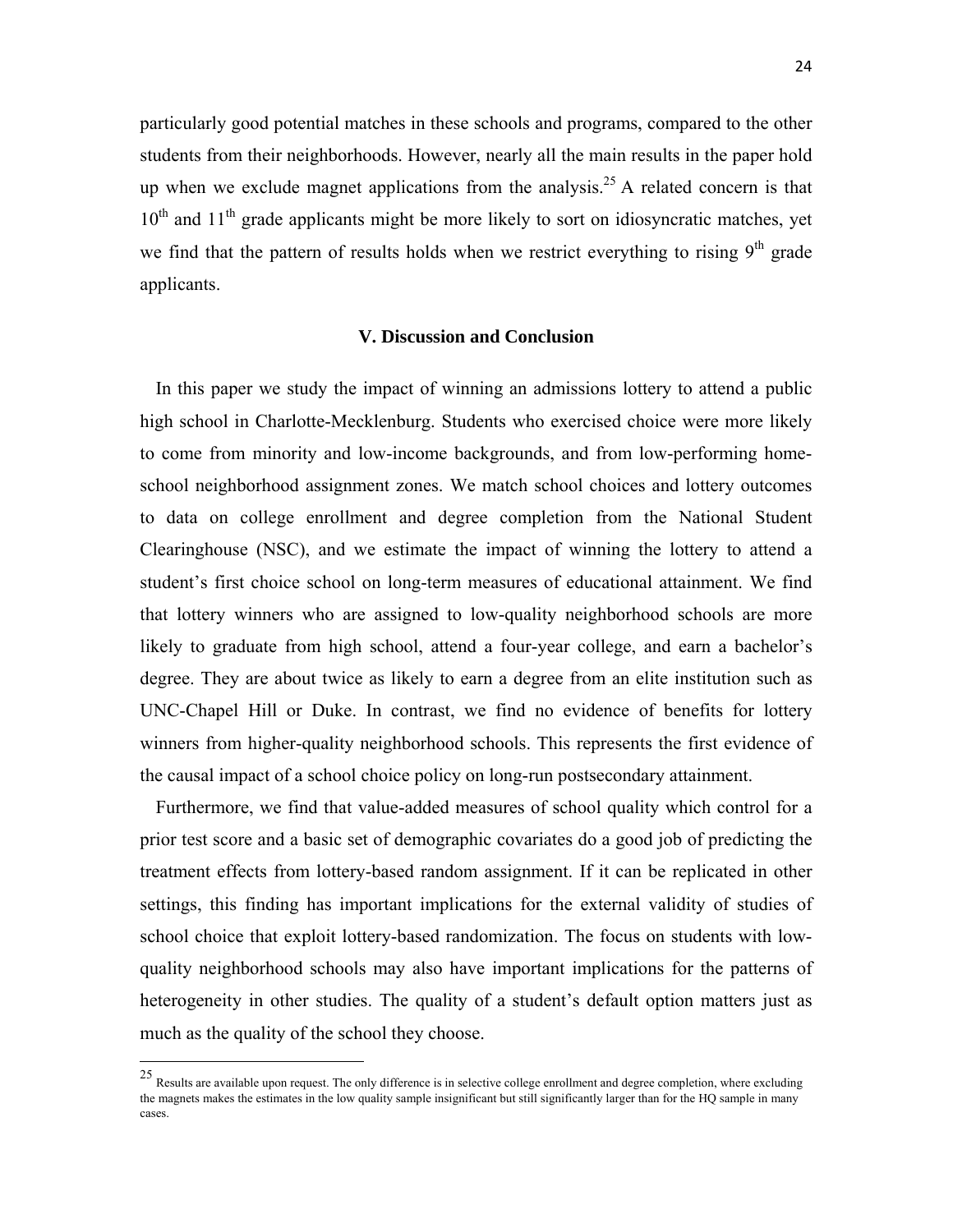The results show that school choice can have an important and long-lasting impact on educational attainment, but only when students gain access to schools that are better on observed dimensions of quality. In this setting, switching disadvantaged youth from one of the lowest quality high schools in a large urban district to an average-quality high school closed about 75 percent of the black-white gap in high school graduation and about 23 percent of the gap in bachelor's degree completion. This shows that improving the quality of urban high schools, while difficult to accomplish in practice, would lessen racial and socioeconomic inequality and generate potentially large gains in the stock of college-educated labor.

Unfortunately, we cannot say much about the underlying explanation for the gains experienced by lottery winners from low-quality neighborhood schools. Because the choice schools were often magnet schools, with specialized programs such as career academies, arts education, and intensive college prep, the benefits could come primarily from improved student engagement in high school. It is possible that having demographically similar but more able peers led to increased student learning and engagement inside the classroom. Better peers could also have an impact on behavior inside and outside of the classroom. The impacts on mediating variables as early as  $9<sup>th</sup>$ grade are inconsistent with a scenario where "better" schools are simply more organized at getting students to surmount administrative hurdles such as accumulating enough credits in the right high school courses, or filling out college applications and financial aid forms. That could generate increases in educational attainment, but would be unlikely to raise grade point averages, increase math course-taking, reduce absences and increase college persistence conditional on enrollment.

For students with low-quality neighborhood schools, winning the lottery amounts to moving them from one of the lowest-quality public schools to an average-quality school within a large urban district. The schools had access to similar levels of resources and were managed under the same set of rules and constraints. Remarkably, the change in student racial composition and measures of peer quality such as average test scores was quite small. While we cannot eliminate the possibility that lottery applicants are different in unobserved ways from other students in CMS, the strong correlation between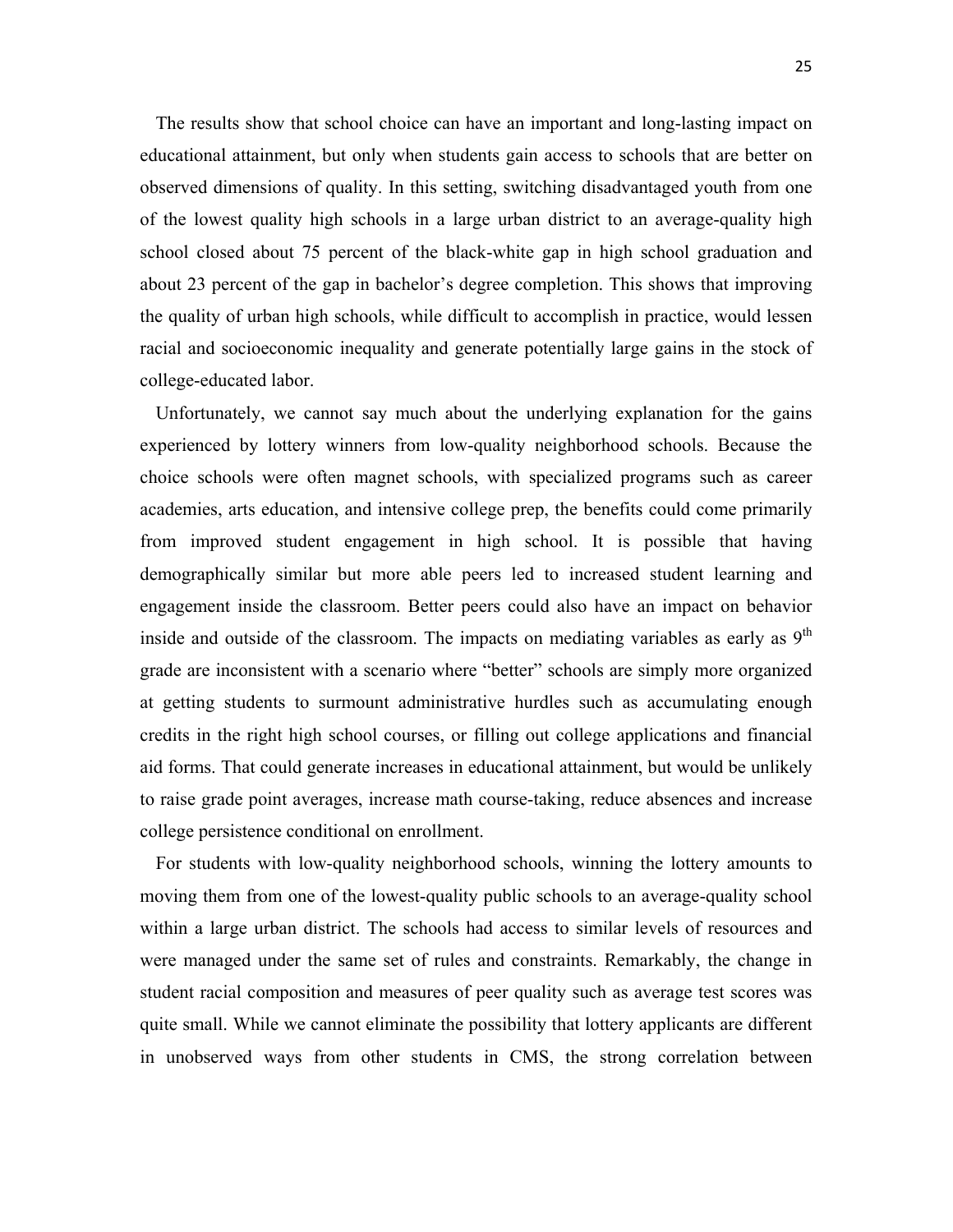observational value-added measures and the lottery treatment effect suggests that the results might generalize to students outside of the applicant pool.

Interestingly, the performance of value-added measures of school quality is best for high school graduation and four-year college attendance, middling for math, and very poor for competitive college attendance and English test scores. Provided that these results could be replicated in other settings, they have important implications for the design of school accountability policies. It makes little sense to hold schools accountable for outcomes that they cannot control. School quality estimates that approximate impacts from random assignment are less likely to be biased by unobserved determinants of achievement, and thus may serve as better candidates for judging performance.

#### REFERENCES

- Abdulkadiroğlu, Atila, and Tayfun Sönmez. 2003. "School Choice: A Mechanism Design Approach." *American Economic Review,* 93(3): 729-747.
- Abdulkadiroğlu, Atila, Joshua D. Angrist, Susan M. Dynarski, Thomas J. Kane and Parag A. Pathak. 2011. "Accountability and Flexibility in Public Schools: Evidence from Boston's Charters and Pilots." *Quarterly Journal of Economics,* 126(2): 699-748.
- Acemoglu, Daron and David H. Autor. 2010. "Skills, Tasks and Technologies: Implications for Employment and Earnings." In Orley Ashenfelter and David Card, eds., *Handbook of Labor Economics,* Elsevier, Vol. 4B, 1043-1171.
- Anderson, Michael L. 2008. "Multiple Inference and Gender Differences in the Effects of Early Intervention: A Reevaluation of the Abecedarian, Perry Preschool and Early Training Projects." *Journal of the American Statistical Association,* 103(484): 1481- 1495.
- Andrabi, Tahir, Jishnu Das and Asim Ijaz Khwaja. 2009. "Report Cards: The Impact of Providing School and Child Test Scores on Educational Markets." Unpublished Working Paper.
- Angrist, Joshua D., Sarah R. Cohodes, Susan M. Dynarski, Jon B. Fullerton, Thomas J. Kane, Parag A. Pathak and Christopher R. Walters. 2011. "Student Achievement in Massachusetts Charter Schools." Harvard University Center for Education Policy Research Working Paper.
- Angrist, Joshua D., Guido W. Imbens and Donald B. Rubin. 1996. "Identification of Causal Effects Using Instrumental Variables." *Journal of the American Statistical Association,* 91(434): 444-455.
- Angrist, Joshua D., Daniel Lang and Philip Oreopoulos. 2009. "Incentives and Services for College Achievement: Evidence from a Randomized Trial." *American Economic Journal: Applied Economics* 1(1): 136-163.
- Autor, David H., Lawrence F. Katz and Melissa S. Kearney. 2008. "Trends in U.S. Wage Inequality: Revising the Revisionists." *Review of Economics and Statistics,* 90(2): 300- 323.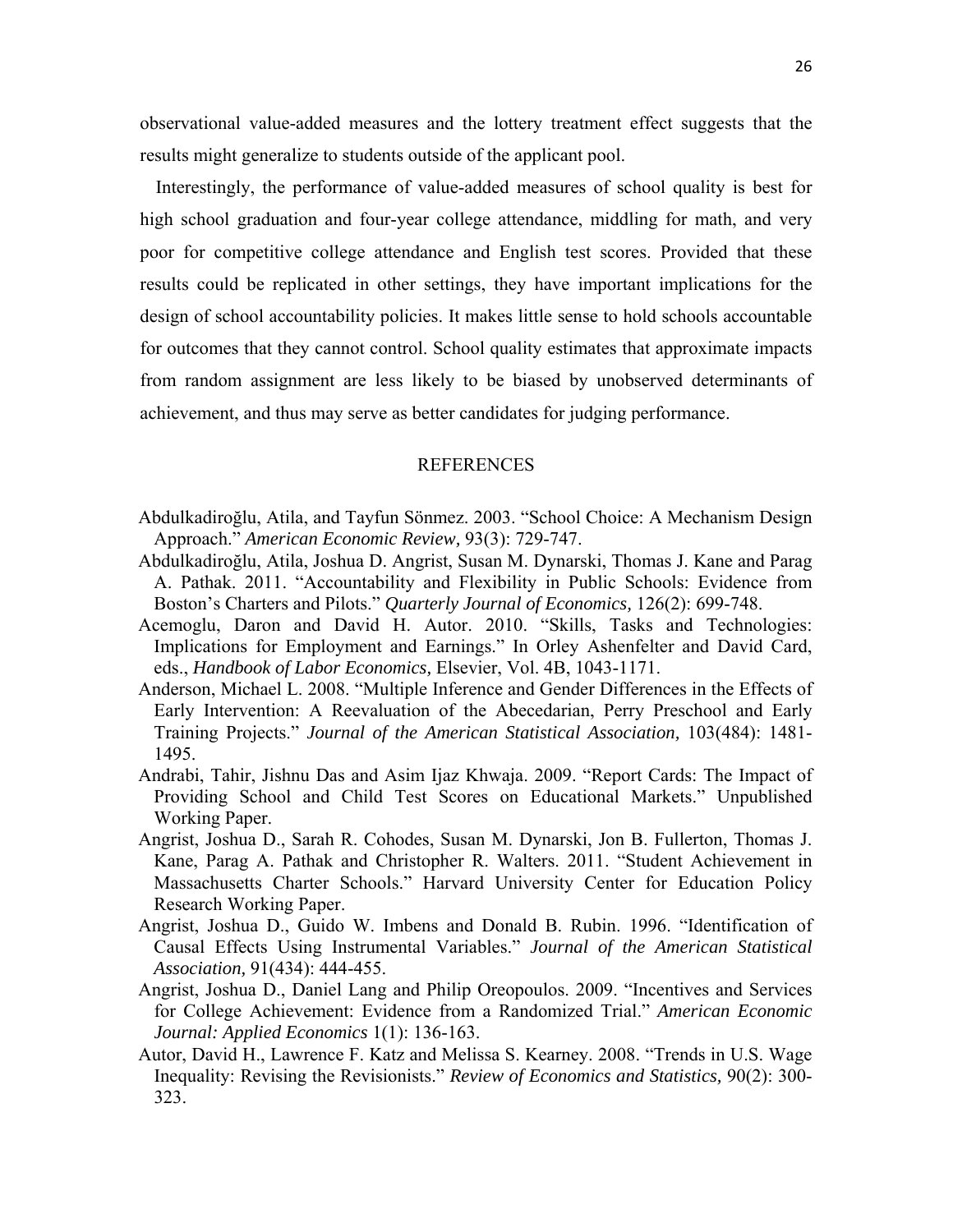- Balfanz, Robert and Nettie Legters. 2004. "Locating the Dropout Crisis: Which High Schools Produce the Nation's Dropouts? Where are they Located? Who Attends Them?" Center for Research on the Education of Students Placed at Risk Technical Report 70, Johns Hopkins University.
- Booker, Kevin, Tim R. Sass, Brian Gill and Ron Zimmer. 2011. "The Effect of Charter High Schools on Educational Attainment." *Journal of Labor Economics,* 29(2): 377- 415.
- Cullen, Julie Berry, Brian A. Jacob, and Steven Levitt. 2006. "The Effect of School Choice on Student Outcomes: Evidence from Randomized Lotteries." *Econometrica*, 74(5): 1191-1230.
- Cullen, Julie Berry and Brian Jacob. 2009. "Is Gaining Access to Selective Elementary Schools Gaining Ground? Evidence from Randomized Lotteries." in *The Problems of Disadvantaged Youth: An Economics Perspective*, edited by Jonathan Gruber, 43-84. Chicago: University of Chicago Press.
- Deming, David. 2009. "Early Childhood Intervention and Life-Cycle Skill Development: Evidence from Head Start." *American Economic Journal: Applied Economics,* 1(3): 111-134.
- Deming, David. 2011. "Better Schools, Less Crime?" *Quarterly Journal of Economics,*  forthcoming.
- Dobbie, Will and Roland G. Fryer Jr. 2011. "Living in the Zone: An Analysis of a Bold Social Experiment in Harlem". *American Economic Journal: Applied Economics,* 3(3): 158-187.
- Dynarski, Susan M. 2008. "Building the Stock of College-Educated Labor". *Journal of Human Resources,* 43(3): 576-610.
- Epple, Dennis N. and Richard Romano. 2003. "Neighborhood Schools, Choice, and the Distribution of Educational Benefits". In *The Economics of School Choice*, edited by Caroline M. Hoxby, 227-286. Chicago: University of Chicago Press.
- Goldin, Claudia and Lawrence F. Katz. 2007. "Long-Run Changes in the U.S. Wage Structure: Narrowing, Widening, Polarizing." *Brookings Papers on Economic Activity,* 2(2007): 135-168.
- Goodman, Joshua. 2009. "The Labor of Division: Returns to Compulsory Math Coursework." Unpublished Working Paper.
- Hastings, Justine S., and Jeffrey M. Weinstein. 2008. "Information, School Choice, and Academic Achievement: Evidence from Two Experiments." *Quarterly Journal of Economics*, 123(4): 1373-1414.
- Hastings, Justine S., Thomas J. Kane, and Douglas O. Staiger. 2006. "Gender and Performance: Evidence from School Assignment by Randomized Lottery," *American Economic Review Papers and Proceedings,* 96(2): 232-236.
- Hastings, Justine S., Thomas J. Kane, and Douglas O. Staiger. 2008. "Heterogeneous Preferences and the Efficacy of Public School Choice". Unpublished Working Paper.
- Hastings, Justine S., Christopher Neilson and Seth Zimmerman. 2011. "The Effect of School Choice on Intrinsic Motivation and Academic Outcomes." National Bureau of Economics Research Working Paper 2011.
- Heckman, James J. and Paul A. LaFontaine. 2010. "The American High School Graduation Rate: Trends and Levels." *The Review of Economics and Statistics*, 92(2): 244-262.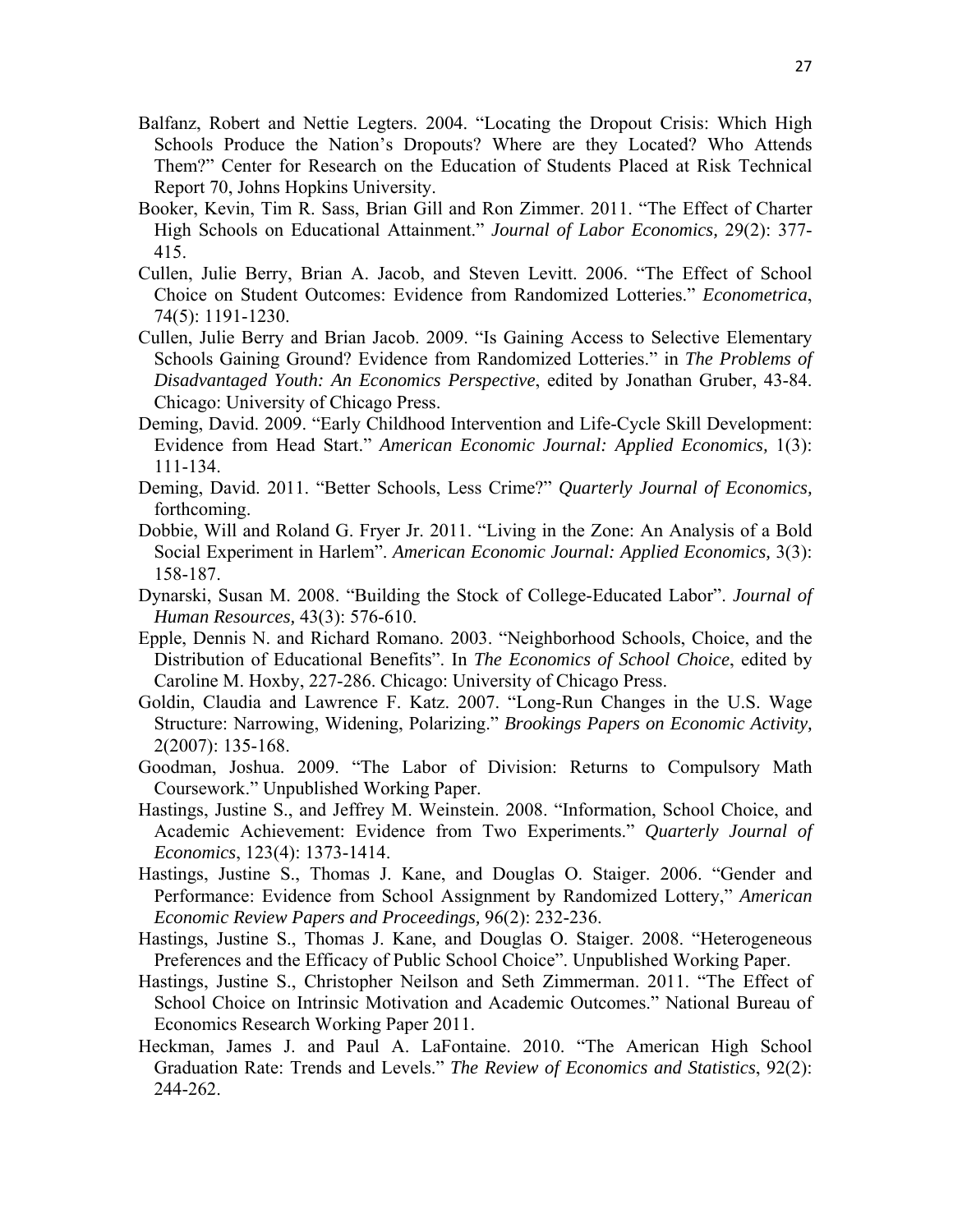- Howell, William G. and Paul Peterson. 2002. *The Education Gap: Vouchers and Urban Schools.* Washington, DC: Brookings Institution Press.
- Hoxby Caroline M. and Sonali Murarka. 2009. "Charter Schools in New York City: Who Enrolls and How They Affect Their Students' Achievement." National Bureau of Economics Research Working Paper 14852.
- Hoxby Caroline M., and Jonah Rockoff. 2004. "The impact of charter schools on student achievement." Working Paper, Columbia University.
- Jackson, C. Kirabo. 2010. "Peer Quality or Input Quality? Evidence from Trinidad and Tobago." National Bureau of Economic Research Working Paper 16598.
- Kane, Thomas J. and Douglas O. Staiger. 2008. "Estimating Teacher Impacts on Student Achievement: An Experimental Evaluation." National Bureau of Economic Research Working Paper 14607.
- Krueger, Alan B. and Pei Zhu. 2004. "Another Look at the New York City Voucher Experiment." *American Behavioral Scientist,* 47(5): 658-698.
- Lavy, Victor. 2010. "Effects of Free Choice Among Public Schools." *Review of Economic Studies,* 77(3): 1164-1991.
- Lavy, Victor, Olmo Silva and Felix Weinhardt. 2009. "The Good, the Bad and the Average: Evidence on the Scale and Nature of Ability Peer Effects in Schools." National Bureau of Economics Research Working Paper 15600.
- Murnane, Richard J. 2008. "Educating Urban Children." National Bureau of Economics Research Working Paper 13791.
- Raudenbush, Stephen W. and Anthony S. Bryk. 2002. *Hierarchical Linear Models: Applications and Data Analysis Methods.* New York: Russell Sage Publications, Inc.
- Raudenbush, Stephen W. and J. Douglas Willms. 1995. "The Estimation of School Effects." *Journal of Educational and Behavioral Statistics,* 20(4): 307-335.
- Roderick, Melissa, Jenny Nagaoka and Vanessa Coca. 2009. "College Readiness for All: The Challenge for Urban High Schools." *The Future of Children,* 19(1): 185-210.
- Rothstein, Jesse. 2010. "Teacher Quality in Educational Production: Tracking, Decay, and Student Achievement." *Quarterly Journal of Economics,* 125(1): 175-214.
- Rouse, Cecilia E. 1998. "Private school vouchers and student achievement: an evaluation of the Milwaukee Parental Choice Program". *Quarterly Journal of Economics,* 113(2):553-602.
- Turner, Sarah. 2004. "Going to College and Finishing College: Explaining Different Educational Outcomes." In *College Choices: The Economics of Where to Go, When to Go, and How to Pay for It*, edited by Caroline M. Hoxby, 13-61. Chicago: University of Chicago Press.
- U.S. Department of Education. 2006. *Action Plan for Higher Education: Improving Accessibility, Affordability, and Accountability.* Washington, DC.
- Wolf, Patrick, Babette Gutmann, Michael Puma, Brian Kisida, Lou Rizzo, Nada Eissa, and Marsha Silverberg. 2008. "Evaluation of the DC Opportunity Scholarship Program: Impacts After Two Years." U.S. Department of Education, Institute of Education Sciences, National Center for Educational Evaluation and Regional Assistance Publication 20084023.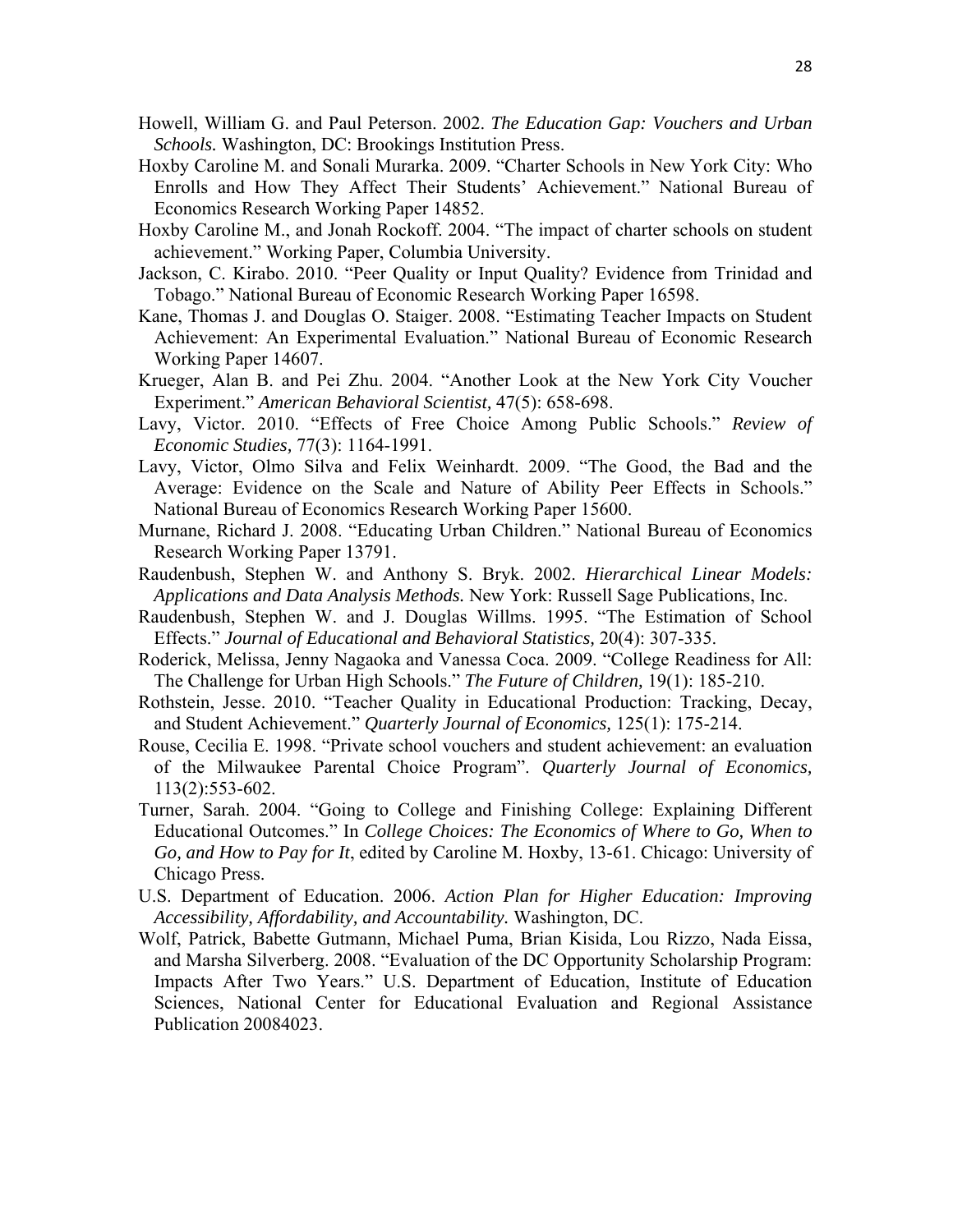|                              |                     |          |            |                   |                      |             |            | College Attendance  |                     |           |
|------------------------------|---------------------|----------|------------|-------------------|----------------------|-------------|------------|---------------------|---------------------|-----------|
|                              | Median HH<br>Income | Nonwhite | Free Lunch | 9th Grade<br>Math | 9th Grade<br>English | HS Graduate | Any 4 Year | Very<br>Competitive | Most<br>Competitive | ${\bf N}$ |
|                              | (1)                 | (2)      | (3)        | (4)               | (5)                  | (6)         | (7)        | (8)                 | (9)                 | (10)      |
| Panel A. Neighborhood School |                     |          |            |                   |                      |             |            |                     |                     |           |
| Providence                   | 94,799              | 0.06     | 0.03       | 0.41              | 0.79                 | 0.82        | 0.75       | 0.49                | 0.15                | 1,364     |
| South Mecklenburg            | 72,830              | 0.15     | 0.16       | 0.24              | 0.58                 | 0.79        | 0.66       | 0.39                | 0.10                | 1,590     |
| North Mecklenburg            | 68,275              | 0.31     | 0.24       | $-0.26$           | 0.25                 | 0.76        | 0.58       | 0.27                | 0.09                | 1,303     |
| Hopewell                     | 67,473              | 0.31     | 0.27       | $-0.31$           | 0.19                 | 0.73        | 0.54       | 0.24                | 0.07                | 1,410     |
| Butler                       | 66,843              | 0.13     | 0.16       | 0.07              | 0.58                 | 0.76        | 0.57       | 0.27                | 0.08                | 1,272     |
| Myers Park                   | 61,782              | 0.32     | 0.33       | 0.02              | 0.36                 | 0.74        | 0.60       | 0.38                | 0.12                | 1,422     |
| Olympic                      | 50,914              | 0.52     | 0.50       | $-0.40$           | $-0.15$              | 0.69        | 0.41       | 0.12                | 0.03                | 1,148     |
| East Mecklenburg             | 50,806              | 0.45     | 0.47       | $-0.20$           | 0.15                 | 0.64        | 0.44       | 0.19                | 0.06                | 1,376     |
| Vance                        | 50,394              | 0.66     | 0.54       | $-0.51$           | $-0.08$              | 0.69        | 0.44       | 0.12                | 0.05                | 1,979     |
| Independence                 | 48,664              | 0.58     | 0.53       | $-0.51$           | 0.04                 | 0.69        | 0.41       | 0.10                | 0.03                | 1,804     |
| Waddell                      | 45,536              | 0.58     | 0.61       | $-0.53$           | $-0.22$              | 0.63        | 0.31       | 0.08                | 0.02                | 842       |
| Garinger                     | 38,359              | 0.73     | 0.71       | $-0.60$           | $-0.25$              | 0.64        | 0.35       | 0.07                | 0.03                | 1,331     |
| West Mecklenburg             | 38,305              | 0.70     | 0.71       | $-0.53$           | $-0.43$              | 0.60        | 0.29       | 0.06                | 0.02                | 1,923     |
| West Charlotte               | 27,278              | 0.91     | 0.92       | $-0.83$           | $-0.67$              | 0.52        | 0.22       | 0.02                | 0.01                | 1,257     |
| Panel B. Magnet Schools      |                     |          |            |                   |                      |             |            |                     |                     |           |
|                              |                     |          |            |                   | 0.15                 |             |            | 0.14                | 0.07                |           |
| Harding University           | 43,643              | 0.68     | 0.55       | $-0.28$           |                      | 0.75        | 0.53       |                     |                     | 1,016     |
| Berry Academy                | 41,568              | 0.79     | 0.76       | $-0.61$           | $-0.42$              | 0.68        | 0.41       | 0.07                | 0.02                | 691       |
| Northwest Arts               | 52,654              | 0.39     | 0.38       | $-0.69$           | 0.15                 | 0.72        | 0.48       | 0.17                | 0.06                | 454       |
| Correlation with Income      |                     | $-0.94$  | $-0.96$    | 0.87              | 0.91                 | 0.86        | 0.92       | 0.93                | 0.90                |           |

TABLE 1 - DESCRIPTIVE STATISTICS BY NEIGHBORHOOD SCHOOL

*Notes:* All data are based on the students that are assigned to each neighborhood school in the Fall of 2002, not the students that actually attend. Column 1 is the average value of median household income for families in each neighborhood school zone, based on the 2000 Census and calculated at the tract level. Columns 4 and 5 show students' average 9th grade math and English end-of-course (EOC) exams. College competitiveness measures are defined by the Barron's Rankings. See the text of the paper for details.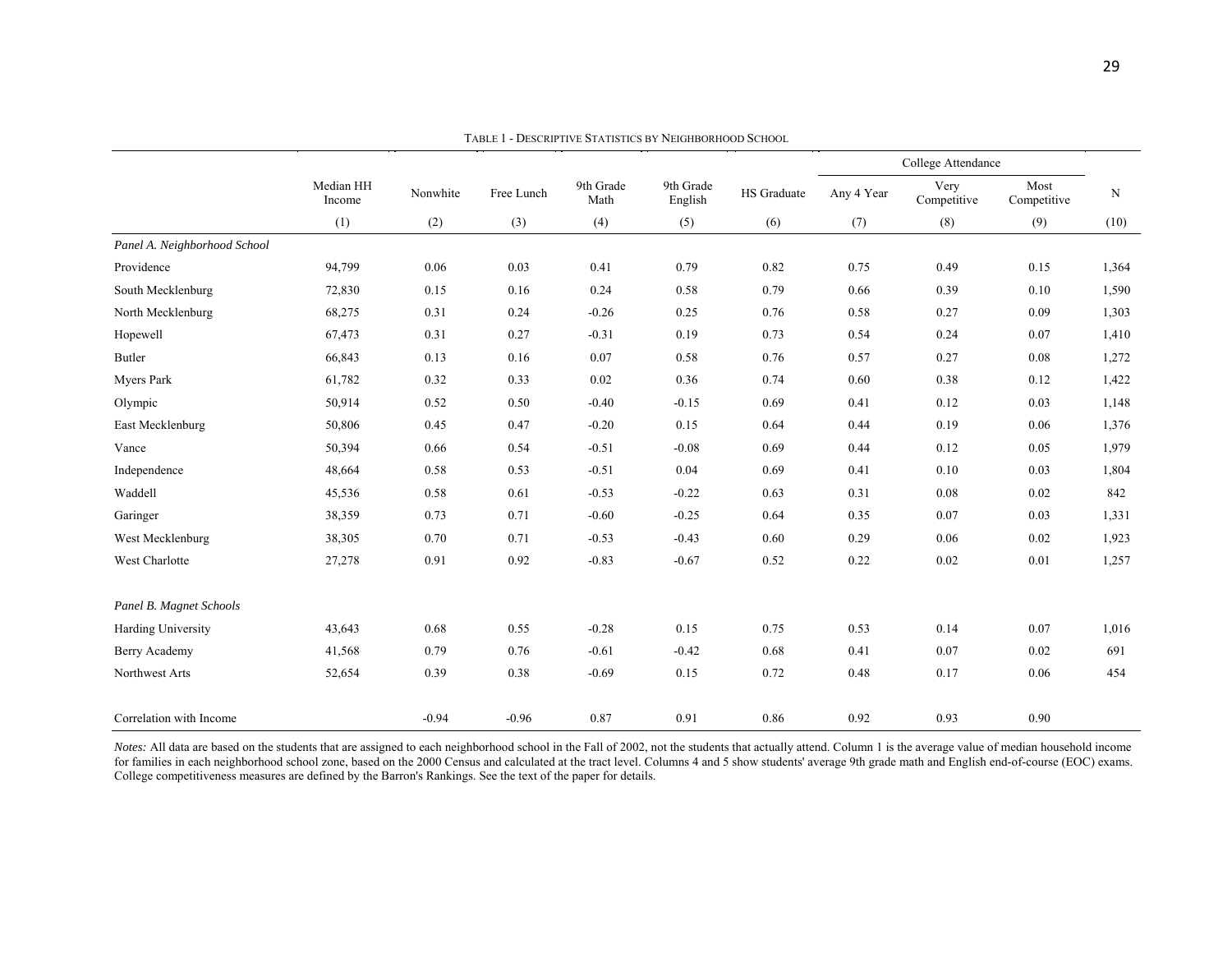30

|                              |                     |                | School Quality Measures (Value-Added) |             |          |                                 |                                            |                                              |                      |
|------------------------------|---------------------|----------------|---------------------------------------|-------------|----------|---------------------------------|--------------------------------------------|----------------------------------------------|----------------------|
|                              | Median HH<br>Income | 9th Grade Math | 9th Grade<br>English                  | HS Graduate |          | 4 Year College Very Competitive | Avg. Standardized<br>Value-Added (Quality) | Avg. of Standardized<br>Outcomes (in levels) | Chose Neighb. School |
|                              | (1)                 | (2)            | (3)                                   | (4)         | (5)      | (6)                             | (7)                                        | (8)                                          | (9)                  |
| Panel A. Neighborhood School |                     |                |                                       |             |          |                                 |                                            |                                              |                      |
| South Mecklenburg            | 72,799              | 0.112          | 0.057                                 | 0.053       | 0.042    | 0.050                           | 1.388                                      | 1.037                                        | 0.70                 |
| North Mecklenburg            | 68,319              | $-0.008$       | 0.032                                 | 0.047       | 0.056    | 0.037                           | 0.967                                      | 0.940                                        | 0.51                 |
| Myers Park                   | 61,891              | 0.027          | $-0.020$                              | 0.011       | 0.013    | 0.055                           | 0.532                                      | 1.266                                        | 0.59                 |
| Providence                   | 94,801              | 0.004          | $-0.030$                              | 0.002       | 0.032    | 0.049                           | 0.465                                      | 1.758                                        | 0.92                 |
| Garinger                     | 38,359              | 0.059          | $-0.011$                              | 0.020       | 0.006    | $-0.004$                        | 0.232                                      | $-1.065$                                     | 0.18                 |
| Independence                 | 48,669              | $-0.039$       | 0.082                                 | 0.005       | $-0.005$ | $-0.028$                        | 0.110                                      | $-0.384$                                     | 0.59                 |
| West Charlotte               | 27,267              | 0.075          | $-0.097$                              | $-0.024$    | 0.015    | 0.023                           | 0.061                                      | $-1.372$                                     | 0.22                 |
| East Mecklenburg             | 50,838              | 0.078          | 0.039                                 | $-0.045$    | $-0.017$ | $-0.011$                        | 0.019                                      | $-0.049$                                     | 0.45                 |
| Hopewell                     | 67,493              | $-0.085$       | $-0.039$                              | 0.004       | $-0.013$ | $-0.031$                        | $-0.466$                                   | 0.346                                        | 0.69                 |
| <b>Butler</b>                | 66,871              | $-0.003$       | 0.029                                 | 0.003       | $-0.043$ | $-0.071$                        | $-0.480$                                   | 0.634                                        | 0.57                 |
| Vance                        | 50,487              | $-0.111$       | $-0.034$                              | $-0.041$    | $-0.026$ | $-0.014$                        | $-0.589$                                   | $-0.648$                                     | 0.55                 |
| Olympic                      | 50,942              | $-0.044$       | $-0.096$                              | $-0.022$    | $-0.046$ | $-0.046$                        | $-0.845$                                   | $-0.480$                                     | 0.42                 |
| West Mecklenburg             | 38,320              | 0.046          | $-0.117$                              | $-0.046$    | $-0.052$ | $-0.034$                        | $-0.898$                                   | $-1.179$                                     | 0.28                 |
| Waddell                      | 45,537              | $-0.146$       | $-0.092$                              | $-0.066$    | $-0.049$ | $-0.025$                        | $-1.386$                                   | $-1.242$                                     | 0.53                 |
| Panel B. Magnet Schools      |                     |                |                                       |             |          |                                 |                                            |                                              |                      |
| <b>Harding University</b>    | 43,643              | 0.054          | 0.039                                 | 0.016       | 0.053    | $-0.005$                        | $-0.754$                                   | 0.639                                        |                      |
| Berry Academy                | 41,568              | $-0.091$       | $-0.114$                              | 0.006       | 0.007    | $-0.013$                        | $-0.669$                                   | $-0.567$                                     |                      |
| Northwest Arts               | 52,654              | $-0.055$       | 0.159                                 | 0.004       | 0.029    | 0.004                           | $-0.176$                                   | 0.523                                        |                      |
| Correlation with Income      |                     | $-0.01$        | 0.30                                  | 0.43        | 0.28     | 0.36                            | 0.49                                       | 0.86                                         | 0.90                 |

TABLE 2 - NEIGHBORHOOD SCHOOL QUALITY ESTIMATES

*Notes*: Column 1 is the average value of median household income for families in each neighborhood school zone, based on the 2000 Census and calculated at the tract level. Columns 2 through 6 contain value-added measures of school quality for the five main outcomes in the paper. See equation (1) in the paper and the accompanying discussion for details. The table is sorted by Column 7, which is the normalized average of the five quality measures in columns 2 through 6. Column 9 is a "revealed preference" measure of school quality - the probability that students assigned to each neighborhood school will choose to attend it.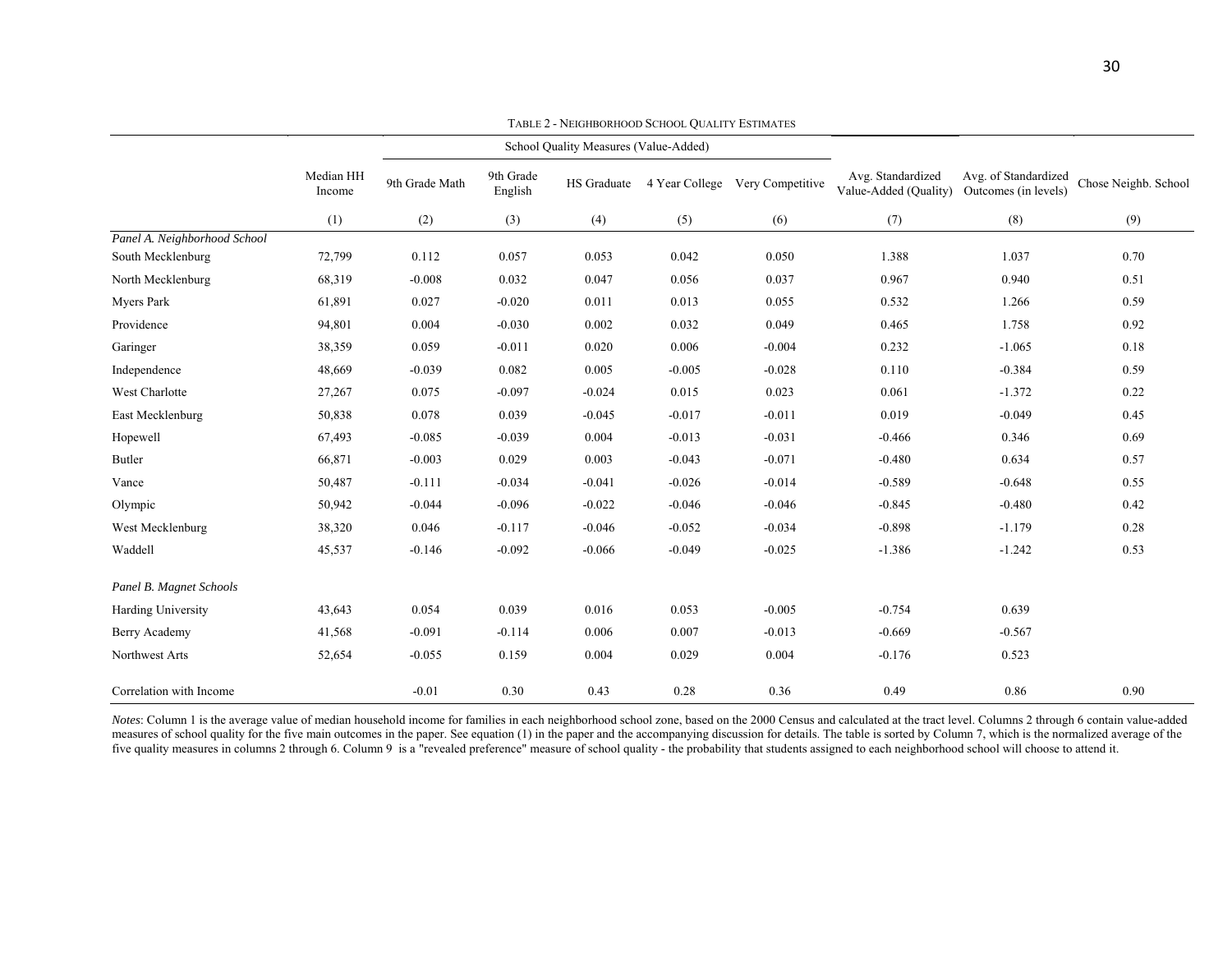| Outcome is chose non-neighborhood school | All    |             |          | Low Quality |
|------------------------------------------|--------|-------------|----------|-------------|
|                                          | (1)    | (2)         | (3)      | (4)         |
| Distance to Neighborhood School          | 4.102  | $0.026***$  | 4.169    | $0.055***$  |
|                                          |        | [0.001]     |          | [0.003]     |
| Male                                     | 0.509  | $-0.021***$ | 0.514    | $-0.016$    |
|                                          |        | [0.007]     |          | [0.013]     |
| African-American                         | 0.308  | $0.206***$  | 0.544    | $0.111***$  |
|                                          |        | [0.010]     |          | [0.017]     |
| Latino                                   | 0.035  | $0.047**$   | 0.047    | 0.019       |
|                                          |        | [0.022]     |          | [0.037]     |
| Free/Reduced Lunch                       | 0.332  | $0.140***$  | 0.564    | $0.035**$   |
|                                          |        | [0.010]     |          | [0.016]     |
| 8th Grade Math                           | 0.094  | $0.011*$    | $-0.283$ | $0.035***$  |
|                                          |        | [0.006]     |          | [0.011]     |
| 8th Grade Reading                        | 0.139  | 0.009       | $-0.250$ | $-0.006$    |
|                                          |        | [0.006]     |          | [0.010]     |
| 8th Grade Days Absent                    | 8.681  | 0.001       | 9.534    | 0.001       |
|                                          |        | $[0.001]$   |          | [0.001]     |
| 8th Grade Days Suspended                 | 1.139  | $-0.001$    | 1.566    | $-0.001$    |
|                                          |        | [0.001]     |          | $[0.002]$   |
| Sample Size                              | 17,881 |             | 5,320    |             |

#### TABLE 3 - SELECTION INTO THE LOTTERY SAMPLE

Notes: Columns 1 and 3 are mean values of the covariate in each row for students who listed their neighborhood school as their first choice, in the high and low quality neighborhood school samples respectively. Columns 2 and 4 are coefficients from one regression of the probability of choice on the covariates in the indicated rows, interacted with an indicator variable for whether the student lives in a neighborhood that is zoned to a "low quality school" - see the text for details in this definition.

\*\*\* Significant at the 1 percent level.

\*\* Significant at the 5 percent level.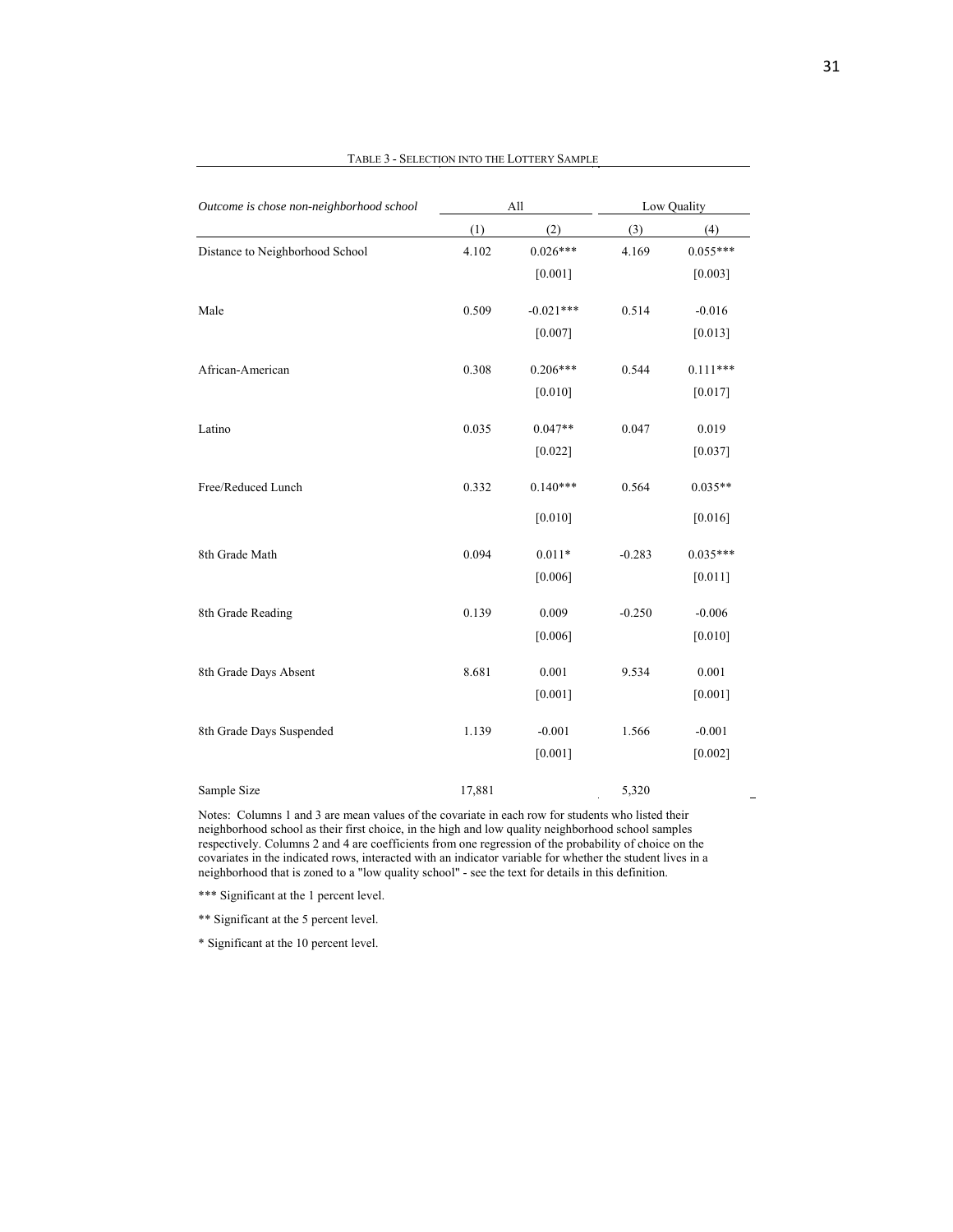|                                | Control Mean | Estimate   |
|--------------------------------|--------------|------------|
|                                | (1)          | (2)        |
| Panel A. High School Outcomes  |              |            |
| 9th Grade Math Score           | $-0.441$     | $-0.025$   |
|                                |              | [0.051]    |
| 9th Grade English Score        | $-0.152$     | $-0.017$   |
|                                |              | [0.044]    |
| Taken 9th Grade Math Exam      | 0.815        | $0.089***$ |
|                                |              | $[0.022]$  |
| Grad from CMS High School      | 0.601        | $0.036*$   |
|                                |              | [0.020]    |
| Panel B. College Attendance    |              |            |
| Any 2 year college             | 0.530        | 0.032      |
|                                |              | [0.031]    |
| Any 4 year college             | 0.367        | 0.024      |
|                                |              | [0.029]    |
| Very Competitive               | 0.096        | $0.024**$  |
|                                |              | $[0.011]$  |
| Most Competitive               | 0.024        | 0.008      |
|                                |              | [0.007]    |
| Panel C. Persistence (4+ sems) |              |            |
| Any 2 year college             | 0.197        | 0.018      |
|                                |              | [0.029]    |
| Any 4 year college             | 0.283        | $-0.005$   |
|                                |              | [0.026]    |
| Very Competitive               | 0.080        | $0.022*$   |
|                                |              | [0.012]    |
| Most Competitive               | 0.021        | 0.005      |
|                                |              | [0.006]    |
| Panel D. Earned a Degree       |              |            |
| Any 2 year college             | 0.026        | 0.011      |
|                                |              | [0.013]    |
| Any 4 year college             | 0.177        | 0.005      |
|                                |              | [0.015]    |
| Very Competitive               | 0.065        | $0.014*$   |
|                                |              | [0.017]    |
| Most Competitive               | 0.020        | 0.002      |
|                                |              | [0.007]    |
| Sample Size                    | 1865         |            |

|  | TABLE 4 - IMPACT OF WINNING THE LOTTERY ON MAIN OUTCOMES |  |
|--|----------------------------------------------------------|--|
|--|----------------------------------------------------------|--|

*Notes*: Columns 1 is the mean value of the outcome in each row for students who lost the lottery. Column 2 is an estimate of the effect of winning the lottery from equation (2) in the paper, with lottery fixed effects and basic covariates for balance. Standard errors are below each estimate in brackets and are clustered at the lottery level. "Very Competitive" and "Most Competitive" colleges are defined by the Barron's rankings. See the text for details.

- \*\*\* Significant at the 1 percent level.
- \*\* Significant at the 5 percent level.
- \* Significant at the 10 percent level.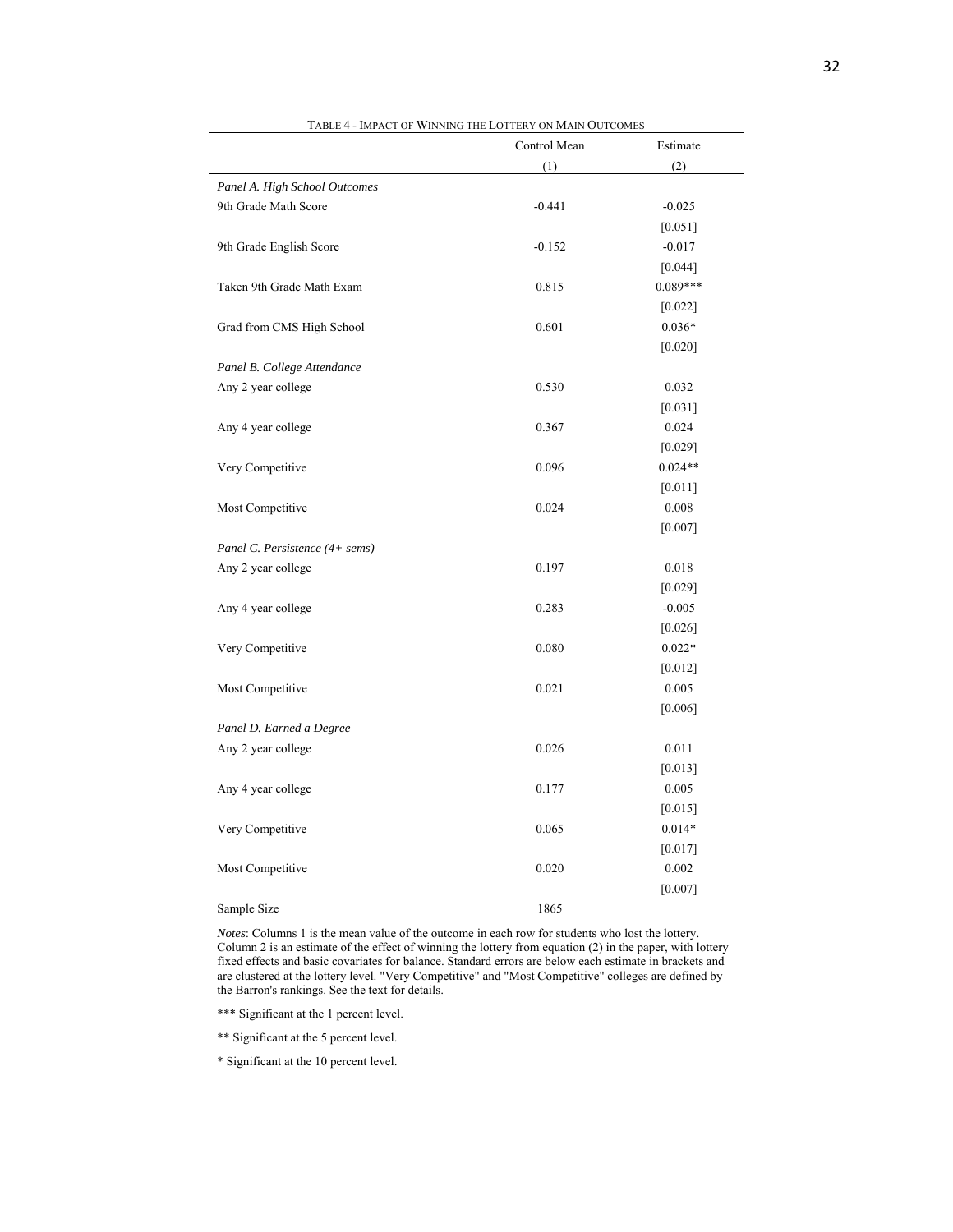|                           |          | Nonwhite   |          | White          |       |  |
|---------------------------|----------|------------|----------|----------------|-------|--|
|                           | (1)      | (2)        | (3)      | (4)            | (5)   |  |
| 9th Grade English Score   | $-0.389$ | $-0.063*$  | 0.224    | 0.090          | 0.078 |  |
|                           |          | [0.035]    |          | [0.082]        |       |  |
| 9th Grade Math Score      | $-0.657$ | $-0.043$   | $-0.133$ | 0.014          | 0.708 |  |
|                           |          | [0.055]    |          | [0.126]        |       |  |
| Grad from CMS High School | 0.597    | 0.022      | 0.607    | $0.063*$       | 0.389 |  |
|                           |          | [0.028]    |          | [0.033]        |       |  |
| Attended a 4 Year College | 0.333    | 0.013      | 0.411    | 0.044          | 0.311 |  |
|                           |          | [0.032]    |          | [0.037]        |       |  |
| Very Competitive          | 0.035    | 0.019      | 0.175    | 0.034          | 0.714 |  |
|                           |          | [0.017]    |          | [0.029]        |       |  |
|                           |          | Free Lunch |          | Not Free Lunch |       |  |
| 9th Grade English Score   | $-0.378$ | $-0.084$   | 0.218    | $0.121*$       | 0.007 |  |
|                           |          | [0.050]    |          | [0.064]        |       |  |
| 9th Grade Math Score      | $-0.655$ | $-0.055$   | $-0.124$ | 0.032          | 0.255 |  |
|                           |          | [0.038]    |          | [0.087]        |       |  |
| Grad from CMS High School | 0.537    | 0.055      | 0.683    | 0.003          | 0.407 |  |
|                           |          | [0.032]    |          | [0.043]        |       |  |
| Attended a 4 Year College | 0.258    | $0.042**$  | 0.506    | $-0.009$       | 0.193 |  |
|                           |          | [0.020]    |          | [0.053]        |       |  |
| Very Competitive          | 0.028    | $0.028**$  | 0.182    | 0.017          | 0.637 |  |
|                           |          | [0.010]    |          | [0.021]        |       |  |
|                           |          | Male       |          | Female         |       |  |
| 9th Grade English Score   | $-0.227$ | $-0.036$   | $-0.073$ | 0.009          | 0.586 |  |
|                           |          | [0.052]    |          | [0.065]        |       |  |
| 9th Grade Math Score      | $-0.465$ | $-0.036$   | $-0.415$ | $-0.010$       | 0.595 |  |
|                           |          | [0.053]    |          | [0.059]        |       |  |
| Grad from CMS High School | 0.541    | 0.030      | 0.669    | 0.044          | 0.763 |  |
|                           |          | [0.024]    |          | [0.036]        |       |  |
| Attended a 4 Year College | 0.342    | $-0.014$   | 0.395    | $0.071***$     | 0.008 |  |
|                           |          | [0.035]    |          | [0.025]        |       |  |
| Very Competitive          | 0.078    | 0.021      | 0.116    | $0.028*$       | 0.804 |  |
|                           |          | [0.018]    |          | [0.016]        |       |  |
| Sample Size               | 1865     |            |          |                |       |  |

TABLE 5 - IMPACT OF WINNING THE LOTTERY BY SUBGROUPS

*Notes*: Columns 1 and 3 are mean values of the outcome in each row for students who lost the lottery. Columns 2 and 4 are estimates from a form of equation (2) in the paper, with a full set of indicator variables for lottery status and low or high quality neighborhood school. Standard errors are below each estimate in brackets and are clustered at the lottery level. Column 5 contains the p-value for an F-test that columns (2) and (4) are equal. "Very Competitive" College is defined by the Barron's rankings - see the text of the paper for a list of NC colleges that apply.

\*\*\* Significant at the 1 percent level.

\*\* Significant at the 5 percent level.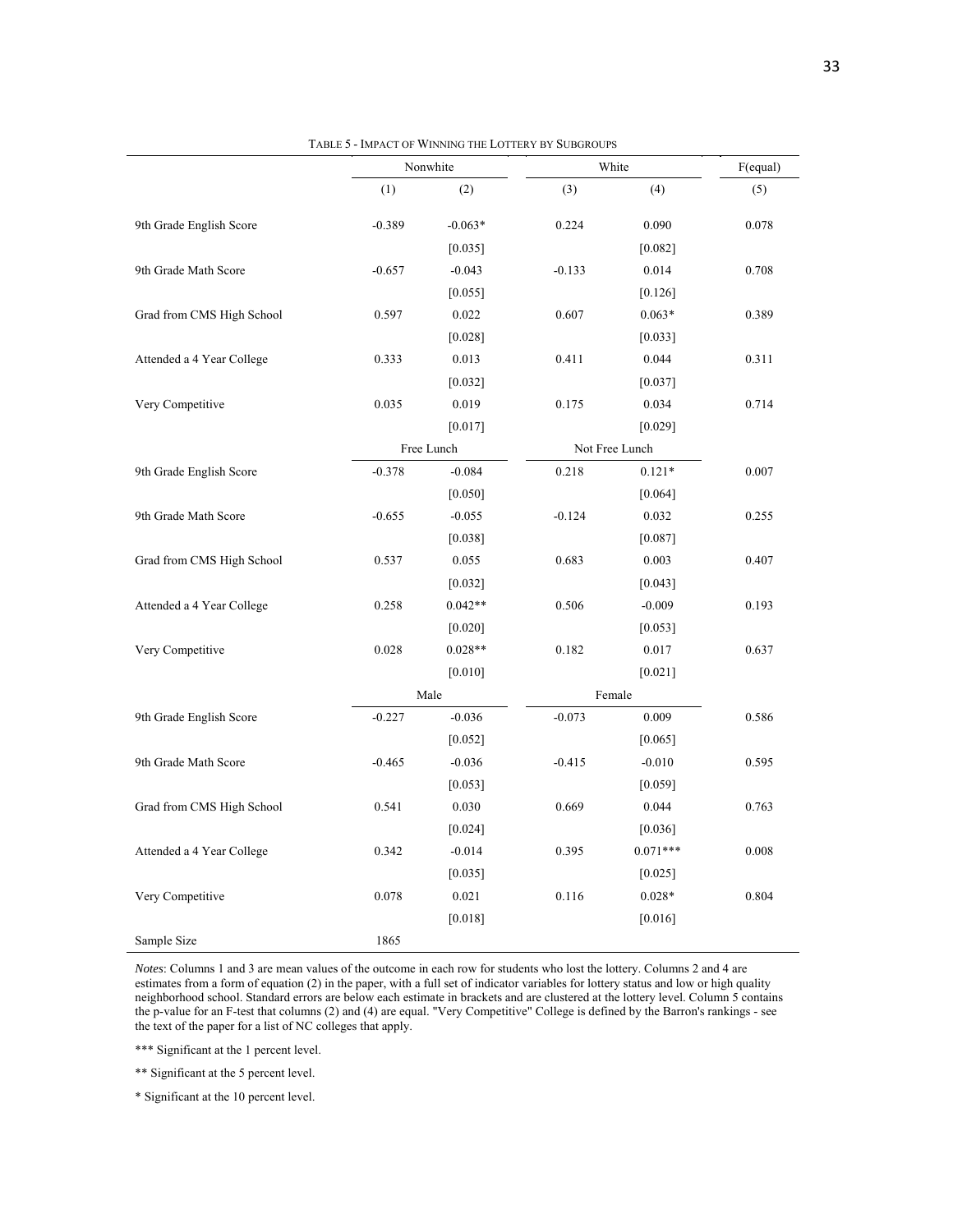|                                  |          | HQ Neighborhood School | LQ Neighborhood School | $F$ (equal) |       |
|----------------------------------|----------|------------------------|------------------------|-------------|-------|
|                                  | (1)      | (2)                    | (3)                    | (4)         | (5)   |
| Panel A. Enrollment in Fall 2002 |          |                        |                        |             |       |
| In Any CMS School                | 0.922    | 0.027                  | 0.918                  | 0.029       | 0.933 |
|                                  |          | [0.020]                |                        | [0.023]     |       |
| In 1st Choice                    | 0.370    | 0.545***               | 0.353                  | $0.564***$  | 0.753 |
|                                  |          | [0.080]                |                        | [0.057]     |       |
| Neighborhood School              | 0.382    | $-0.365***$            | 0.463                  | $-0.397***$ | 0.501 |
|                                  |          | [0.052]                |                        | [0.039]     |       |
| Magnet School                    | 0.121    | $0.252*$               | 0.127                  | $0.365***$  | 0.195 |
|                                  |          | [0.125]                |                        | [0.117]     |       |
| Distance to Fall 2002 school     | 6.38     | $1.65***$              | 6.07                   | $1.25*$     | 0.464 |
|                                  |          | [0.56]                 |                        | [0.63]      |       |
| Percent African-American         | 0.406    | 0.054                  | 0.535                  | $-0.022$    | 0.065 |
|                                  |          | [0.046]                |                        | [0.048]     |       |
| Percent Free Lunch               | 0.448    | 0.029                  | 0.587                  | $-0.053$    | 0.024 |
|                                  |          | [0.042]                |                        | [0.044]     |       |
| Avg. 8th Grade Math Score        | 0.042    | $-0.022$               | $-0.215$               | $0.146**$   | 0.003 |
|                                  |          | [0.072]                |                        | [0.070]     |       |
| Panel B. School Quality Measures |          |                        |                        |             |       |
| 9th Grade Math                   | 0.044    | $-0.086***$            | $-0.046$               | $-0.003$    | 0.011 |
|                                  |          | [0.022]                |                        | [0.043]     |       |
| 9th Grade English                | 0.020    | $-0.049$               | $-0.060$               | 0.011       | 0.015 |
|                                  |          | [0.032]                |                        | [0.037]     |       |
| High School Graduation           | 0.001    | 0.007                  | $-0.033$               | $0.048***$  | 0.000 |
|                                  |          | [0.006]                |                        | [0.008]     |       |
| 4 Year College Attendance        | $-0.002$ | 0.001                  | $-0.032$               | $0.050***$  | 0.000 |
|                                  |          | $[0.010]$              |                        | [0.007]     |       |
| Very Competitive College         | $-0.005$ | $-0.013$               | $-0.026$               | $0.025***$  | 0.001 |
|                                  |          | [0.008]                |                        | [0.008]     |       |
| Sample Size                      | 1,070    |                        | 795                    |             |       |

TABLE 6 - IMPACT OF WINNING THE LOTTERY ON ENROLLMENT AND SCHOOL CHARACTERISTICS

*Notes*: Columns 1 and 3 are mean values of the outcome in each row for students who lost the lottery. Columns 2 and 4 are estimates from equation (3) in the paper, with a full set of indicator variables for lottery status and low or high quality neighborhood school. Standard errors are below each estimate in brackets and are clustered at the lottery level. Column 5 contains the p-value for an F-test that columns (2) and (4) are equal. The quality estimates for each school come from Table 2.

\*\*\* Significant at the 1 percent level.

\*\* Significant at the 5 percent level.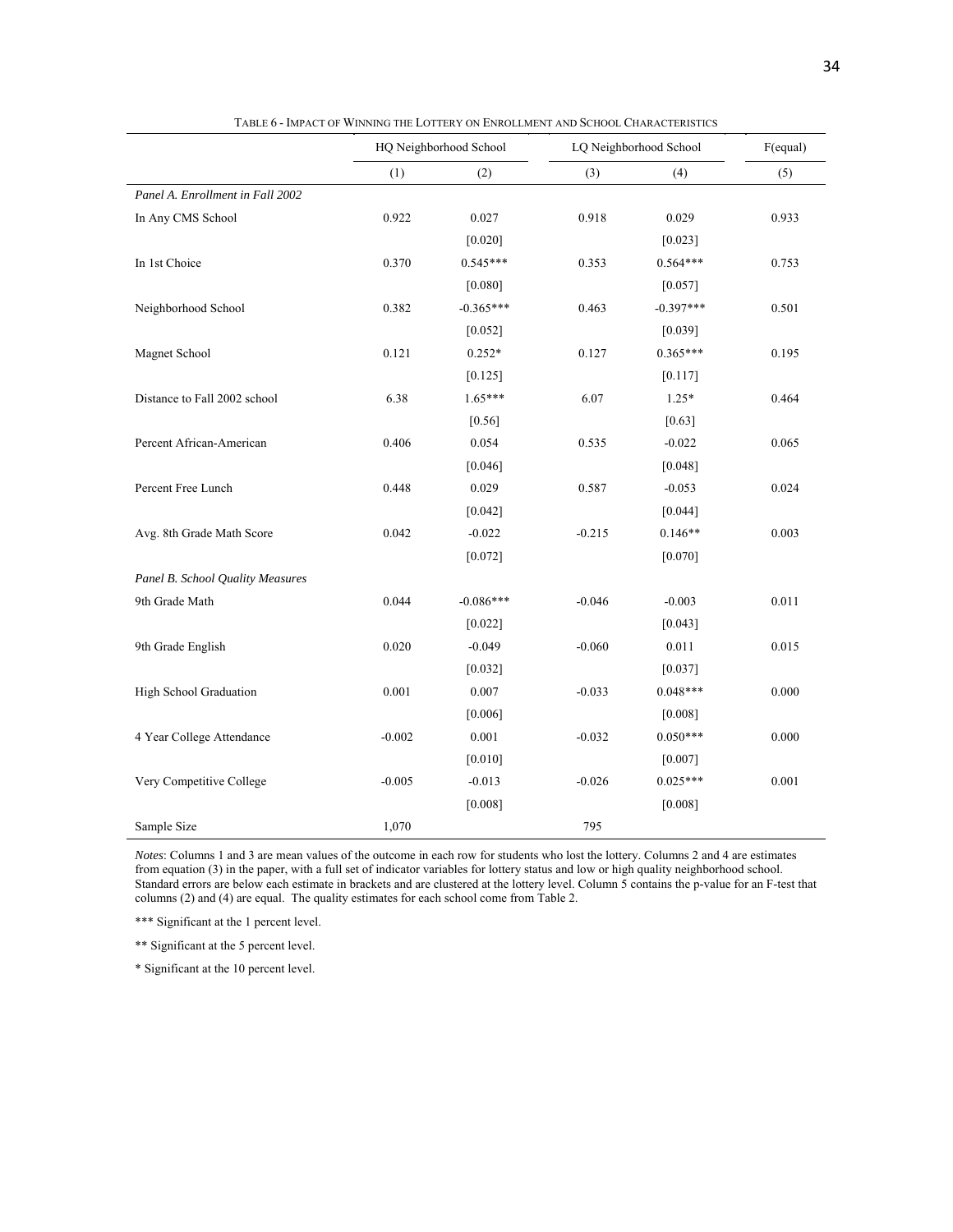|                                |          | HQ Neighborhood<br>School | LQ Neighborhood<br>School | F(equal    |       |
|--------------------------------|----------|---------------------------|---------------------------|------------|-------|
|                                | (1)      | (2)                       | (3)                       | (4)        | (5)   |
| 9th Grade English Score        | $-0.124$ | $-0.009$                  | $-0.164$                  | $-0.023$   | 0.896 |
|                                |          | [0.062]                   |                           | [0.074]    |       |
| 9th Grade Math (impute 8th)    | $-0.629$ | $-0.061$                  | $-0.606$                  | 0.057      | 0.087 |
|                                |          | [0.045]                   |                           | [0.047]    |       |
| Graduated from CMS High School | 0.623    | $-0.003$                  | 0.568                     | $0.087**$  | 0.079 |
|                                |          | [0.025]                   |                           | [0.037]    |       |
| Attended a 2 Year College      | 0.533    | 0.005                     | 0.525                     | 0.066      | 0.211 |
|                                |          | [0.035]                   |                           | [0.042]    |       |
| Attended a 4 Year College      | 0.382    | $-0.014$                  | 0.345                     | $0.072*$   | 0.043 |
|                                |          | $[0.034]$                 |                           | [0.038]    |       |
| Very Competitive               | 0.089    | $0.028**$                 | 0.106                     | 0.020      | 0.532 |
|                                |          | [0.011]                   |                           | [0.015]    |       |
| Most Competitive               | 0.027    | $-0.002$                  | 0.019                     | $0.021**$  | 0.079 |
|                                |          | [0.007]                   |                           | [0.010]    |       |
| Persistence (4+ sems)          |          |                           |                           |            |       |
| Any 2 year college             | 0.199    | 0.010                     | 0.194                     | 0.037      | 0.502 |
|                                |          | [0.039]                   |                           | [0.026]    |       |
| Any 4 year college             | 0.300    | $-0.012$                  | 0.259                     | 0.031      | 0.144 |
|                                |          | [0.029]                   |                           | [0.027]    |       |
| Very Competitive               | 0.077    | $0.022*$                  | 0.084                     | $0.037**$  | 0.304 |
|                                |          | [0.012]                   |                           | [0.013]    |       |
| Most Competitive               | 0.023    | $-0.003$                  | 0.017                     | $0.018**$  | 0.078 |
|                                |          | [0.006]                   |                           | [0.009]    |       |
| <b>Earned a Degree</b>         |          |                           |                           |            |       |
| Any 2 year college             | 0.023    | 0.021                     | 0.029                     | $-0.003$   | 0.211 |
|                                |          | [0.013]                   |                           | [0.017]    |       |
| Any 4 year college             | 0.194    | $-0.035$                  | 0.151                     | $0.057**$  | 0.008 |
|                                |          | [0.022]                   |                           | [0.021]    |       |
| Very Competitive               | 0.070    | $-0.003$                  | 0.058                     | $0.035***$ | 0.007 |
|                                |          | [0.009]                   |                           | [0.011]    |       |
| Most Competitive               | 0.023    | $-0.010$                  | 0.014                     | $0.017*$   | 0.027 |
|                                |          | [0.007]                   |                           | [0.009]    |       |
| Sample Size                    | 1,070    |                           | 795                       |            |       |

|  | TABLE 7 - IMPACT OF WINNING THE LOTTERY BY NEIGHBORHOOD SCHOOL OUALITY |  |
|--|------------------------------------------------------------------------|--|
|--|------------------------------------------------------------------------|--|

*Notes*: Columns 1 and 3 are mean values of the outcome in each row for students who lost the lottery. Columns 2 and 4 are estimates from equation (3) in the paper, with a full set of indicator variables for lottery status and low or high quality neighborhood school. Standard errors are below each estimate in brackets and are clustered at the lottery level. Column 5 contains the p-value for an F-test that columns (2) and (4) are equal. Competitive colleges are defined by the Barron's rankings - see the text of the paper for details.

\*\*\* Significant at the 1 percent level.

\*\* Significant at the 5 percent level.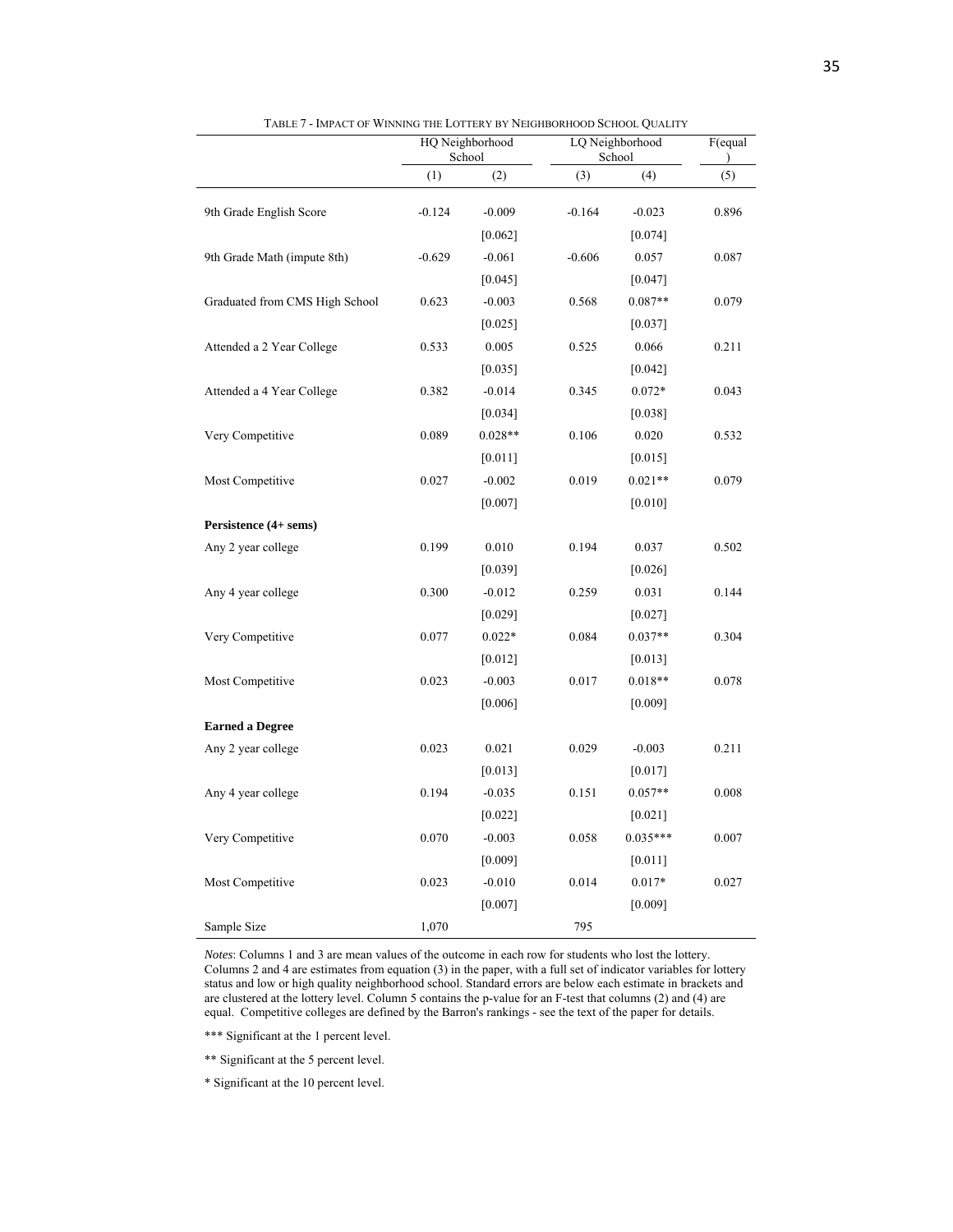|                                             | HQ Neighborhood<br>School |          | <b>I ABLE 0 - IMPACT OF WINNING THE LOTTERY ON MEDIATING OUTCOMES</b> | LQ Neighborhood School |       |  |
|---------------------------------------------|---------------------------|----------|-----------------------------------------------------------------------|------------------------|-------|--|
|                                             | (1)                       | (2)      | (3)                                                                   | (4)                    | (5)   |  |
| Grade Point Average                         | 2.047                     | $0.066*$ | 2.098                                                                 | $0.142***$             | 0.157 |  |
|                                             |                           | [0.034]  |                                                                       | [0.047]                |       |  |
| GPA -Math and Science                       | 1.690                     | 0.005    | 1.680                                                                 | $0.125**$              | 0.026 |  |
|                                             |                           | [0.034]  |                                                                       | [0.056]                |       |  |
| Number of Math Courses                      | 2.652                     | 0.022    | 2.679                                                                 | $0.217**$              | 0.165 |  |
|                                             |                           | [0.073]  |                                                                       | [0.093]                |       |  |
| Took Math Every Year                        | 0.633                     | 0.001    | 0.600                                                                 | $0.079*$               | 0.273 |  |
|                                             |                           | [0.041]  |                                                                       | [0.039]                |       |  |
| Absences in 2002-2003                       | 11.65                     | $-0.11$  | 11.88                                                                 | $-1.75*$               | 0.122 |  |
|                                             |                           | [0.75]   |                                                                       | [0.96]                 |       |  |
| Suspensions in 2002-2003                    | 2.20                      | $-0.75*$ | 2.09                                                                  | $-0.79$                | 0.939 |  |
|                                             |                           | [0.39]   |                                                                       | [0.53]                 |       |  |
| <b>College Persistence</b><br>(conditional) |                           |          |                                                                       |                        |       |  |
| Any 4 Year College                          | 0.785                     | 0.007    | 0.750                                                                 | $-0.052$               | 0.325 |  |
| $N = 636$                                   |                           | [0.048]  |                                                                       | [0.057]                |       |  |
| Very Competitive college                    | 0.868                     | 0.063    | 0.745                                                                 | $0.322*$               | 0.164 |  |
| $N = 151$                                   |                           | [0.097]  |                                                                       | [0.176]                |       |  |
| <b>Degree Completion</b><br>(conditional)   |                           |          |                                                                       |                        |       |  |
| Any 4 Year College                          | 0.496                     | $-0.084$ | 0.424                                                                 | 0.075                  | 0.033 |  |
| $N = 636$                                   |                           | [0.055]  |                                                                       | [0.049]                |       |  |
| Very Competitive College                    | 0.755                     | $-0.150$ | 0.545                                                                 | $0.297**$              | 0.010 |  |
| $N = 151$                                   |                           | [0.107]  |                                                                       | [0.139]                |       |  |
| Sample Size                                 | 1,070                     |          | 795                                                                   |                        |       |  |

TABLE 8 - IMPACT OF WINNING THE LOTTERY ON MEDIATING OUTCOMES

*Notes*: Columns 1 and 3 are mean values of the outcome in each row for students who lost the lottery. Columns 2 and 4 are estimates from equation (3) in the paper, with a full set of indicator variables for lottery status and low or high quality neighborhood school. Standard errors are below each estimate in brackets and are clustered at the lottery level. Column 5 contains the p-value for an F-test that columns (2) and (4) are equal. Competitive colleges are defined by the Barron's rankings - see the text of the paper for details.

\*\*\* Significant at the 1 percent level.

\*\* Significant at the 5 percent level.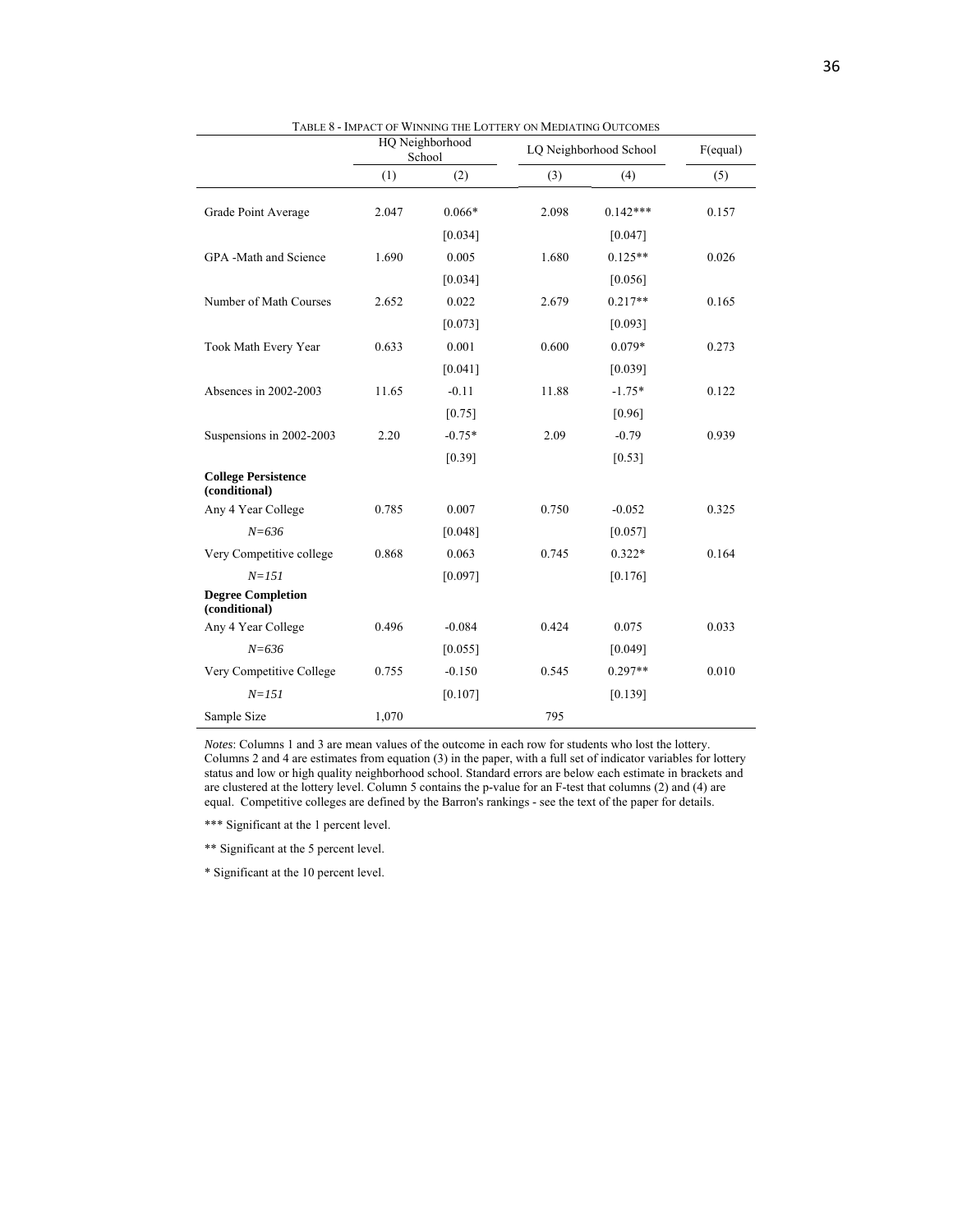|                                       |           | Measured School Quality Difference $(S_i - S_n)$ |                 |                   |            |  |  |
|---------------------------------------|-----------|--------------------------------------------------|-----------------|-------------------|------------|--|--|
|                                       |           | Unadjusted                                       | 8th<br>Grade Xs | All<br>Covariates | Pr(choice) |  |  |
| <b>Main Outcomes</b>                  | (1)       | (2)                                              | (3)             | (4)               | (5)        |  |  |
| 9th Grade English Score               | $-0.017$  | 0.035                                            | 0.052           | 0.056             | $-0.104$   |  |  |
|                                       | [0.044]   | [0.030]                                          | [0.033]         | [0.039]           | [0.154]    |  |  |
| <b>Interaction Term</b>               |           | 0.083                                            | 0.482           | 0.549             | 0.240      |  |  |
|                                       |           | [0.077]                                          | [0.354]         | [0.439]           | [0.214]    |  |  |
| $F(main effect = 0, interaction = 1)$ |           | 0.000                                            | 0.002           | 0.001             |            |  |  |
| 9th Grade Math Score                  | $-0.025$  | 0.003                                            | 0.023           | 0.028             | $-0.470**$ |  |  |
|                                       | [0.051]   | [0.052]                                          | [0.065]         | [0.068]           | [0.188]    |  |  |
| <b>Interaction Term</b>               |           | $0.296**$                                        | 0.756           | 0.803             | $0.773**$  |  |  |
|                                       |           | [0.132]                                          | [0.520]         | [0.538]           | [0.237]    |  |  |
| $F(main effect = 0, interaction = 1)$ |           | 0.000                                            | 0.464           | 0.447             |            |  |  |
| Graduated from CMS                    | $0.036*$  | $-0.002$                                         | 0.015           | 0.023             | $-0.127$   |  |  |
|                                       | [0.020]   | [0.026]                                          | [0.026]         | [0.024]           | [0.103]    |  |  |
| <b>Interaction Term</b>               |           | $0.522**$                                        | 0.937*          | 0.979**           | 0.289      |  |  |
|                                       |           | [0.209]                                          | [0.463]         | [0.428]           | [0.187]    |  |  |
| $F(main effect = 0, interaction = 1)$ |           | 0.023                                            | 0.808           | 0.431             |            |  |  |
| Attended a 4 Year College             | 0.024     | 0.018                                            | 0.005           | 0.007             | $-0.072$   |  |  |
|                                       | [0.029]   | [0.037]                                          | [0.028]         | [0.028]           | [0.082]    |  |  |
| <b>Interaction Term</b>               |           | 0.095                                            | 0.866*          | 0.974             | 0.172      |  |  |
|                                       |           | [0.196]                                          | [0.459]         | [0.611]           | [0.120]    |  |  |
| $F(main effect = 0, interaction = 1)$ |           | 0.000                                            | 0.954           | 0.967             |            |  |  |
| Very Competitive College              | $0.024**$ | $0.020**$                                        | $0.020**$       | $0.020**$         | 0.032      |  |  |
|                                       | [0.011]   | [0.009]                                          | [0.009]         | [0.009]           | [0.029]    |  |  |
| <b>Interaction Term</b>               |           | 0.068                                            | 0.301           | 0.320             | $-0.019$   |  |  |
|                                       |           | [0.077]                                          | [0.344]         | [0.409]           | [0.046]    |  |  |
| $F(main effect = 0, interaction = 1)$ |           | 0.000                                            | 0.001           | 0.003             |            |  |  |
| Sample Size                           | 1865      |                                                  |                 |                   |            |  |  |

TABLE 9 - COMPARISON OF SCHOOL VALUE-ADDED TO THE IMPACT OF WINNING THE LOTTERY

*Notes*: Column 1 is the  $\delta$  coefficient from equation (2) for each of the five main outcomes in the paper. Columns (2) through (4) estimate equation (4), where winning the lottery is interacted with the estimated difference in quality between the school that applicants attend if they win the lottery and the school they attend or would have attended had they lost. Column 5 interacts winning the lottery with the probability that students in each neighborhood school zone apply to another school. "Very Competitive" College is defined by the Barron's rankings - see the text of the paper for a list of NC colleges that apply.

\*\*\* Significant at the 1 percent level.

\*\* Significant at the 5 percent level.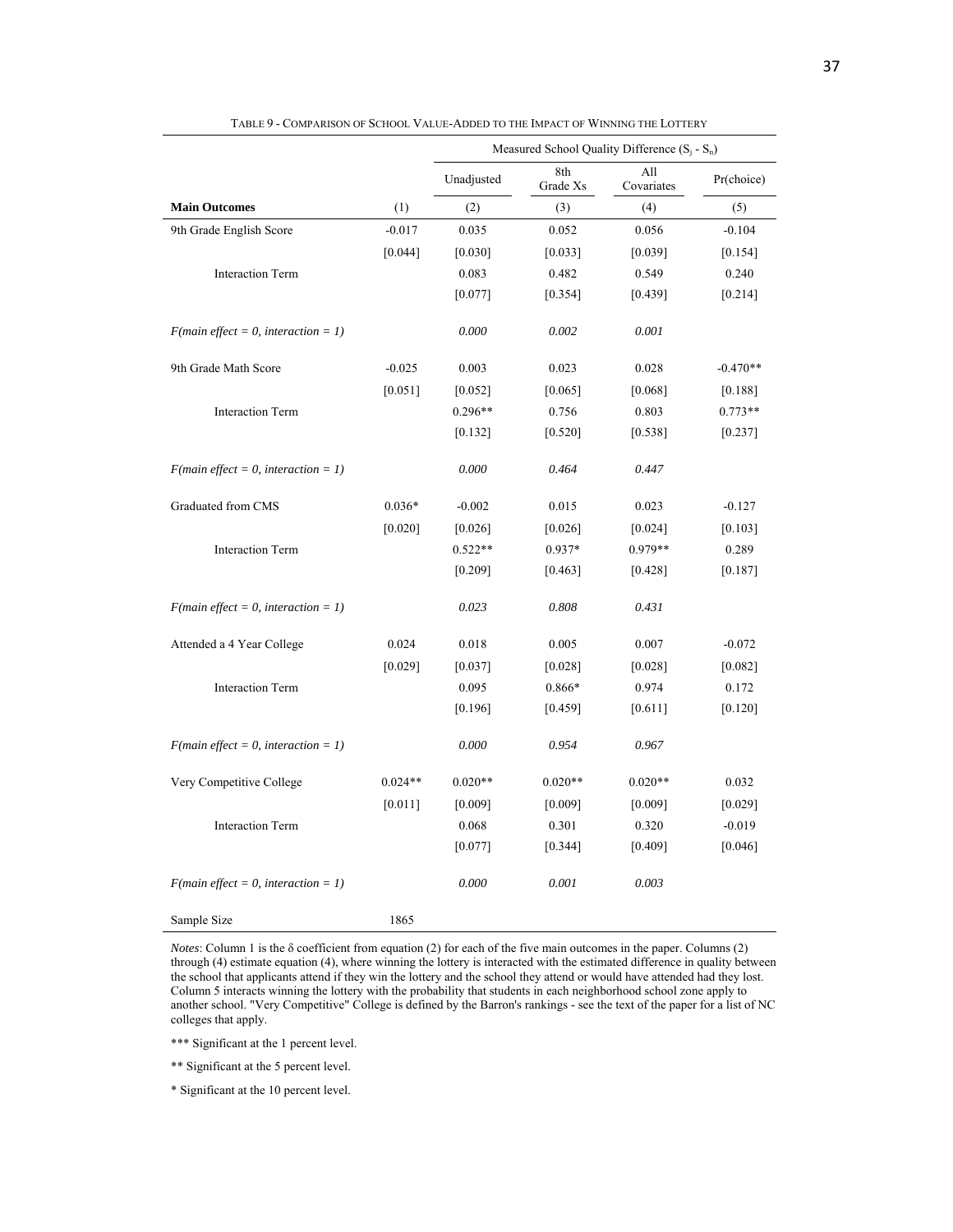|                    | High Quality Neighborhood<br>School | Low Quality Neighborhood<br>School |
|--------------------|-------------------------------------|------------------------------------|
|                    | (1)                                 | (2)                                |
| Median HH Income   | $-1319$                             | $-149$                             |
|                    | [2, 136]                            | [902]                              |
| Male               | 0.013                               | 0.012                              |
|                    | [0.046]                             | [0.025]                            |
| <b>Black</b>       | $0.064*$                            | 0.033                              |
|                    | [0.037]                             | [0.026]                            |
| Latino             | $-0.014$                            | $-0.015$                           |
|                    | [0.015]                             | [0.016]                            |
| <b>FRPL</b>        | 0.022                               | 0.014                              |
|                    | [0.029]                             | [0.036]                            |
| Special Education  | 0.018                               | $-0.024$                           |
|                    | [0.030]                             | [0.025]                            |
| 8th Grade Math     | $-0.067$                            | 0.069                              |
|                    | [0.088]                             | [0.052]                            |
| 8th Grade Reading  | $-0.113$                            | 0.030                              |
|                    | [0.076]                             | [0.045]                            |
| Distance to Home   | 0.23                                | 0.10                               |
|                    | [0.26]                              | [0.20]                             |
| Distance to Choice | $1.07**$                            | $-0.51$                            |
|                    | $[0.41]$                            | $[0.41]$                           |
| Sample Size        | 1865                                |                                    |

TABLE A1 - IMPACT OF WINNING THE LOTTERY ON PRE-LOTTERY COVARIATES

*Notes*: Columns 1 and 2 are estimates from a form of equation (8) in the paper, with a full set of indicator variables for lottery status and low or high quality neighborhood school. Standard errors are below each estimate in brackets and are clustered at the lottery level.

\*\*\* Significant at the 1 percent level.

\*\* Significant at the 5 percent level.